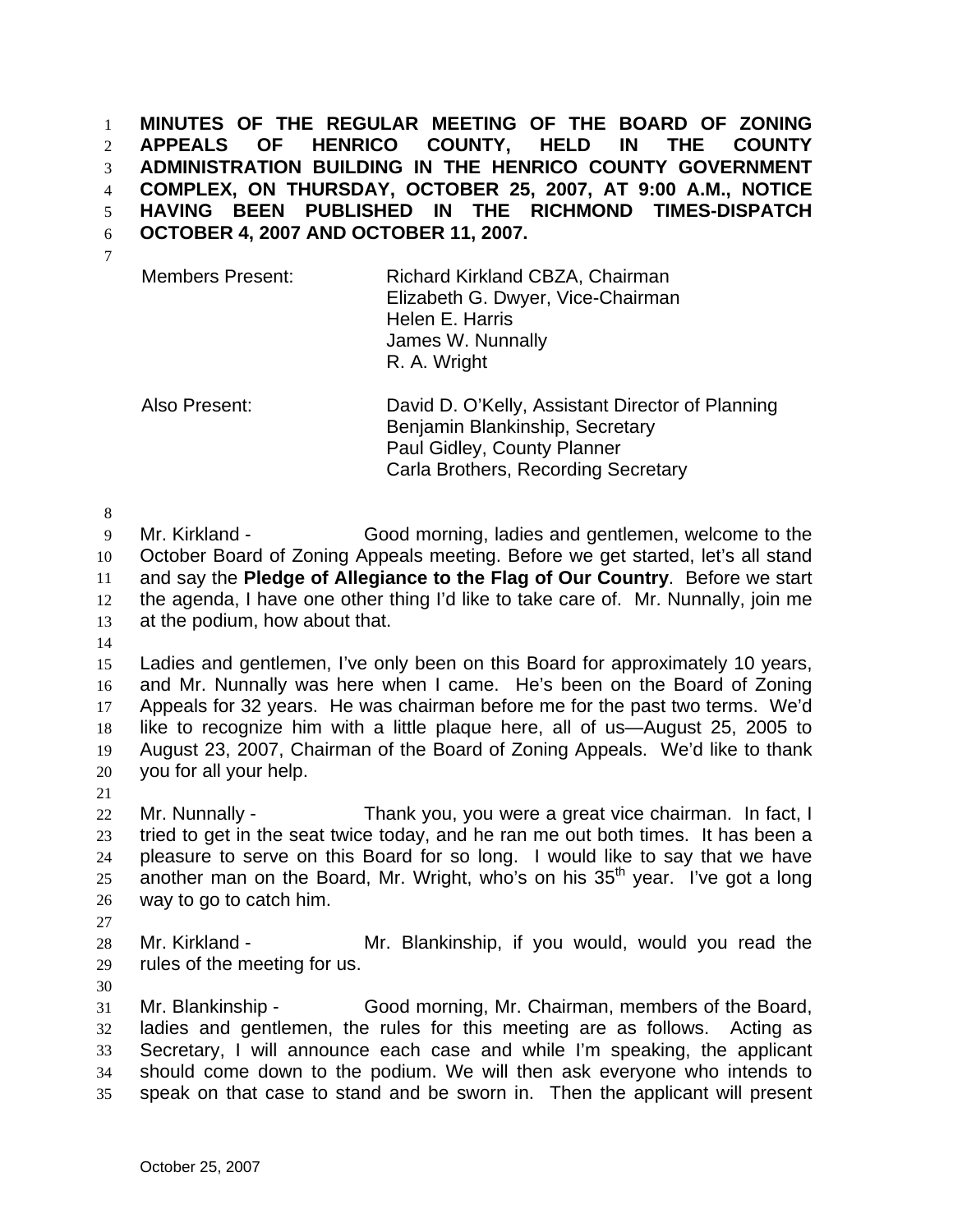their testimony and then anyone else who wishes to speak will be given the opportunity. After everyone has spoken, the applicant and only the applicant will have an opportunity for rebuttal. After the Board members have heard all the testimony and asked any questions, they will take the matter under advisement and they will render all of their decisions at the end of the meeting. If you wish to know their decision on a specific case, you can either stay until the end of the meeting or you can check the Planning Department website this afternoon—we usually get it updates within about a half an hour of the end of the meeting—or you can call the Planning Department this afternoon. This meeting is being tape recorded, so we'll ask everyone who speaks to speak directly into the microphone on the podium, state your name, and please spell your last name so that we get it spelled correctly in the record. Finally, out in the foyer, there is a binder containing the staff report for each case. Particularly on use permit cases, those staff reports include the suggested conditions and you need to be familiar with all those conditions. 36 37 38 39 40 41 42 43 44 45 46 47 48 49 50 51 52

53 54 Mr. Chairman, we left a note on the desk that two of our cases have been withdrawn. We have also received one request for a deferral to November  $15<sup>th</sup>$ , which is the first case on the agenda, Gillies Creek, UP-18-07.

56 57 58 59 **UP-018-07 GILLIES CREEK INDUSTRIAL RECYCLING, LLC**  requests a conditional use permit pursuant to Section 24-88(c) to develop a wetlands mitigation bank at 5500 White Oak Drive (Parcels 864-704-2093, 860- 709-5622 and 863-706-3470), zoned C-1, Conservation District (Varina).

- 61 62 Mr. Kirkland - Can I have a motion for the deferral of UP-018-07, Gillies Creek Industrial Recycling, LLC?
- 63 64

65 66

60

55

Mr. Nunnally - I so move. How many times can we defer this, Mr. Blankinship?

67 68 Mr. Blankinship - At the applicant's request, we can defer it until they're ready to have it heard.

69

71

74

76

70 Mr. Nunnally - Ckay.

72 73 Mr. Blankinship - You can't continue to defer a case that they did not ask to have deferred.

75 Mr. Nunnally - Ckay.

77 Mr. Wright - Second.

78 79 80 Mr. Kirkland - Motion by Mr. Nunnally, seconded by Mr. Wright. All those in favor say aye. All those opposed say no. The ayes have it, the motion

81 carries. The case is deferred.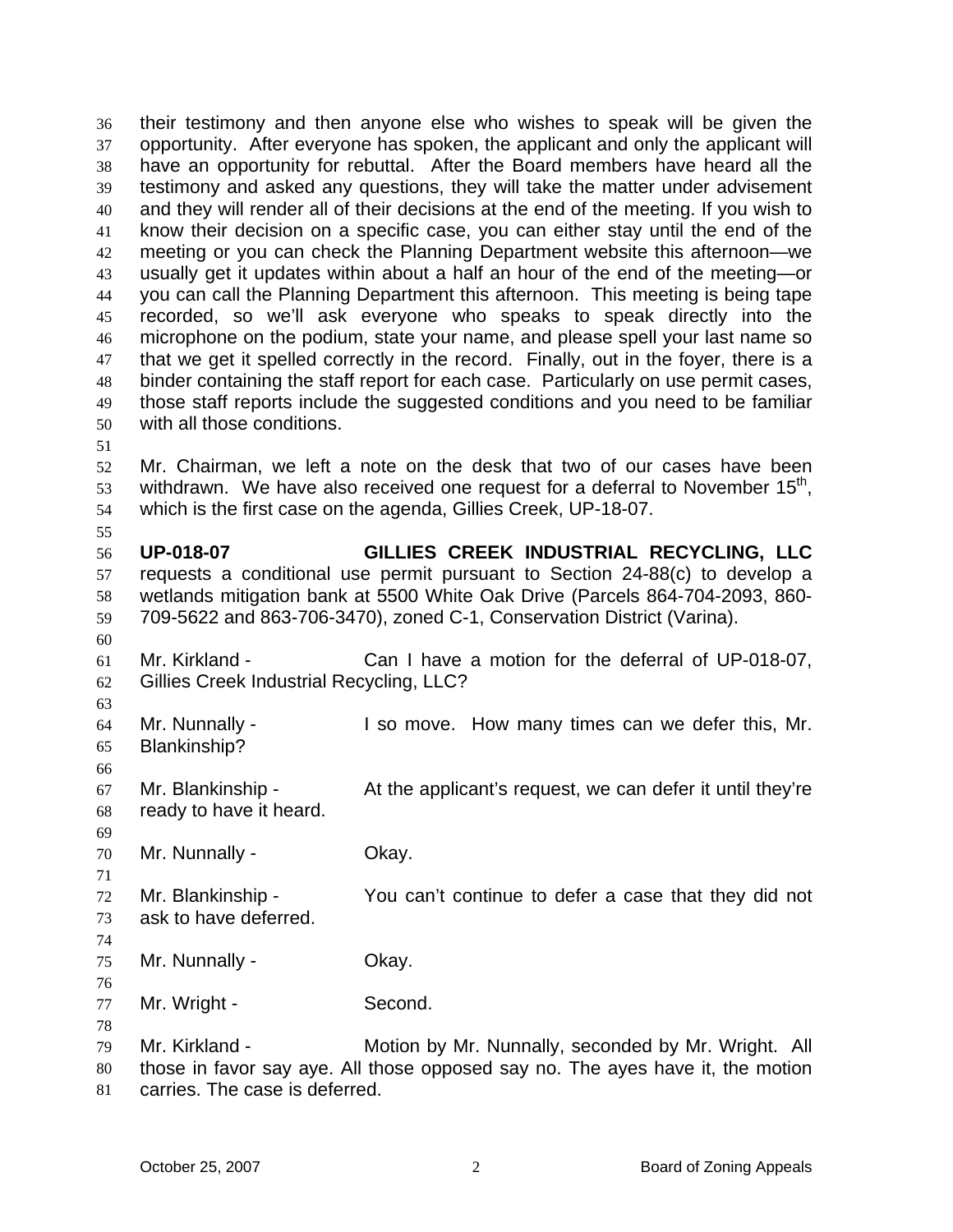| 82       |                                |                                                                                    |
|----------|--------------------------------|------------------------------------------------------------------------------------|
| 83       |                                | After an advertised public hearing, UP-018-07, Gillies Creek Industrial            |
| 84       |                                | Recycling, LLC has been deferred until the November 15, 2007 meeting at            |
| 85       | request of the applicant.      |                                                                                    |
| 86       |                                |                                                                                    |
| 87       | Ms. Dwyer -                    | May I ask staff something about this particular case?                              |
| 88       |                                | There was no reclamation plan in our packet. Is that because we didn't receive     |
| 89       | one? We usually get those.     |                                                                                    |
| 90       |                                |                                                                                    |
| 91       | Mr. Blankinship -              | It wasn't in the package? Okay.                                                    |
| 92       |                                |                                                                                    |
| 93       | Ms. Dwyer -                    | Not that I got.                                                                    |
| 94       |                                |                                                                                    |
| 95       | Mr. Blankinship -              | I'm almost certain we did receive one.                                             |
| 96       |                                | Okay.                                                                              |
| 97<br>98 | Ms. Dwyer -                    |                                                                                    |
| 99       | Mr. Blankinship -              | I'll make sure that that gets to you next month.                                   |
| 100      |                                |                                                                                    |
| 101      | Ms. Dwyer -                    | All right.                                                                         |
| 102      |                                |                                                                                    |
| 103      | Ms. Harris -                   | I have a question about this, too. There was constant                              |
| 104      |                                | referral to wetlands, a mitigation bank, and the development.                      |
| 105      |                                |                                                                                    |
| 106      | Mr. Blankinship -              | Yes ma'am.                                                                         |
| 107      |                                |                                                                                    |
| 108      | Ms. Harris -                   | Could we have more information on what that entails?                               |
| 109      |                                |                                                                                    |
| 110      | Mr. Blankinship -              | I think that'll be the heart of their presentation when it                         |
| 111      | does finally come up.          |                                                                                    |
| 112      |                                |                                                                                    |
| 113      | Ms. Harris -                   | Thank you.                                                                         |
| 114      |                                |                                                                                    |
| 115      | Mr. Kirkland -                 | Okay. We don't need a motion for the withdrawals, I                                |
| 116      | don't believe.                 |                                                                                    |
| 117      |                                |                                                                                    |
| 118      | Mr. Blankinship -              | No sir.                                                                            |
| 119      |                                |                                                                                    |
| 120      | <b>UP-015-07</b>               | RON BRUNETTE requests a conditional use permit                                     |
| 121      |                                | pursuant to Section 24-95(i)(4) to build a detached garage in the side yard at 109 |
| 122      |                                | Kanawha Road (Chatham Hills) (Parcel 764-731-5850), zoned R-1, One-family          |
| 123      | Residence District (Tuckahoe). |                                                                                    |
| 124      |                                |                                                                                    |
| 125      |                                | The Board allowed withdrawal of the UP-015-07, as requested by the applicant.      |
| 126      |                                |                                                                                    |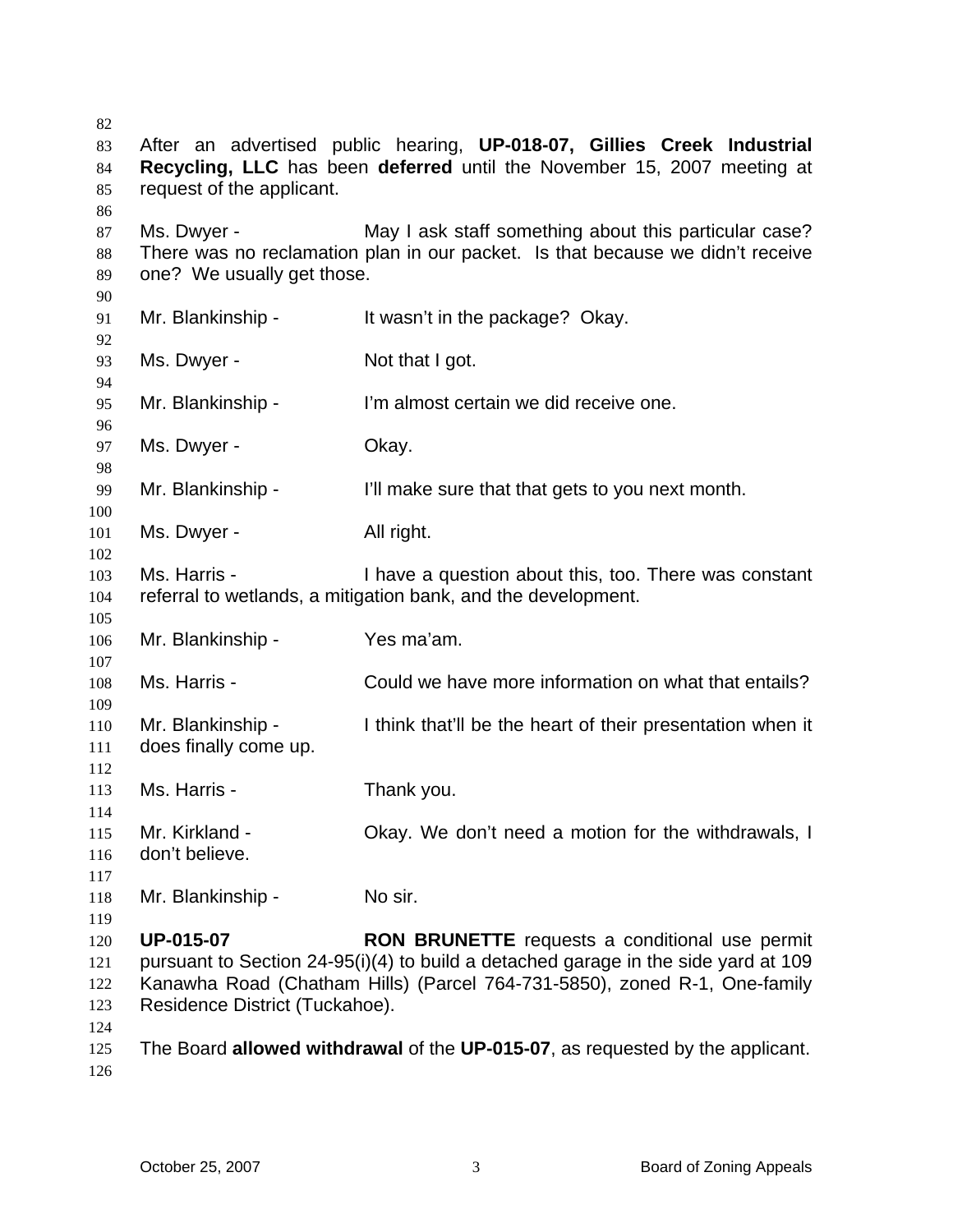**A-029-07 LIFELINE FOR JESUS COMMUNITY CHURCH** requests a variance from Section 24-94 to build additions to a church at 3705 Meadowbridge Road (Highland Gardens) (Parcel 795-737-0236), zoned B-1, Business District (Fairfield). The front yard setback and rear yard setback are not met. The applicant proposes 17 feet front yard setback and 8 feet rear yard setback, where the Code requires 25 feet front yard setback and 40 feet rear yard setback. The applicant requests a variance of 8 feet front yard setback and 32 feet rear yard setback. 127 128 129 130 131 132 133 134 135 136 137 138 139 140 141 142 143 144 145 146 147 148 149 150 151 152 153 154 155 156 157 158 159 160 161 162 163 164 165 166 167 168 169 170 171 172 The Board **allowed withdrawal** of the **UP-029-07**, as requested by the applicant. Mr. Kirkland - Okay. So noted, because it was advertised in the paper. All right, call the first one. **A-031-07 LAMPKIN HOMES, INC** requests a variance from Section 24-94 to allow a new dwelling to remain at 220 Pondorosa Drive (Parcel 837-719-5933), zoned A-1, Agricultural District (Varina). The front yard setback and rear yard setback are not met. The applicant has 46 feet front yard setback and 39 feet rear yard setback where the Code requires 50 feet front yard setback and 50 feet rear yard setback. The applicant is requesting a variance of 4 feet front yard setback and 11 feet rear yard setback. Mr. Kirkland - Anyone else wish to speak on this case? All right, guys, if you'd raise your right hands and be sworn in. Mr. Blankinship - Do you swear the testimony you're about to give is the truth and nothing but the truth so help you God? Ms. Lampkin - The I do. Mr. Kirkland - Would you state your name for the record, please, and state what you want. Ms. Lampkin - I'm Lilia Lampkin. I am requesting to allow a new dwelling to remain on the existing property. As read, setbacks are not met and we need to get a variance in order to allow the new dwelling to remain. Ms. Dwyer - On what basis are you requesting the variance? I understand the factual basis, but under the law, there are specific reasons for requesting a variance and so I'm wondering which one you're applying under. Ms. Lampkin - Right. Okay. That the reasonable use of the property is to allow the property's dwelling to remain. Ms. Dwyer - Ckay.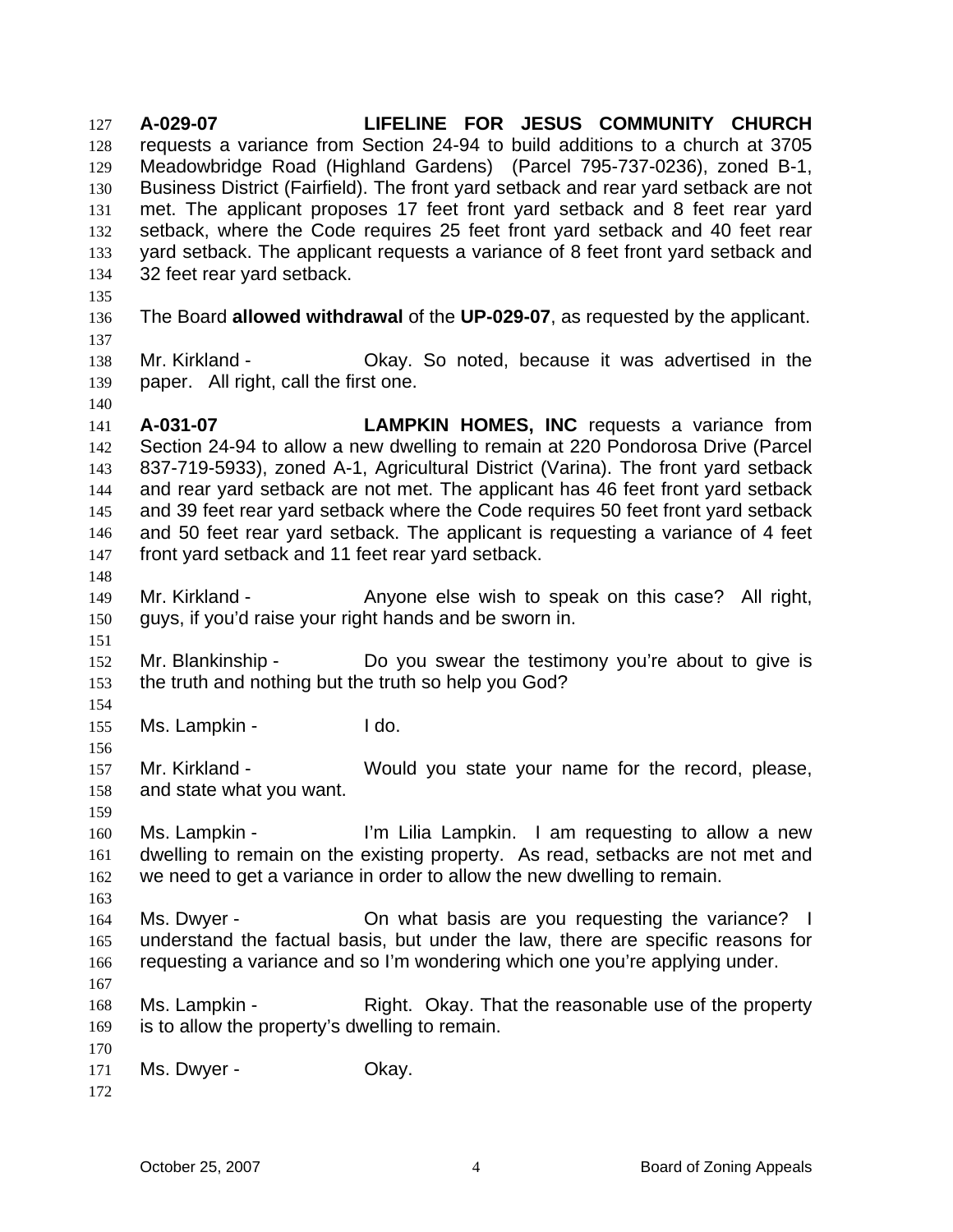Ms. Harris - The Ms. Lampkin, was there a reason that the rear setback was 39 feet instead of 50? 173 174 175

176 177 178 179 180 Ms. Lampkin - Well, what happened was, the lines got drawn. We made a very bad mistake on this particular house. We do building. What happened was, the lot itself is very odd-shaped, as you can see—you have the same papers I do, I guess—the way it's like a triangle lot. We felt that we had the lot line correct when it was pulled, and it was not.

181 182

184

187

189

191

195

207

183 Mr. Wright - But it is clear that this house can be put on this lot within the requirements of the County Code.

185 186 Ms. Lampkin - With extensive work, because of it being a brick foundation built from the ground up.

188 Mr. Wright - But it can. Is that correct, Mr. Blankinship?

190 Mr. Blankinship - Yes sir.

192 193 194 Mr. Wright - It's just a matter of an error that they made. I have a plat that was signed by Michele T. Brightwell. Was personally updated and verified the setbacks, and takes full responsibility for the changes made.

196 197 198 199 200 201 202 203 204 205 206 Ms. Dwyer - The information we have is that the County did not want to issue the original permit because the surveyor had not submitted drawings showing and verifying exactly where the location of the house would be on the lot. The County rejected that and then she signed this document, came back and said, "I take full responsibility for the location of this house on the lot." It seems clear that the County gave the builder ample warning that they needed to get a surveyor to place the house and then the builder didn't do it, and even signed the plot plan itself saying, "I personally verify that the setbacks are valid and correct, and I take responsibility for the changes made." So, it seems pretty clear to me that the mistake was not the County's; the mistake was the builder's, even after being warned by the County.

| 208 | Ms. Lampkin -        | Right. Again, I am the applicant. I am the current |
|-----|----------------------|----------------------------------------------------|
| 209 | owner.               |                                                    |
| 210 |                      |                                                    |
| 211 | Ms. Dwyer -          | Right.                                             |
| 212 |                      |                                                    |
| 213 | Ms. Lampkin -        | had kept Brightwell Construction to do the         |
| 214 | construction for us. |                                                    |
| 215 |                      |                                                    |
| 216 | Ms. Dwyer -          | Right.                                             |
| 217 |                      |                                                    |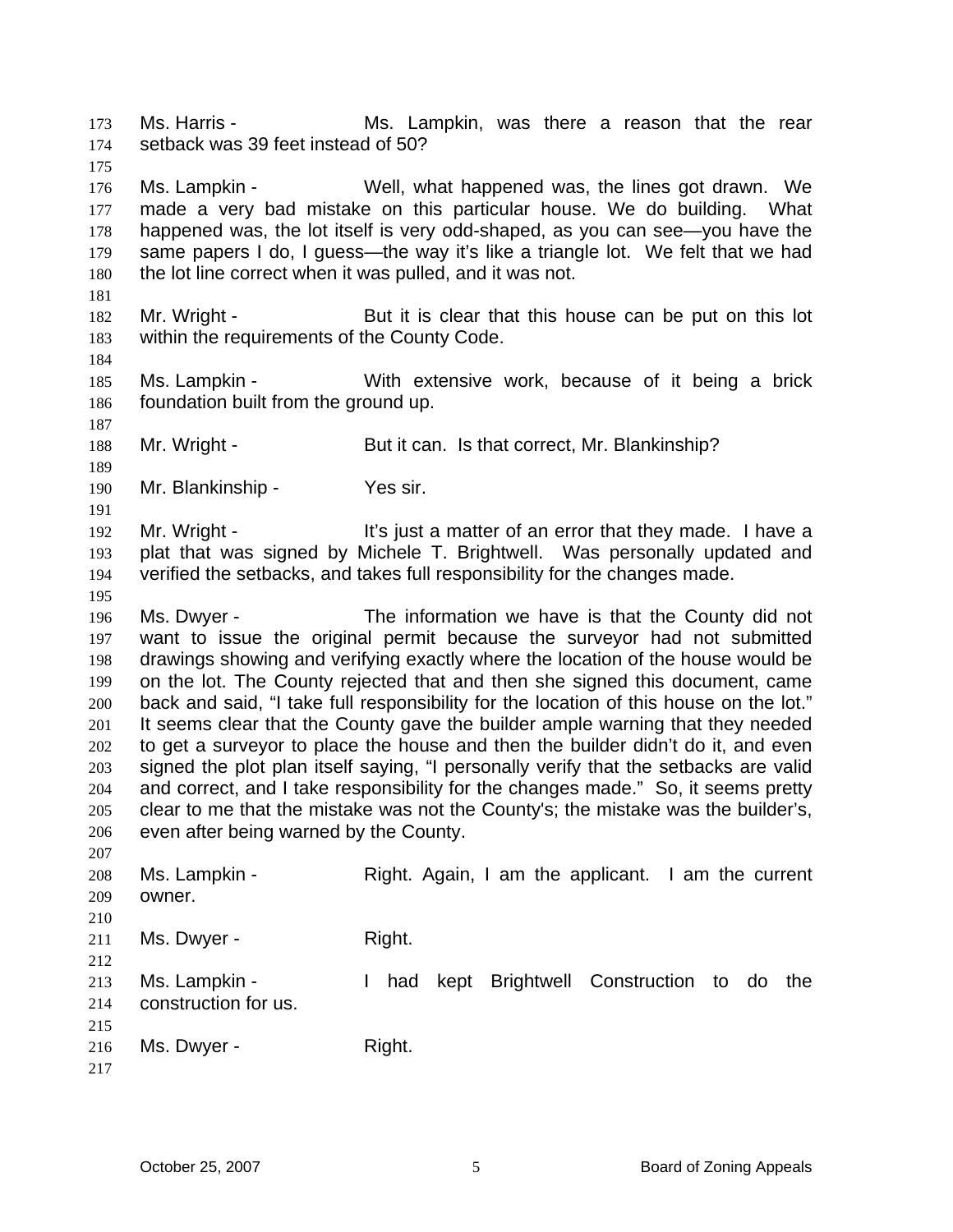Ms. Lampkin - Therefore, I'm at the County's mercy on being able to leave the house where it's at and not having a humongous cost in having to move the house, if that's what the County would request us to do. The criteria around it, again, it's not like it's in a subdivision and it's encroaching on anyone else's property. That's not the case. The lot to the left is vacant, the land across, and it's all wooded. It's not like it's sitting, again, in a subdivision where it's encroaching on someone else's property that they would be building up against also. That's what I'm, again, basing my request on, is that we be able to leave the dwelling as it is. 218 219 220 221 222 223 224 225 226 227 228 229 230 231 232 233 234 235 236 237 238 239 240 241 242 243 244 245 246 247 248 249 250 251 252 253 254 255 256 257 258 259 260 261 262 263 Mr. Blankinship - The authority of the Board to grant a variance is very narrowly constrained by State law, and a couple years ago, the Virginia Supreme Court restated that law in a way that was very blunt. Certainly, the detrimental impact on the neighbors is one of the factors that has to be considered, but that alone is not sufficient for the Board to have the authority to grant it. Mr. Nunnally - Ms. Lampkin, you sold this to a Mr. Brightwell? Ms. Lampkin - No, Brightwell sold the property to us and continued to construct the home for us. Mr. Nunnally - They're going to construct the home. Ms. Lampkin - They have. It's already built. Mr. Nunnally - Built. Already built. Ms. Lampkin - It's ready to be occupied and when I found out that we had a problem is when I was trying to get the occupancy permit, and I was advised that the setbacks were not met. Mr. Wright - You bought the home without having a survey made? Ms. Lampkin - I bought the lot back in March of '07. There had been an original survey done, but not with the house on it at that time, the as-built survey. We did the as-built at the very end when the house was constructed because the County requires us to have an as-built survey. Mr. Wright - Who constructed the house for you? Ms. Lampkin - R. S. Brightwell Construction. Mr. Wright - Brightwell. Ms. Lampkin - Mmm-hmm.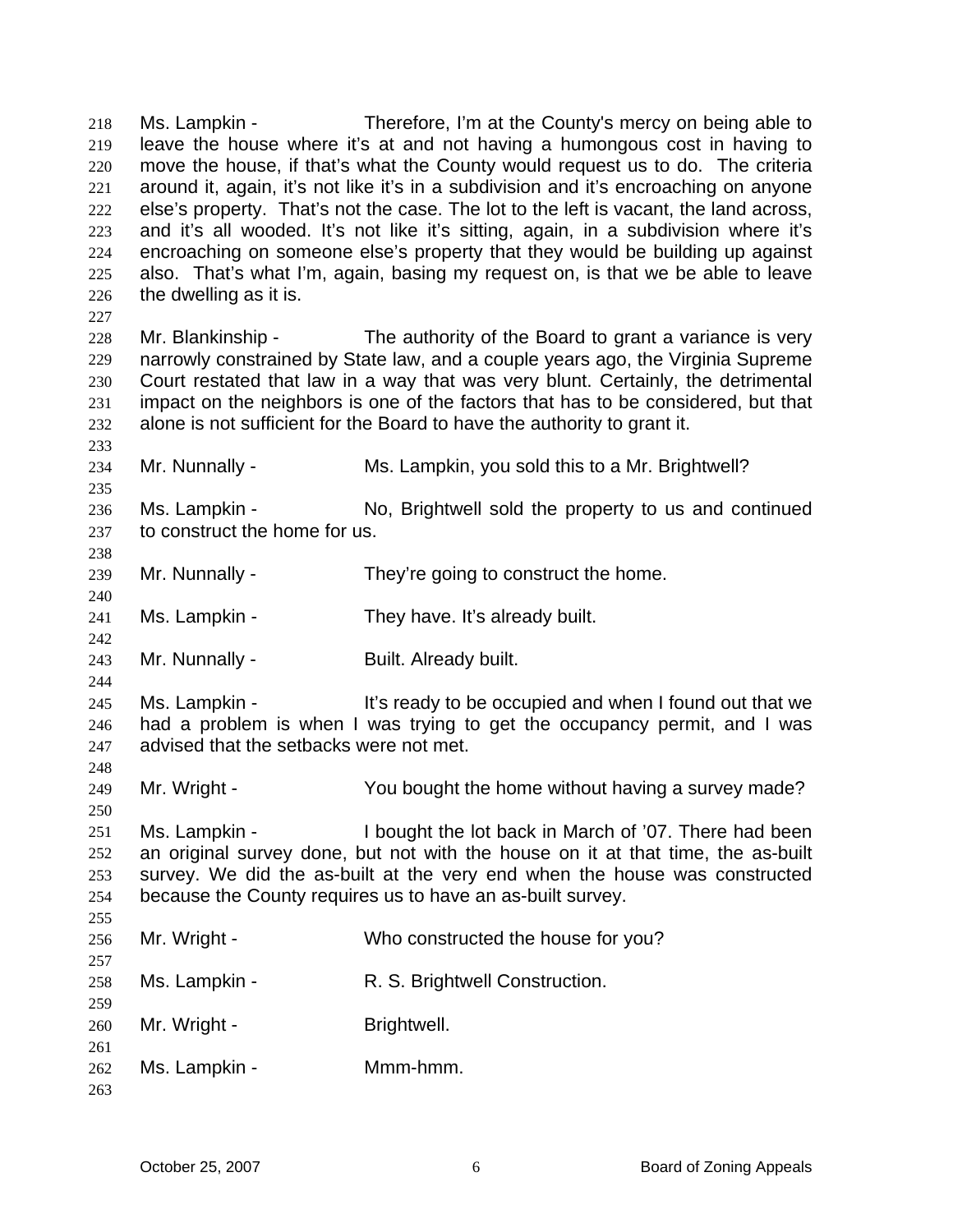264 Mr. Wright - So, if you have any claim, it would be against them. 265 266 267 268 269 270 271 272 273 274 275 276 277 278 279 280 281 282 283 284 285 286 287 288 289 290 291 292 293 294 295 296 297 298 299 300 301 302 303 304 305 306 307 308 309 Ms. Lampkin - They're here with me today if you have any questions for them to address. Again, me being the owner, I felt it was proper that I be the applicant because I am the owner. Mr. Wright - That's certainly proper for you to be the applicant. Mr. Kirkland - Mr. Blankinship, so the County granted the permit because of the clause that was stated on the plot plan? Mr. Blankinship - Yes. I would just point out that that's very unusual. I don't know that I've ever seen one quite like this. It's certainly very unusual that we would ask an applicant to make a statement of personal responsibility like that. That member of staff is no longer with us, but speaking with other staff members in the Permit Center, everyone was pretty confident that there must have been quite a debate between the plan's reviewer and the applicant; of the plan's reviewer trying to convince the applicant this is not going to fit in this location, you need to move it, and the applicant refusing. Ms. Dwyer - Is someone from Brightwell Construction here. Ms. Brightwell - **I'm Michele Brightwell**. Ms. Dwyer - Chay. Ms. Brightwell - Who signed the agreement. When I went to the Permit Center, that's what they asked me to do, was to review it. They made all of the changes that went through the whole system, and then they brought it back to me and asked me to sign that I would take full responsibility. Ms. Dwyer - Did they ask you to get a survey to show where the building site would be? Ms. Brightwell - No ma'am. They just asked me to draw it on there. Mr. Wright - But they did refuse the permit initially, right? That's what our information says, that they refused to grant the permit because they thought that the house was in the wrong location. Ms. Brightwell - They just asked us to change it around and that's what I did and that's what I signed on for. Mr. Wright - The How many times did you go to the Permit Center? Ms. Brightwell - Twice.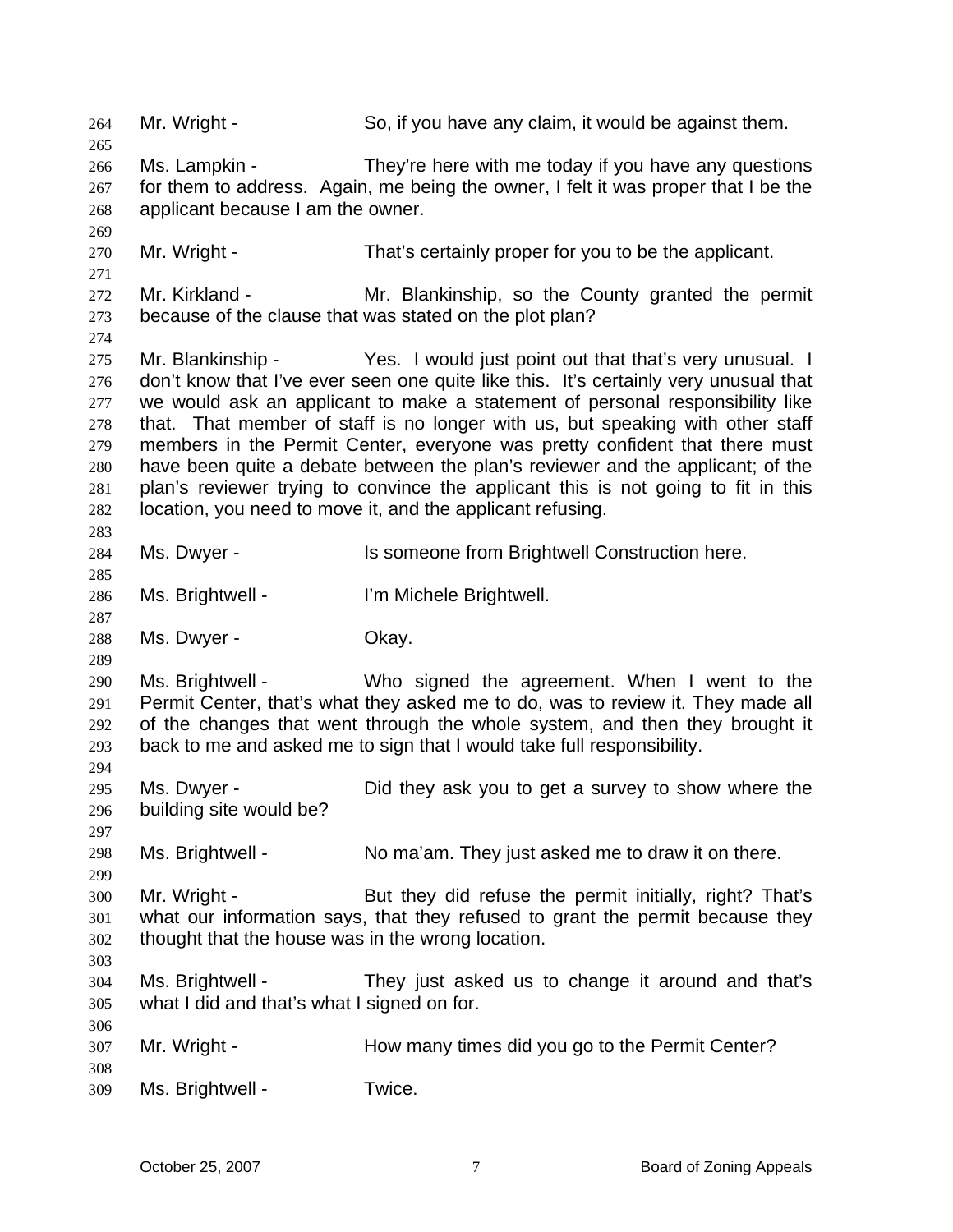| 310        |                                                  |                                                                               |
|------------|--------------------------------------------------|-------------------------------------------------------------------------------|
| 311<br>312 | Mr. Wright -                                     | Twice?                                                                        |
| 313<br>314 | Ms. Brightwell -<br>Department one time.         | And I went to Public Works once and the Health                                |
| 315        |                                                  |                                                                               |
| 316        | Mr. Wright -                                     | They turned you down the first time in the Permit                             |
| 317        | Center, right?                                   |                                                                               |
| 318        |                                                  |                                                                               |
| 319        | Ms. Brightwell -                                 | It was a long process. I don't remember exactly if                            |
| 320        |                                                  | they did turn it down, but we just had to make the changes, and that's what   |
| 321        | [unintelligible].                                |                                                                               |
| 322        |                                                  |                                                                               |
| 323        | Mr. Wright -                                     | So, you had to sign this paper.                                               |
| 324        |                                                  |                                                                               |
| 325        | Ms. Brightwell -                                 | Right.                                                                        |
| 326        |                                                  |                                                                               |
| 327        | Mr. Wright -                                     | Right.                                                                        |
| 328        |                                                  |                                                                               |
| 329        | Ms. Brightwell -                                 | And they made the changes and said as long as it                              |
| 330        | said that, then it was okay.                     |                                                                               |
| 331        |                                                  |                                                                               |
| 332        | Mr. Wright -                                     | Did you take anything back after, to show them that                           |
| 333        |                                                  | you were going to change it, the location of the house?                       |
| 334<br>335 | Ms. Brightwell -                                 | No. The person that I spoke with just asked me to                             |
| 336        |                                                  | sign those plans. He made the changes and said, "Sign this. Put on there that |
| 337        |                                                  | you take full responsibility." And he had asked several people what he was    |
| 338        | supposed to do and he came back to the desk and- |                                                                               |
| 339        |                                                  |                                                                               |
| 340        | Ms. Dwyer -                                      | But what-                                                                     |
| 341        |                                                  |                                                                               |
| 342        | Ms. Brightwell -                                 | And then after that, it went to several more people                           |
| 343        | and everybody signed off on it.                  |                                                                               |
| 344        |                                                  |                                                                               |
| 345        | Ms. Dwyer -                                      | The plans do show that the house would have the                               |
| 346        | proper setbacks.                                 |                                                                               |
| 347        |                                                  |                                                                               |
| 348        | Ms. Brightwell -                                 | Right.                                                                        |
| 349        |                                                  |                                                                               |
| 350        | Ms. Dwyer -                                      | The plans show a 50-foot setback in the rear and a                            |
| 351        | 60-foot setback in the front.                    |                                                                               |
| 352        |                                                  |                                                                               |
| 353        | Ms. Brightwell -                                 | And that's what I signed for.                                                 |
| 354        |                                                  |                                                                               |
| 355        | Ms. Dwyer -                                      | But that's not what you built.                                                |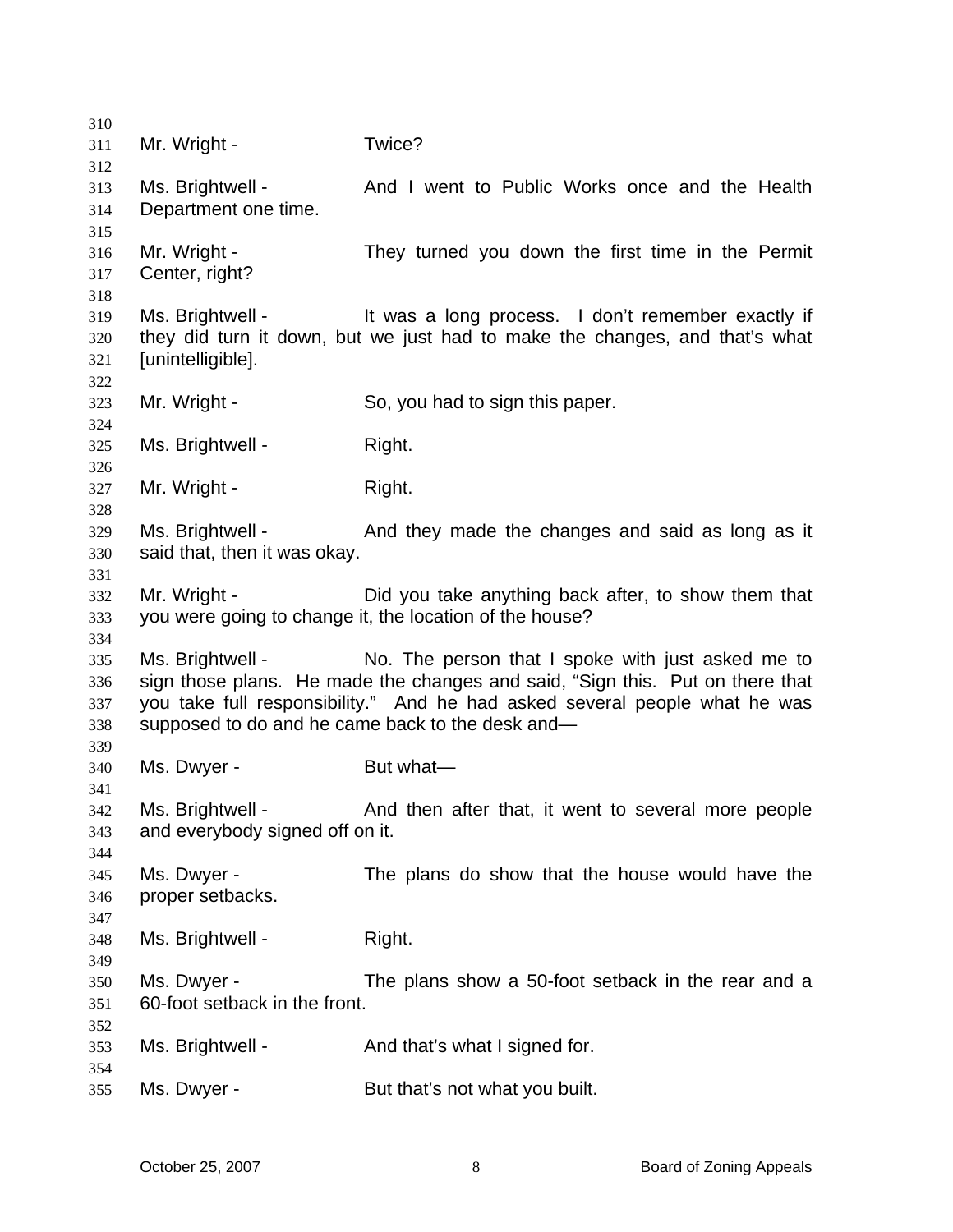Ms. Brightwell - Yes ma'am. Ms. Dwyer - Chay. Ms. Brightwell - Yeah, I didn't do the setback. Ms. Harris - The Did Ms. Lampkin know this when you sold the house to her, when the company, when the contractor sold it? Ms. Brightwell - No, we didn't know this until the surveyor came out and did the final survey for the Certificant of Occupancy. Ms. Harris - What date? Ms. Lampkin - August of 2007. Ms. Brightwell - When we had the foundation and the footing inspections all done, nobody brought that to our attention then that it was wrong, because it could have been cleared up, obviously, much quicker at the time, had they measured, you know, had the inspectors measured then the setbacks of the footing and the foundation. Mr. Wright - It's not your policy to have a surveyor come out and set the foundation for you? Ms. Brightwell - Well, I was just told by the County. I just did what they asked me to. Mr. Wright - That's your responsibility, not the County's. Any builder ought to have a surveyor come and set the corners for them to ensure that they meet the County requirements. Ms. Dwyer - Or that they meet what the builder has represented to the County. Ms. Brightwell - Right. Ms. Dwyer - Represented as the setbacks, as would be required by Code. Ms. Brightwell - Right. Ms. Dwyer - The Music of the Vour responsibility, obviously, then, to make sure that that's correct, that you build what you represented you would build.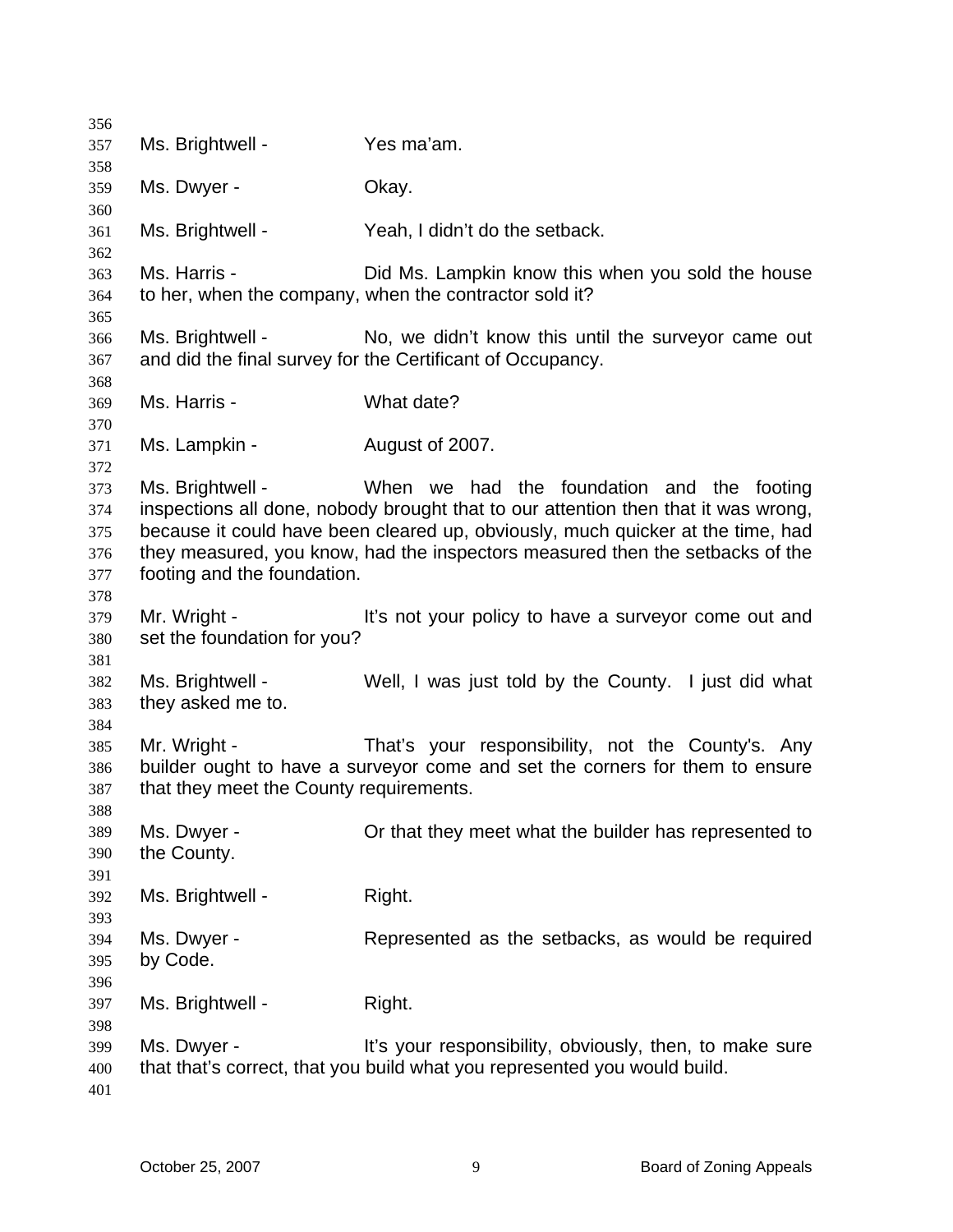402 Ms. Brightwell - Right. 403 404 405 406 407 408 409 410 411 412 413 414 415 416 417 418 419 420 421 422 423 424 425 426 427 428 429 430 431 432 433 434 435 436 437 438 439 440 441 442 443 444 445 446 447 Mr. O'Kelly - I have a question for Ms. Lampkin. The major variance that's being requested is for rear yard setback of 11 feet. Have you, perhaps, checked with the adjacent property owner to see if you could purchase a piece of property to meet that setback requirement? Ms. Lampkin - That parcel of land is owned by the State of Virginia. The Commonwealth of Virginia owns that land and I'm not sure what would be involved as far as with it. That would be a subdivision. I mean, that would have to be maybe just a lot line change. I'm not sure if Zoning could answer that for me. Mr. O'Kelly - That may be a possibility. You could check with the Commonwealth to see if they would be willing to sell you a piece of property. Mr. Wright - That wouldn't take care of the front yard. Mr. O'Kelly - No, it wouldn't. Ms. Lampkin - No, it would not take care of the front. [Off mike] - [Unintelligible.] Ms. Lampkin - We do have on this the setback to the house is 51 feet. The front porch is what brings it out further. Again, that's not livable space, but I know they count that. Mr. Gidley - Mr. O'Kelly is correct, in that if you did purchase land at the rear that would solve that. The violation in the front is the size of the covered front porch. If the size of the covered front porch were reduced to no larger than 6 by 4, that would resolve your front setback situation, and then you would be clear. Mr. Kirkland - The Any other questions by Board members? Ms. Dwyer - I would like to make a statement because the applicant did mention the Cochran standard, which is the threshold question to determine whether we even have jurisdiction or the authority to grant a variance, as to whether there is a reasonable beneficial use of the property. That means can you use this property to build a house, and the answer to that is yes, you can use this property to build it. In fact, you can use this property to build the house that you have built, you just built it in the wrong place. As I understand the State Code, we don't have the authority to grant this variance because you have reasonable use of the property.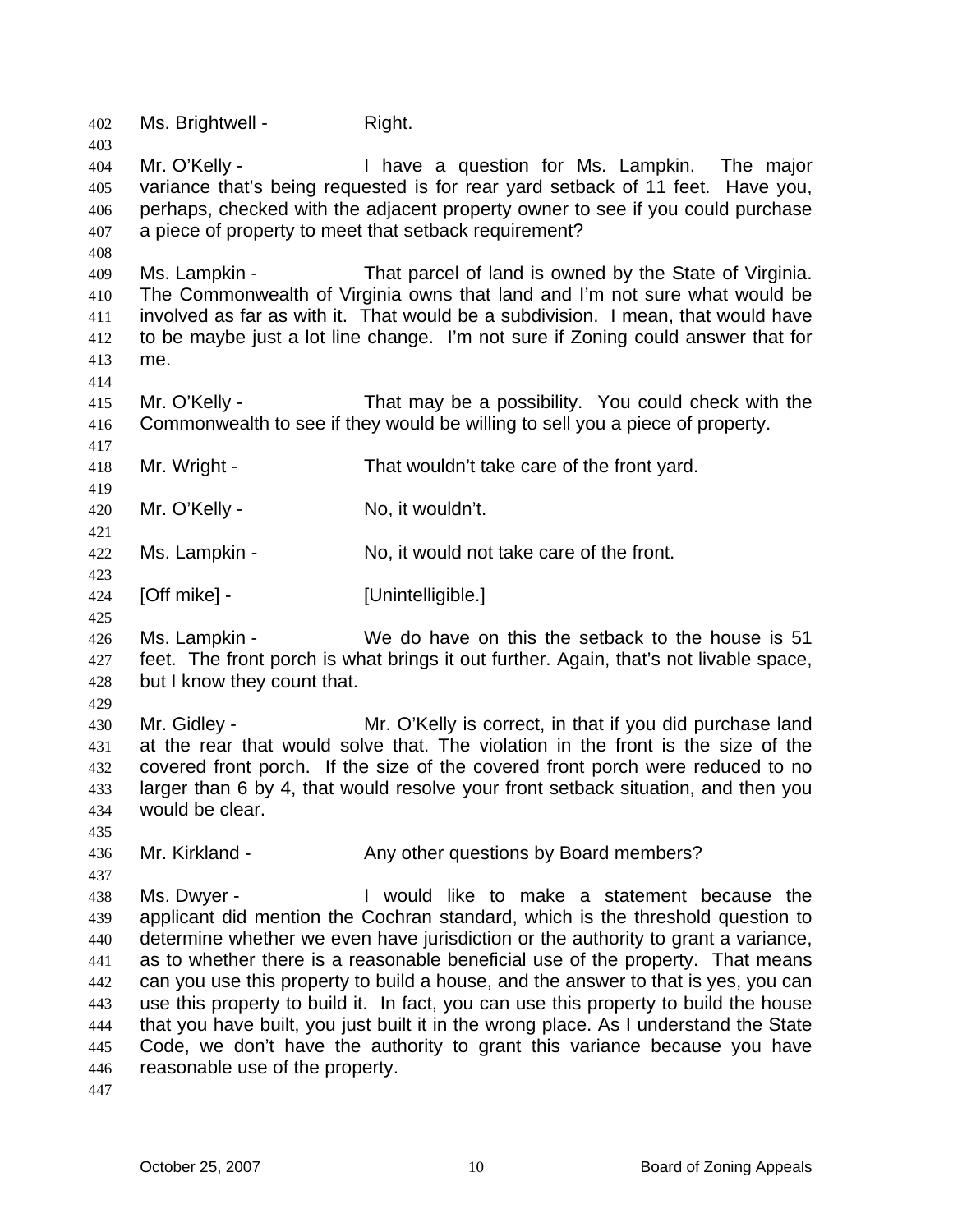Ms. Lampkin - Well, reasonable, beneficial use with the house remaining, if I was coming ahead of time and saying I want to scoot the house down this way or that way for whatever reason. You're saying that I don't meet the reasonable, beneficial use of the property taken as a whole? 448 449 450 451 452 453 454 455 456 457 458 459 460 461 462 463 464 465 466 467 468 469 470 471 472 473 474 475 476 477 478 479 480 481 482 483 484 485 486 487 488 489 490 491 492 493 Ms. Dwyer - Right. That would be if this were such an unusual shape that you couldn't fit any kind of a house on it all. Then we might need to grant a variance. In this case, you have plenty of space for a house. The variance is not meant to correct builder errors. A variance is meant to prevent an unconstitutional result, that is, you have a piece of property you can't use at all. But you do have a use of the property, you just are asking for a variance to correct builder error, and that's not under—As my understanding of the statute, that's not a basis for us to have jurisdiction. Ms. Lampkin - Where do I go from here with this existing dwelling on the property? Mr. Blankinship - Mr. O'Kelly suggested that you go to VDOT and see if they'll sell you 12 feet of land. Ms. Lampkin - Then does it come back up for a variance? Mr. Blankinship - Wouldn't need to. If the rear line moved to where it's 50 feet from the house, then it would be in compliance. Mr. Wright - And they'd have to cut the porch, the front porch down. Mr. Blankinship - Right. Then you'd have to do something about the front porch to bring that into compliance as well. Ms. Harris - Can you uncover the front porch? I know it wouldn't be very functional. You need to check the statutes. Ms. Lampkin - The Music extendion of the Music Porch. Ms. Harris - I know it is now, but to comply— Ms. Lampkin - Uncover it and just have a stoop, 4 by 6? Is that a number I heard? Ms. Harris - The U'm not sure that that would be functional. Mr. Blankinship - Do we have a photograph of the front there, Paul? Mr. Gidley - They can cover 4 by 6.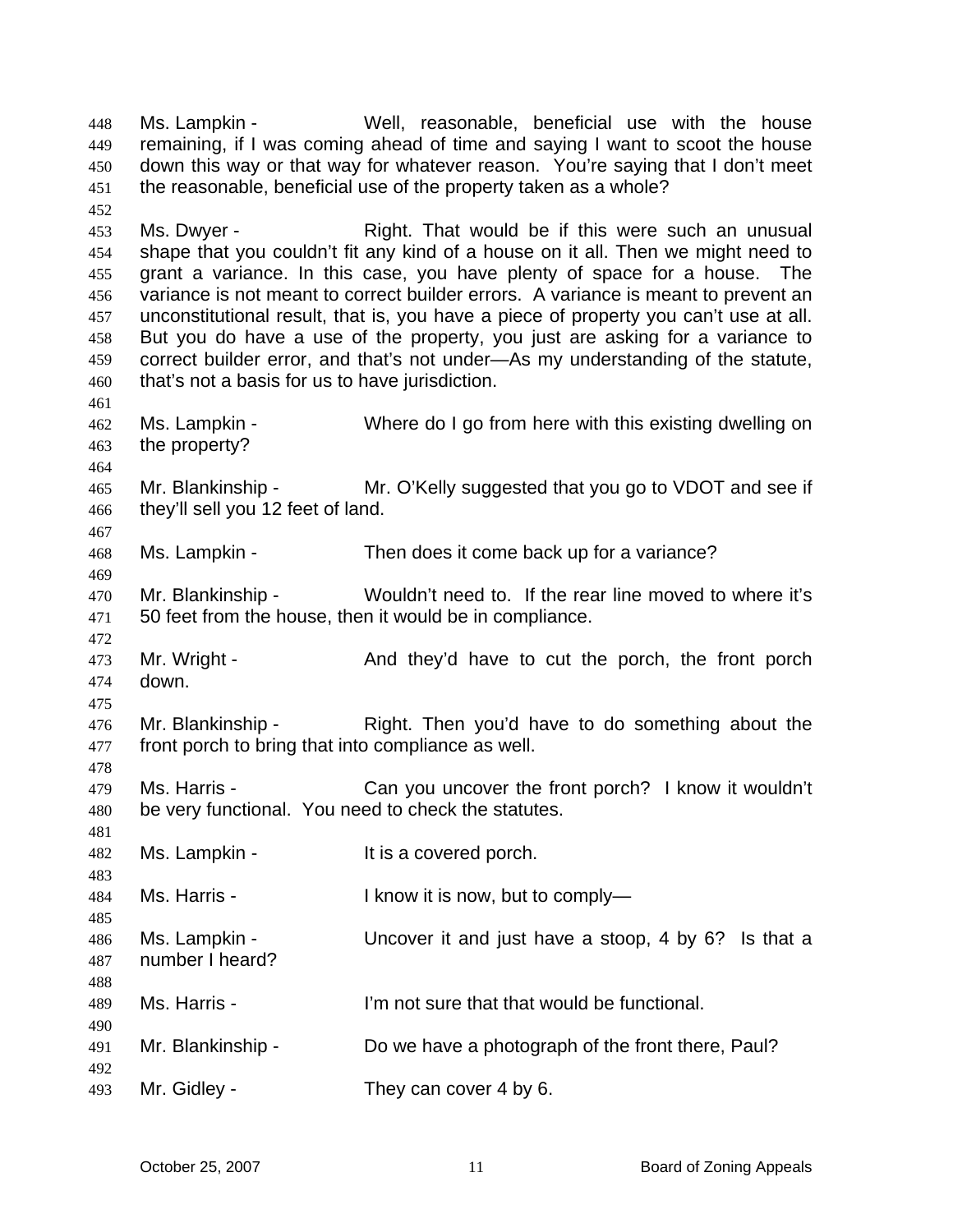495 496 497 498 499 500 501 502 503 504 505 506 507 508 509 510 511 512 513 514 515 516 517 518 519 520 521 522 523 524 525 526 527 528 529 530 531 532 533 534 535 536 537 538 539 Mr. Blankinship - There's a photo of the front. Yeah. It looks like the area behind the stairs is probably about six feet wide. So, from those two center posts, that portion could remain covered. The entire porch could remain, and that portion could remain covered. Ms. Lampkin - Is there a building official here that could tell me more about that? I mean, we're talking trusses and everything coming out over that porch. Mr. Blankinship - We can meet with you, if that's the solution you want to pursue. They can meet with you or Ms. Brightwell. Mr. Nunnally - Do you have any idea how much property that VDOT owns there, Ms. Lampkin? Mr. Blankinship - If you pull up the aerial photograph, Paul, it's actually a very large parcel and there is a distribution warehouse on it. That warehouse is a long way away from this site. At the very top of the page there, you see the entrance road that goes back to that warehouse. Mr. Nunnally - Would you like to check with them first? Ms. Lampkin - I'm taking it you're giving me no choice. Mr. Nunnally - The I don't think you have a choice. You said it was going to cost a lot of money to— Ms. Lampkin - Right, to move that house. Water's hooked up to it; septic is hooked up to it. It's completed. It's 100% complete, ready to go, ready to be lived in, but we can't occupy it without a CO. Mr. Kirkland - Have you had a price for how much it would cost to move it? Ms. Lampkin - Estimated? Mr. Kirkland - Yes ma'am. Ms. Lampkin - \$50,000. Mr. Kirkland - Any other testimony? Any other questions? Anyone else wish to speak? That concludes the case. Ms. Lampkin - Thank you.

494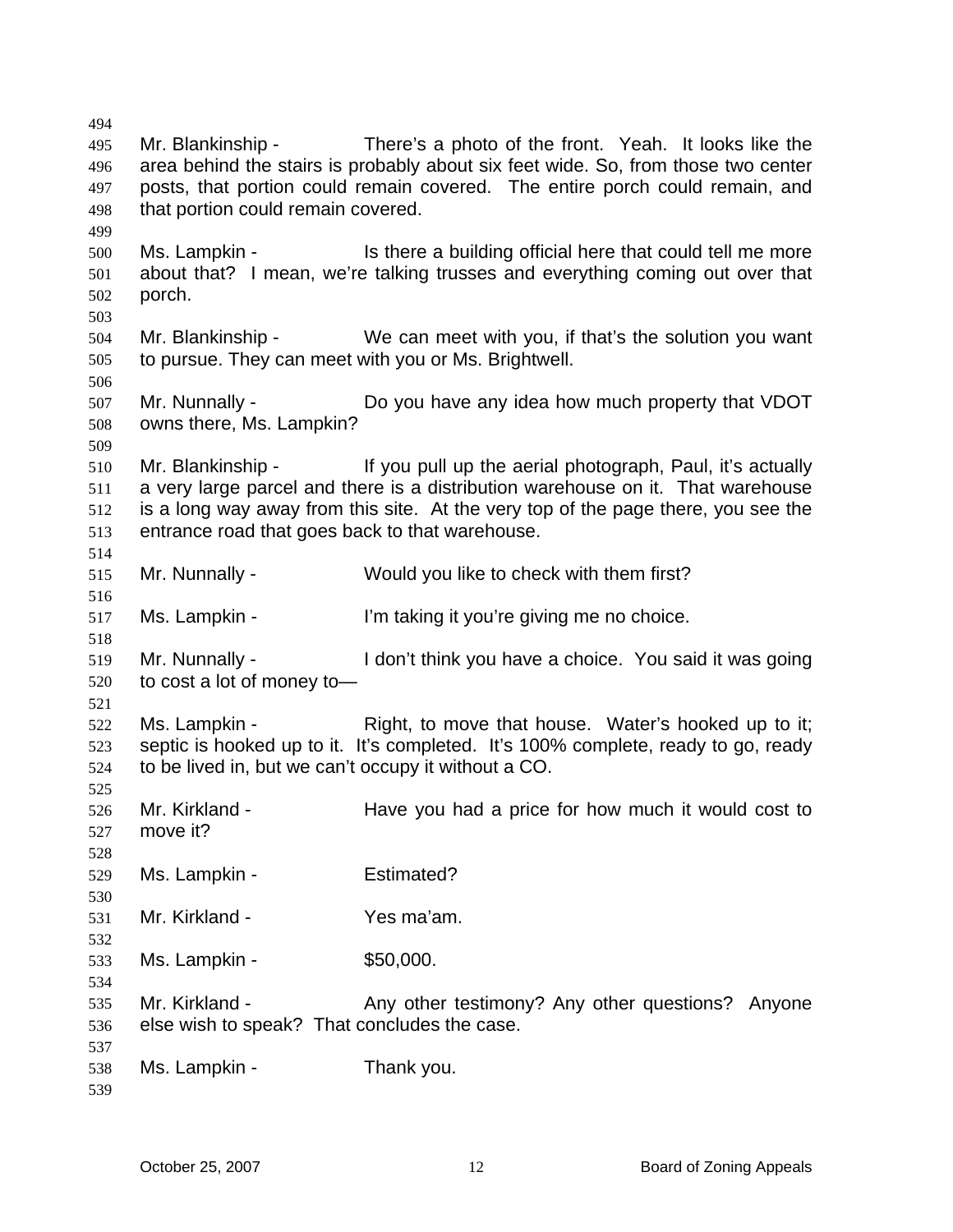540 **DECISION**  541 542 543 544 545 546 547 548 549 550 551 552 553 554 555 556 557 558 559 560 561 562 563 564 565 566 567 568 569 570 571 572 573 574 575 576 577 578 579 580 581 582 583 584 Mr. Kirkland - All right, do I have a motion? Mr. Nunnally - I have a motion that we deny it because they have reasonable use of the property as is. They seem like they're not interested in Mr. O'Kelly's suggestion about where they can get that extra property. I don't know if the state would be allowed to sell the right-of-way property or not, but it would probably be a whole lot more feasible to buy the land than it would to move that house. So, I move we deny it. Ms. Dwyer - Second. Mr. Kirkland - The Motion made by Mr. Nunnally, seconded by Ms. Dwyer. All in favor say aye. All opposed say no. The ayes have it, the motion carries. After an advertised public hearing and on a motion by Mr. Nunnally, seconded by Ms. Dwyer, the Board **denied** application **A-031-07**, Lampkin Home Inc.'s request for a variance from Section 24-94 to allow a new dwelling to remain at 220 Pondorosa Drive (Parcel 837-719-5933), zoned A-1, Agricultural District (Varina). Affirmative: Dwyer, Harris, Kirkland, Nunnally, Wright 5 Negative: 0 Absent: 0 **A-032-07 MARK AND KIM LAYELL** request a variance from Section 24-94 to build an addition at 2401 Terry Drive (Terry Heights) (Parcel 773-761-3077),zoned R-3, One-family Residence District (Brookland). The rear yard setback is not met. The applicants propose 31 feet rear yard setback, where the Code requires 40 feet rear yard setback. The applicants request a variance of 9 feet rear yard setback. Mr. Kirkland - Anyone else wish to speak on this case? Please raise your right hand and be sworn in. Mr. Blankinship - Do you swear the testimony you're about to give is the truth and nothing but the truth so help you God? Mr. Layell - Yes sir. Mr. Blankinship - Thank you.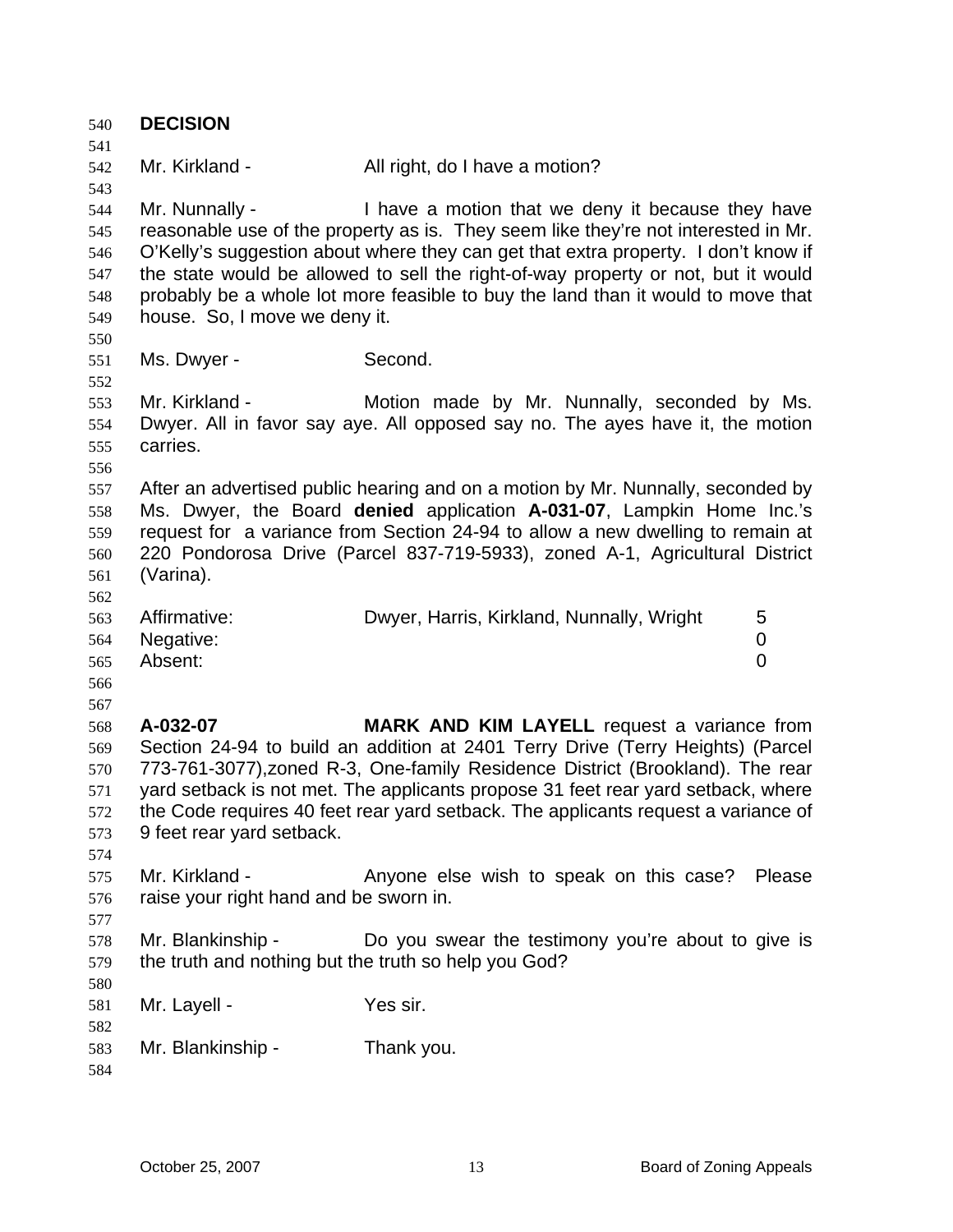Mr. Layell - Mark Layell. I want the variance on one corner of the lot. It fits the other corner, but doesn't fit the one corner. That's all I need. Ms. Dwyer - On what basis are you asking for the variance? Mr. Layell - My mother and my father are getting old. I'm going to move them in with me. I don't have the money to put them in a nursing home or a retirement home or anything. Mr. Wright - Not a good reason. Ms. Dwyer - The an a legal basis. Mr. Layell - What do you mean legal basis? Ms. Dwyer - Essentially, when you come to us for a variance, you're asking for use to eliminate a law, and what the statute says is you have to have a legal reason for doing that. For example, exceptional narrowness— Mr. Layell - Narrowness of the 40 foot of the variance line right there. If my house was sitting square, I wouldn't have any problem at all. I could have gotten my addition on, no problem. But the way the house is sitting on the corner, I can't get it. I own the lot right behind it, but I can't do anything with that because they have a water drainage from five miles up the road draining through my backyard. The pipe. Ms. Dwyer - Lot 12, you mean? Mr. Layell - Yes ma'am. That one corner. It would be only one corner that it would be hitting. It isn't but nine feet. They said 40 feet. Mr. Kirkland - You own Lot 12? Mr. Layell - The State of Mr. Layell - Yes sir. I own the one behind that one, too. I'm in the process of trying to buy the next one, too. Mr. Kirkland - The You own Lot 10, too? Mr. Blankinship - It's 13, I think. Mr. Kirkland - Ch, you mean 13 behind 12? Mr. Layell - The Yes. Ms. Dwyer - Could we put the plan on the—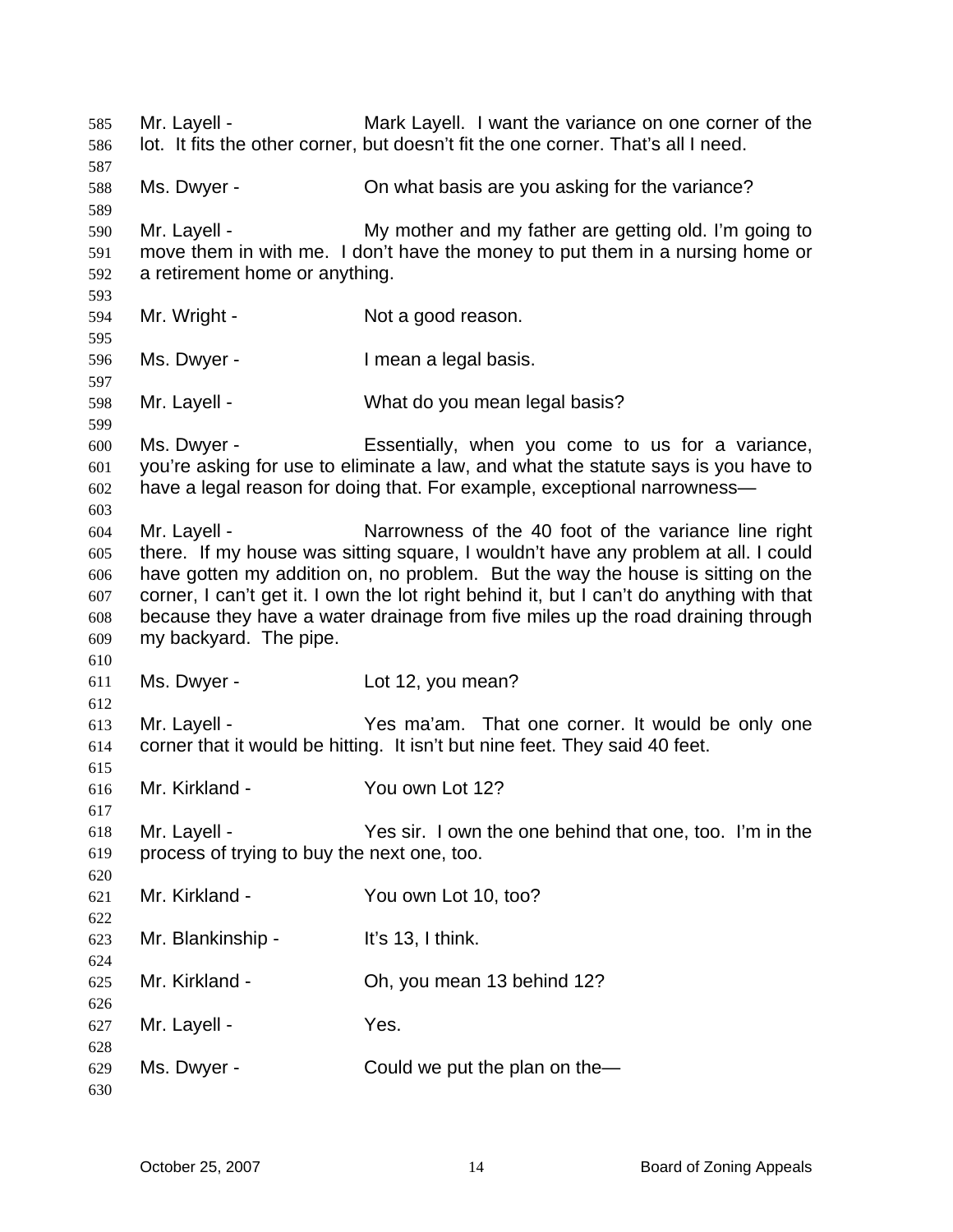Mr. Layell - Lot 12 and 13. I own lot 11 and 12, and I own Lot 13, too. 631 632 633 634 635 636 637 638 639 640 641 642 643 644 645 646 647 648 649 650 651 652 653 654 655 656 657 658 659 660 661 662 663 664 665 666 667 668 669 670 671 672 673 674 675 676 Ms. Dwyer - **Do you have reasonable beneficial use of the property** as it is now? Mr. Layell - Yes. Ms. Dwyer - The problem, I think as I stated in the case before is that what the Supreme Court has said is that we don't have jurisdiction to authorize a variance if there's reasonable and beneficial use of the property as it is. Mr. Kirkland - The Did you read the staff report where the staff recommended in lieu of the existing 10 by 14— Mr. Layell - Yeah, but you can't put a shower and all that stuff, you know, and bedroom into that. That back addition porch right there, sun porch is coming off. Mr. Kirkland - So, the 10 by 14, as you call it, the Florida room's going away anyway. Mr. Layell - Yes sir. Mr. Kirkland - So, then you could build a 15 by 20 addition, versus a 20 by 26. Mr. Layell - Yeah. Mr. Kirkland - The Sout said it wouldn't be big enough for what you needed. Mr. Layell - Right. Correct. Mr. Kirkland - But you could build something. Mr. Layell - The builder's right here. I don't know what he can arrange to make it— Builder - There wouldn't be enough area in there for two people to have a bath area. Ms. Harris - On the lots that you own, do they have public street frontage?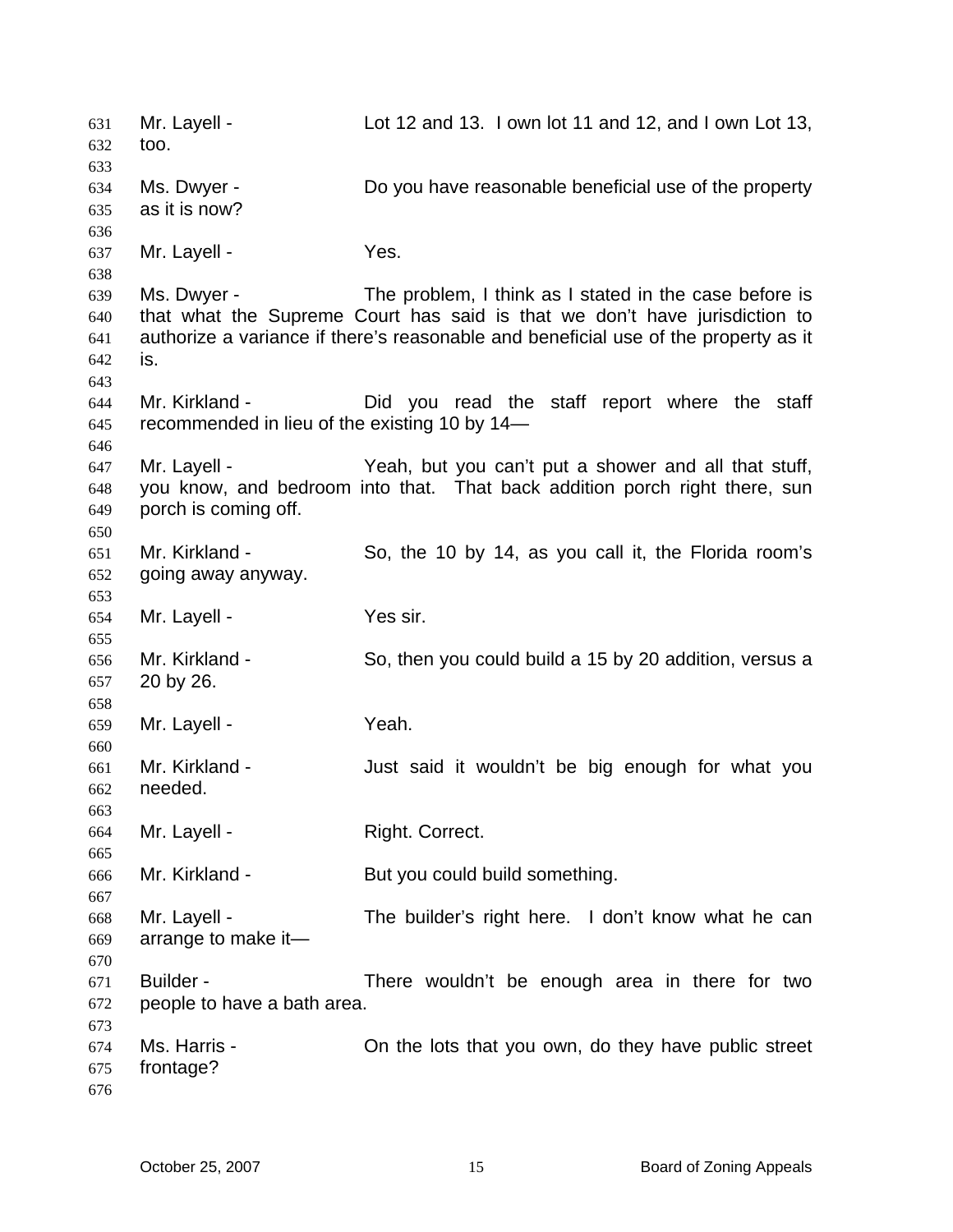| 677        | Mr. Layell -                                            | Woodman Road, yes.                                                                                                    |
|------------|---------------------------------------------------------|-----------------------------------------------------------------------------------------------------------------------|
| 678<br>679 | Ms. Harris -                                            | Can we see the actual drawing, the blueprint?                                                                         |
| 680        |                                                         |                                                                                                                       |
| 681<br>682 | Mr. Kirkland -                                          | You want to see the plot plan?                                                                                        |
| 683        | Ms. Harris -                                            | Yes, I think that's what I need to see. I'd like to see                                                               |
| 684        | where-                                                  |                                                                                                                       |
| 685        |                                                         |                                                                                                                       |
| 686<br>687 | Mr. Blankinship -                                       | It's not on the presentations? Oh, we have it in the<br>package, we just don't have it, apparently, to put up on the- |
| 688        |                                                         |                                                                                                                       |
| 689        | Ms. Harris -                                            | So, you say the lots that you own are lots—                                                                           |
| 690        |                                                         |                                                                                                                       |
| 691        | Mr. Layell -                                            | Eleven-                                                                                                               |
| 692        | Ms. Harris -                                            | Lot 10?                                                                                                               |
| 693<br>694 |                                                         |                                                                                                                       |
| 695        | Mr. Layell -                                            | No, lot 11, 12, 13.                                                                                                   |
| 696        |                                                         |                                                                                                                       |
| 697        | Ms. Harris -                                            | All right, 11, 12 and 13.                                                                                             |
| 698        |                                                         |                                                                                                                       |
| 699        | Mr. Layell -                                            | Actually, I wanted to go towards Lot 12, but I can't do                                                               |
| 700        |                                                         | that because the public has their drainage right down behind it.                                                      |
| 701        |                                                         |                                                                                                                       |
| 702        | Ms. Harris -                                            | With these additional lots, there's no way you can                                                                    |
| 703        | construct what you need to construct?                   |                                                                                                                       |
| 704        |                                                         |                                                                                                                       |
| 705        | Mr. Layell -                                            | No ma'am, because I can't overtop the—They keep                                                                       |
| 706        |                                                         | telling me I have to have a 15-foot easement right there where that pipe is.                                          |
| 707        |                                                         | People have sheds and tool sheds and garages all over it down through there. I                                        |
| 708        | would be just close to it; I wouldn't be nowhere on it. |                                                                                                                       |
| 709<br>710 | Mr. Blankinship -                                       | We'll let you put up a tool shed-                                                                                     |
| 711        |                                                         |                                                                                                                       |
| 712        | Mr. Layell -                                            | Right.                                                                                                                |
| 713        |                                                         |                                                                                                                       |
| 714        | Mr. Blankinship -                                       | - with the understanding that if we take it down, we're                                                               |
| 715        | not putting it back.                                    |                                                                                                                       |
| 716        |                                                         |                                                                                                                       |
| 717        | Mr. Layell -                                            | Right.                                                                                                                |
| 718        |                                                         |                                                                                                                       |
| 719        | Mr. Blankinship -                                       | With an addition to your house, that's a little different.                                                            |
| 720        |                                                         |                                                                                                                       |
| 721        | Mr. Layell -                                            | Have a garage or 25–Yeah, they have garages with                                                                      |
| 722        | a cement slab on it, too, all down through there.       |                                                                                                                       |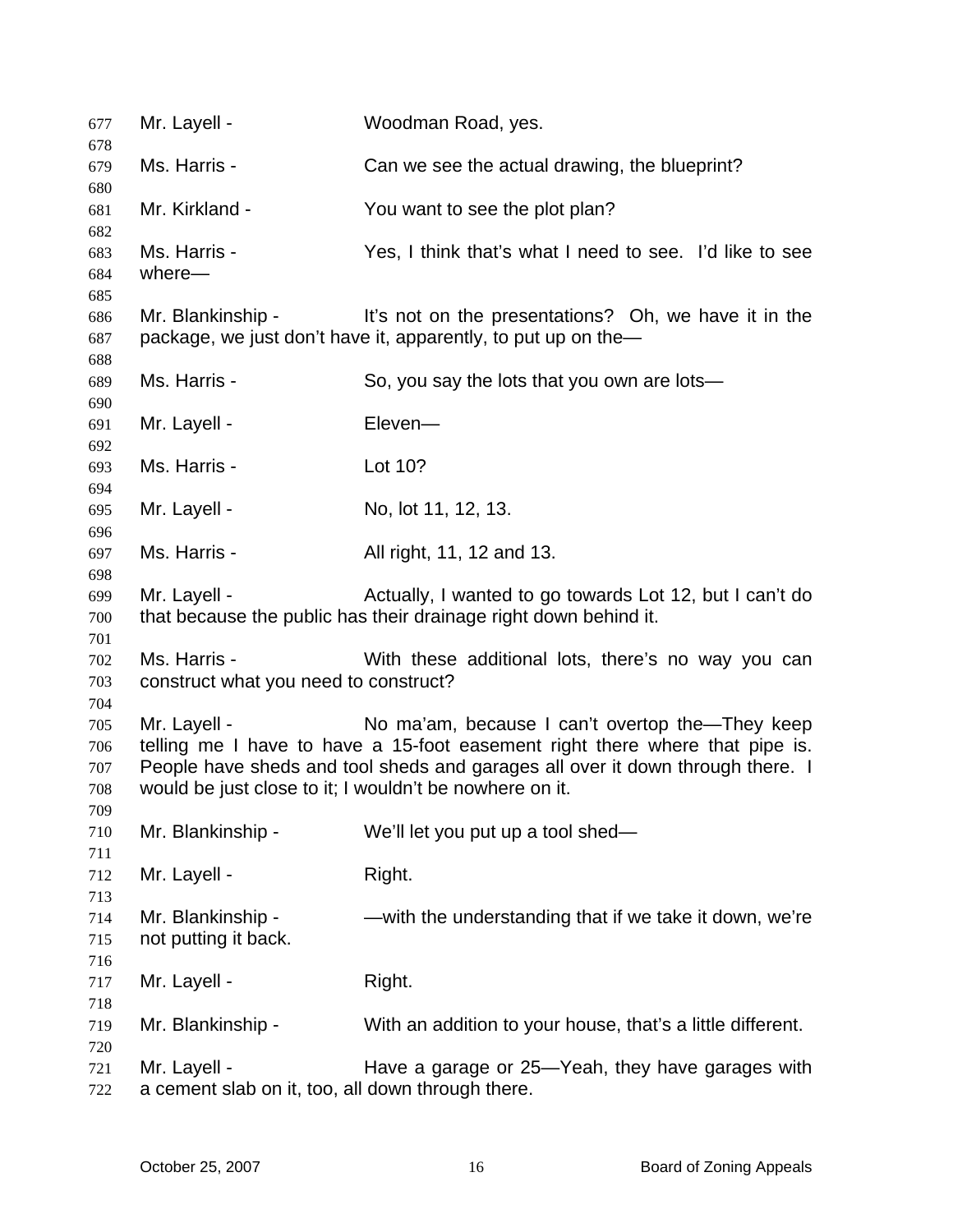Mr. Blankinship - The loon't know if that was approved or not. Ms. Dwyer - So, there's a pipe running along— Mr. Layell - The State Yes ma'am. It's a drainage pipe running from, all the way from the other side of Blackburn all the way down Terry Drive and behind all these houses right here, and it comes right through the front of my house right here. So, I can't build going towards Lot 12. The only thing I could do on Lot 12 right now is put one house for that whole lot. If I bought the ones adjoining that farm beside me, then I probably could put a cul-de-sac or something in there. Ms. Harris - The You said on Lot 12 you can put a house because you have 1.251 acres of land. Mr. Layell - The Yeah. But I only got one frontage to get in, right off Woodman Road. Mr. Kirkland - Who owns Lot 10? Mr. Layell - Mr. Kellerhalls. Mr. Wright - **Did you say where your mother and father live now?** Mr. Layell - Mom and Dad, they're living in a house right up the road. Mr. Wright - Right up the road? Mr. Layell - Yeah, from me now. Yeah. See that right there, that's the back of the lot I got right there. I was first going to come off that side right there and come towards my other lot, but the pipe was right there and they said I had to have a 15-foot variance, I mean 15-foot [unintelligible] on the pipe right there. Ms. Dwyer - Does it go just along the property line? Mr. Layell - The State of the way down that whole property line, up behind all them houses right there. Ms. Dwyer - How close is it to the property line. Builder - The setback line is real close. Mr. Layell - Yeah.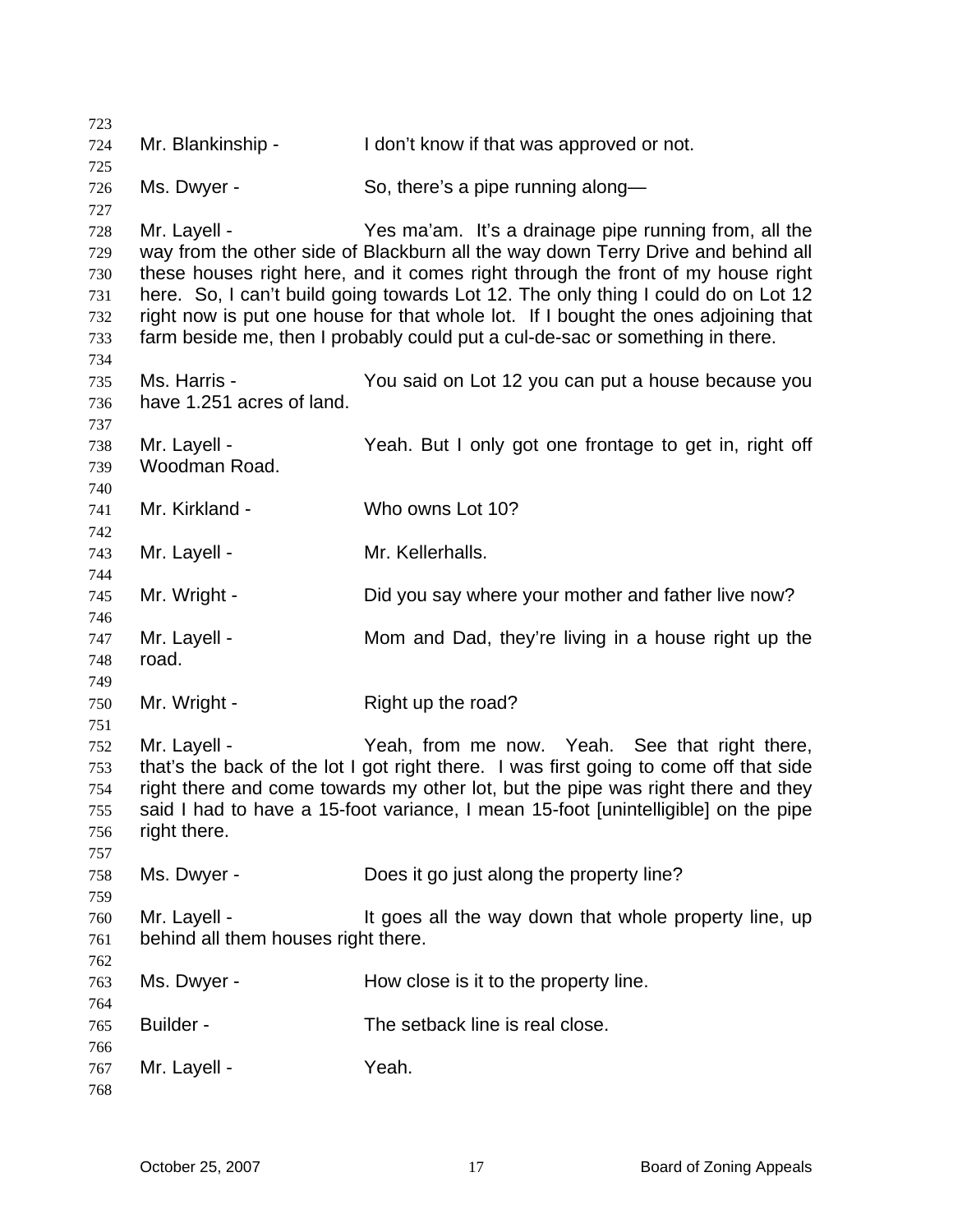| 769                                                  | Builder -                                                             | Maybe six feet.                                                                                                                                                                                                                                                                                                                                                                                                                                                                                         |
|------------------------------------------------------|-----------------------------------------------------------------------|---------------------------------------------------------------------------------------------------------------------------------------------------------------------------------------------------------------------------------------------------------------------------------------------------------------------------------------------------------------------------------------------------------------------------------------------------------------------------------------------------------|
| 770<br>771                                           | Mr. Layell -                                                          | Right.                                                                                                                                                                                                                                                                                                                                                                                                                                                                                                  |
| 772                                                  |                                                                       |                                                                                                                                                                                                                                                                                                                                                                                                                                                                                                         |
| 773<br>774                                           | Ms. Dwyer -                                                           | Okay. The pipe is six feet off the property.                                                                                                                                                                                                                                                                                                                                                                                                                                                            |
| 775<br>776                                           | Mr. Blankinship -                                                     | The easement. The edge of the easement.                                                                                                                                                                                                                                                                                                                                                                                                                                                                 |
| 777<br>778                                           | Mr. Layell -                                                          | The edge of the easement.                                                                                                                                                                                                                                                                                                                                                                                                                                                                               |
| 779<br>780                                           | Mr. Kirkland -                                                        | Do you split the line like six on each side of the line?                                                                                                                                                                                                                                                                                                                                                                                                                                                |
| 781<br>782                                           | Mr. Blankinship -                                                     | It's all along the smaller lots.                                                                                                                                                                                                                                                                                                                                                                                                                                                                        |
| 783<br>784                                           | Mr. Kirkland -                                                        | It's all on his $#10$ , 11.                                                                                                                                                                                                                                                                                                                                                                                                                                                                             |
| 785<br>786<br>787<br>788<br>789<br>790<br>791<br>792 | Mr. Layell -<br>the houses, like 10, 9, 8, I wouldn't have a problem. | Yes. But actually, if you look at it, the pipe is actually<br>on the other side of that line. Right, right. They just need that for a digging area, I<br>guess, is what the guy was trying to tell me, to dig that pipe in case it busts or<br>something. It's draining all the way from Blackburn all the way down behind all<br>them houses. Drainage. It's only that one corner that I need. If I had that one<br>corner, I wouldn't have a problem at all. If the house was square like the rest of |
| 793<br>794                                           | Ms. Harris -<br>rod. It goes all the way down to Lot 7.               | Have you noticed that rod? On the plan, it calls it a                                                                                                                                                                                                                                                                                                                                                                                                                                                   |
| 795<br>796<br>797                                    | Mr. Layell -                                                          | The rods [unintelligible], you can see them.                                                                                                                                                                                                                                                                                                                                                                                                                                                            |
| 798<br>799                                           | Ms. Harris -                                                          | You can see the rods?                                                                                                                                                                                                                                                                                                                                                                                                                                                                                   |
| 800<br>801<br>802                                    | Mr. Layell -<br>surveyed when I bought that Lot 12                    | Yes ma'am. I had all that surveyed. I had it all                                                                                                                                                                                                                                                                                                                                                                                                                                                        |
| 803<br>804                                           | Ms. Harris -                                                          | How long have you had this property?                                                                                                                                                                                                                                                                                                                                                                                                                                                                    |
| 805<br>806                                           | Mr. Layell -                                                          | Five years.                                                                                                                                                                                                                                                                                                                                                                                                                                                                                             |
| 807<br>808                                           | Ms. Harris -                                                          | So you knew about the limitation when you-                                                                                                                                                                                                                                                                                                                                                                                                                                                              |
| 809<br>810<br>811                                    | Mr. Layell -<br>couldn't get it.                                      | No. I didn't know about the limitation until I got him to<br>come build on that end towards this. When I went to get a permit, they said we                                                                                                                                                                                                                                                                                                                                                             |
| 812<br>813<br>814                                    | Ms. Harris -                                                          | But you could see the rod, you said.                                                                                                                                                                                                                                                                                                                                                                                                                                                                    |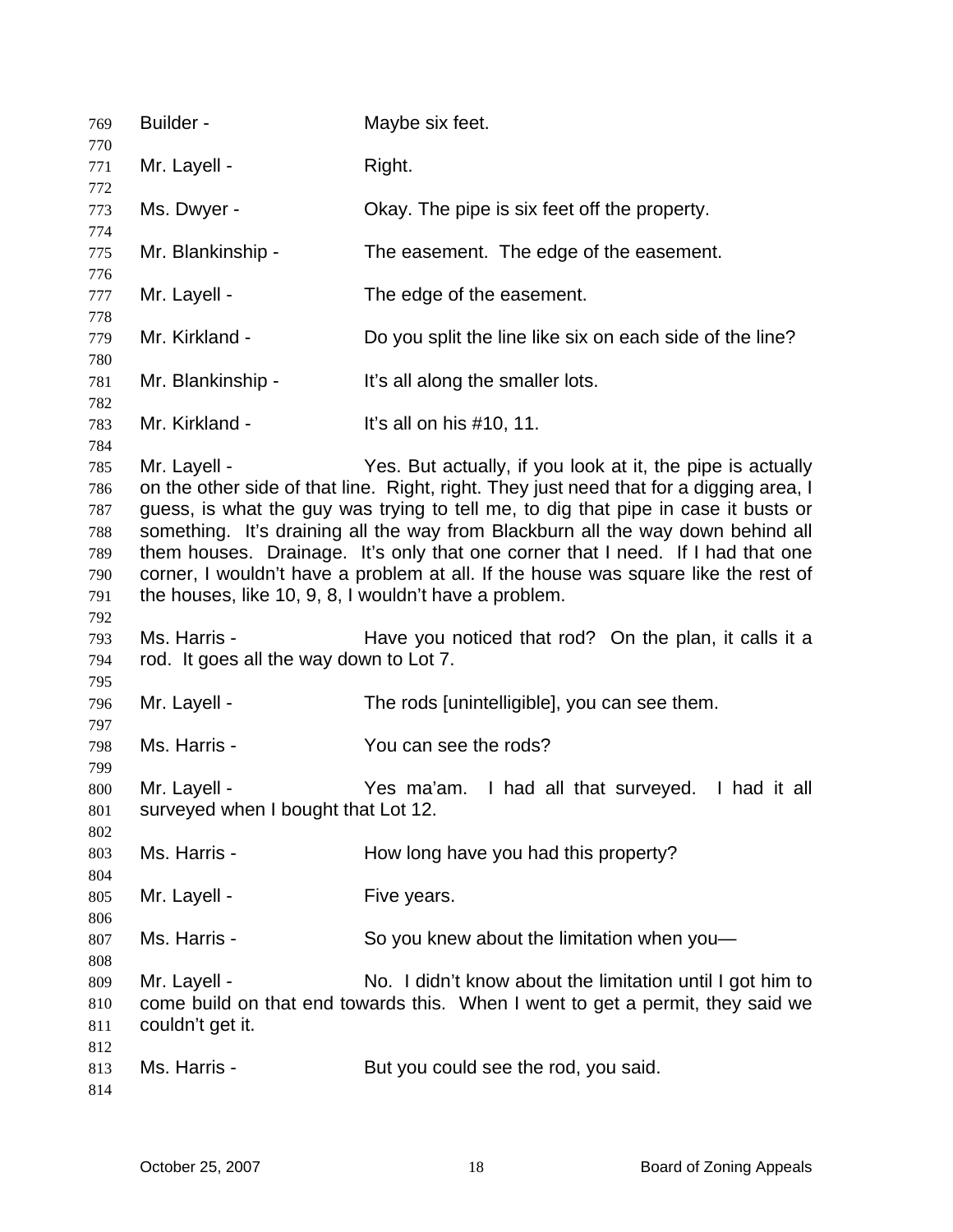| 815<br>816<br>817                      | Mr. Layell -<br>rod. I didn't know it was a separate rod. | I figured that was just the property line, property line                                                                                                                                                                                                                                                                          |             |
|----------------------------------------|-----------------------------------------------------------|-----------------------------------------------------------------------------------------------------------------------------------------------------------------------------------------------------------------------------------------------------------------------------------------------------------------------------------|-------------|
| 818<br>819                             | Mr. Kirkland -                                            | Any other questions?                                                                                                                                                                                                                                                                                                              |             |
| 820<br>821<br>822<br>823               | Mr. Wright -<br>was there.                                | I would suppose that that is an easement of record.<br>It's recorded and if you did the title when you bought the house, you would find it                                                                                                                                                                                        |             |
| 824<br>825                             | Mr. Layell -                                              | Right, right.                                                                                                                                                                                                                                                                                                                     |             |
| 826<br>827                             | Mr. Kirkland -                                            | Do you have anything else you'd like to add?                                                                                                                                                                                                                                                                                      |             |
| 828<br>829                             | Mr. Layell -                                              | No, that's it.                                                                                                                                                                                                                                                                                                                    |             |
| 830<br>831<br>832                      | Mr. Kirkland -<br>sir, that concludes the case.           | Anyone else wish to speak on this case? Thank you                                                                                                                                                                                                                                                                                 |             |
| 833<br>834                             | Mr. Layell -                                              | All right, thank you.                                                                                                                                                                                                                                                                                                             |             |
| 835<br>836                             | <b>DECISION</b>                                           |                                                                                                                                                                                                                                                                                                                                   |             |
| 837<br>838<br>839<br>840<br>841        | Ms. Dwyer -                                               | I move that we deny this case because the applicant<br>clearly has reasonable beneficial use of the property without the variance. They<br>have use and enjoyment of an existing home, and so they failed to meet the test<br>set out in the Cochran case for our standard of review.                                             |             |
| 842<br>843                             | Mr. Wright -                                              | Second.                                                                                                                                                                                                                                                                                                                           |             |
| 844<br>845<br>846<br>847               | Mr. Kirkland -<br>carries. The case is denied.            | Motion made by Ms. Dwyer, seconded by Mr. Wright.<br>All those in favor say aye. All those opposed say no. The ayes have it, the motion                                                                                                                                                                                           |             |
| 848<br>849<br>850<br>851<br>852<br>853 | (Brookland). The rear yard setback is not met.            | After an advertised public hearing and on a motion by Ms. Dwyer, seconded by<br>Mr. Wright, the Board denied application A-032-07, Mark and Kim Layell's<br>request for a variance from Section 24-94 to build an addition at 2401 Terry Drive<br>(Terry Heights) (Parcel 773-761-3077), zoned R-3, One-family Residence District |             |
| 854<br>855<br>856<br>857<br>858<br>859 | Affirmative:<br>Negative:<br>Absent:                      | Dwyer, Harris, Kirkland, Nunnally, Wright                                                                                                                                                                                                                                                                                         | 5<br>0<br>0 |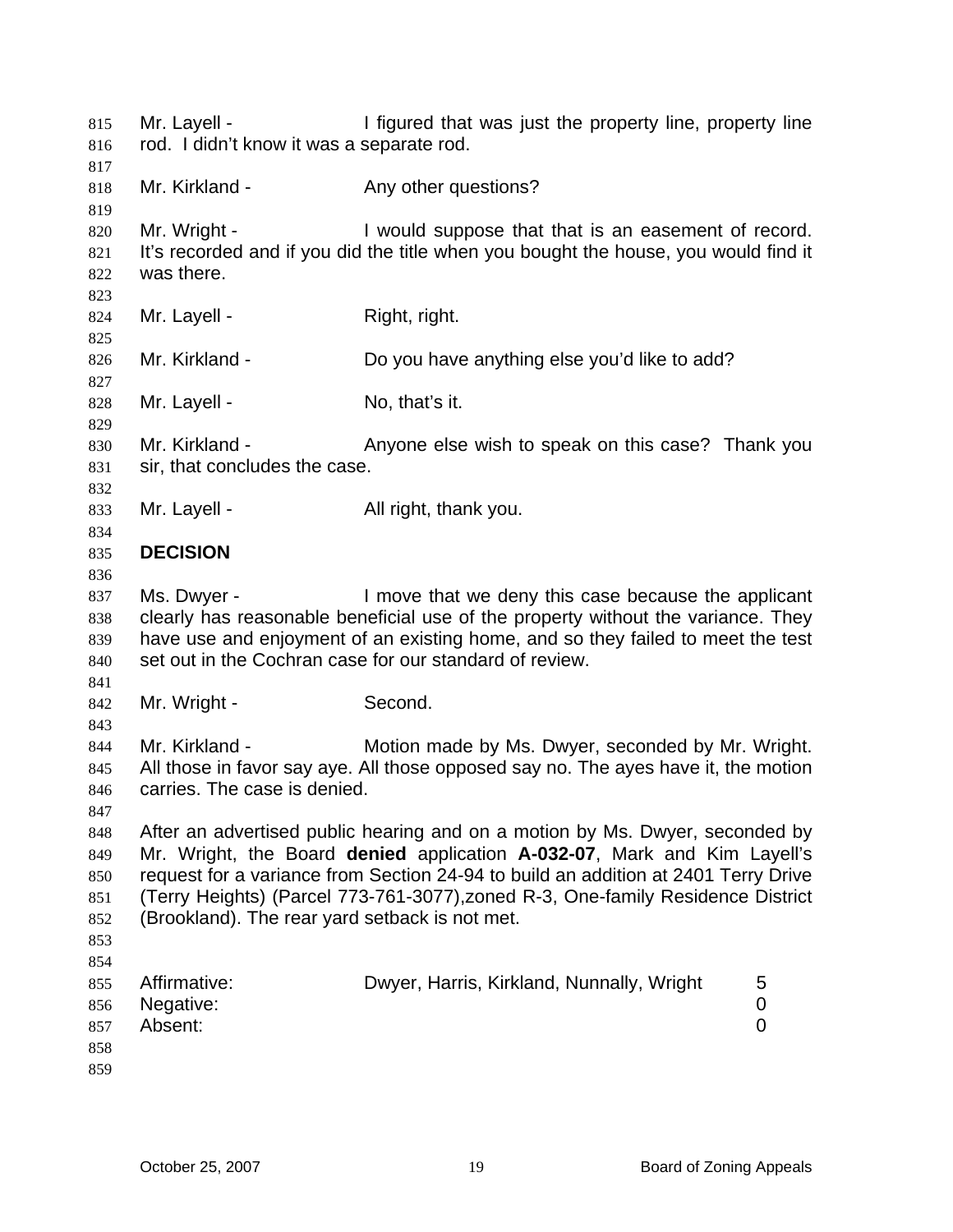**UP-020-07 OUR LADY OF LOURDES SCHOOL** requests a temporary conditional use permit pursuant to Section 24-116(c)(1) to erect a temporary modular classroom at 8200 Woodman Road (Parcel 776-754-8470), zoned R-3, One-family Residence District (Brookland). 860 861 862 863 864 865 866 867 868 869 870 871 872 873 874 875 876 877 878 879 880 881 882 883 884 885 886 887 888 889 890 891 892 893 894 895 896 897 898 899 900 901 902 903 904 Mr. Kirkland - If you would, sir, raise your right hand and be sworn in. Mr. Blankinship - Do you swear the testimony you're about to give is the truth and nothing but the truth so help you God? Mr. Evans - I do. My name is Wade Evans. I represent the school. This is our third request in 12 years. Each time we do an expansion, we ask, we've needed classroom space. Last time, there was a one-classroom modular unit put out there temporarily. We added an eight-classroom addition to the school. Mr. Blankinship - Excuse me, when was that? Mr. Evans - Che was 6 years ago, I believe, and one was 12 years ago. Mr. Blankinship - Okay. I don't believe we had that in the report. Mr. Evans - The 12-year was a four-classroom module. Much bigger one. I think the last one was the one classroom. Mr. Blankinship - The I remember the last one. Mr. Evans - Temporary. I think the one before was not temporary. I think it was built to be permanent at some point. It only lasted four years and we took it down, but it was a four-classroom modular unit. This time we're anticipating building, hopefully building a gymnasium and some office space with two additional classrooms. Those plans are in the preliminary stages. Now the general contractors are Century Construction, they did our last three additions and built our worship space, which was a very large construction project about 10 years ago. Mr. Wright - The Mr. Evans, have you seen the conditions, proposed conditions? Mr. Evans - Yes sir, we have and I have no problem with that. In fact, we've already talked about landscaping that needs to be done, and the contractor to install the unit is waiting in the wings.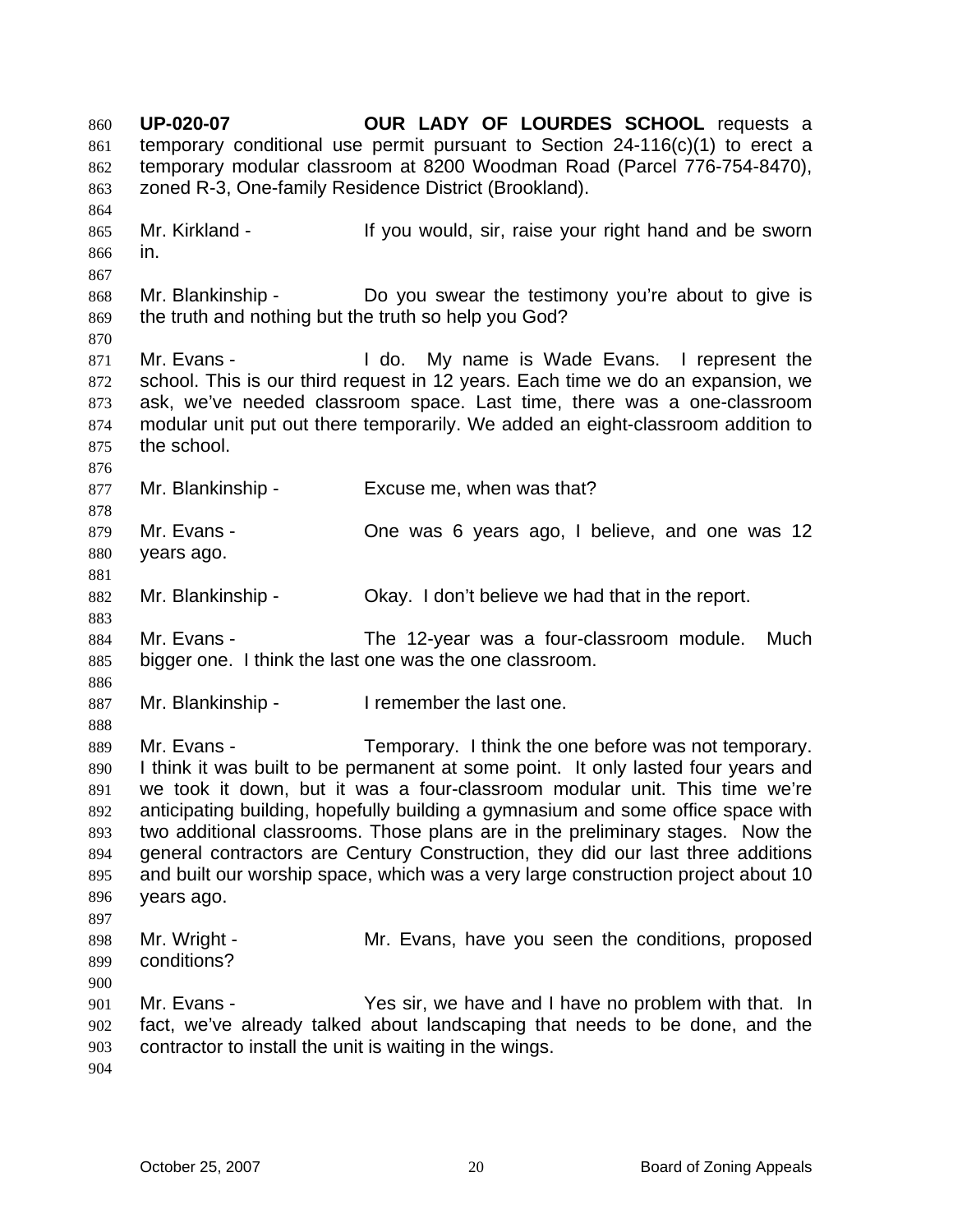Ms. Dwyer - So, you have no use for this trailer on weekends, on Sundays or? 905 906 907 908 909 910 911 912 913 914 915 916 917 918 919 920 921 922 923 924 925 926 927 928 929 930 931 932 933 934 935 936 937 938 939 940 941 942 943 944 945 946 947 948 Mr. Evans - No. It's predominately going to be used for the band to use. We're not even putting water and bathrooms in it. So, even during the week, it's probably not going to be used every day. Ms. Dwyer - Chay. Mr. Evans - We just need some space right now until we can get some more expansion done. This will probably be our last expansion. Ms. Dwyer - The conditions do limit it to Monday through Friday. Mr. Evans - Yes ma'am. Ms. Dwyer - So, if you think you're going— Mr. Evans - There would be use for it on a weekend. It wouldn't be used for the church anyway. Basically, where it's located, it wouldn't be useful for them in any way. When they do use the school for different functions, there's a multipurpose room, which is the large meeting room, and they generally use that. Ms. Dwyer - Inotice on this section of the building where you plan to put the trailer, it looks like there are two large HVAC units—is that correct fenced in? Mr. Evans - Yes ma'am. Ms. Dwyer - How far will the trailer be from those units? It's hard to tell. Mr. Evans - The units—And the way they're show on that plat is a little deceptive because there is a set of double doors there at the end of that wing. Ms. Dwyer - Right. Mr. Evans - That's the upper-class wing. It actually sets off a little farther than that, than is shows there. Ms. Dwyer - Than it shows on the drawing?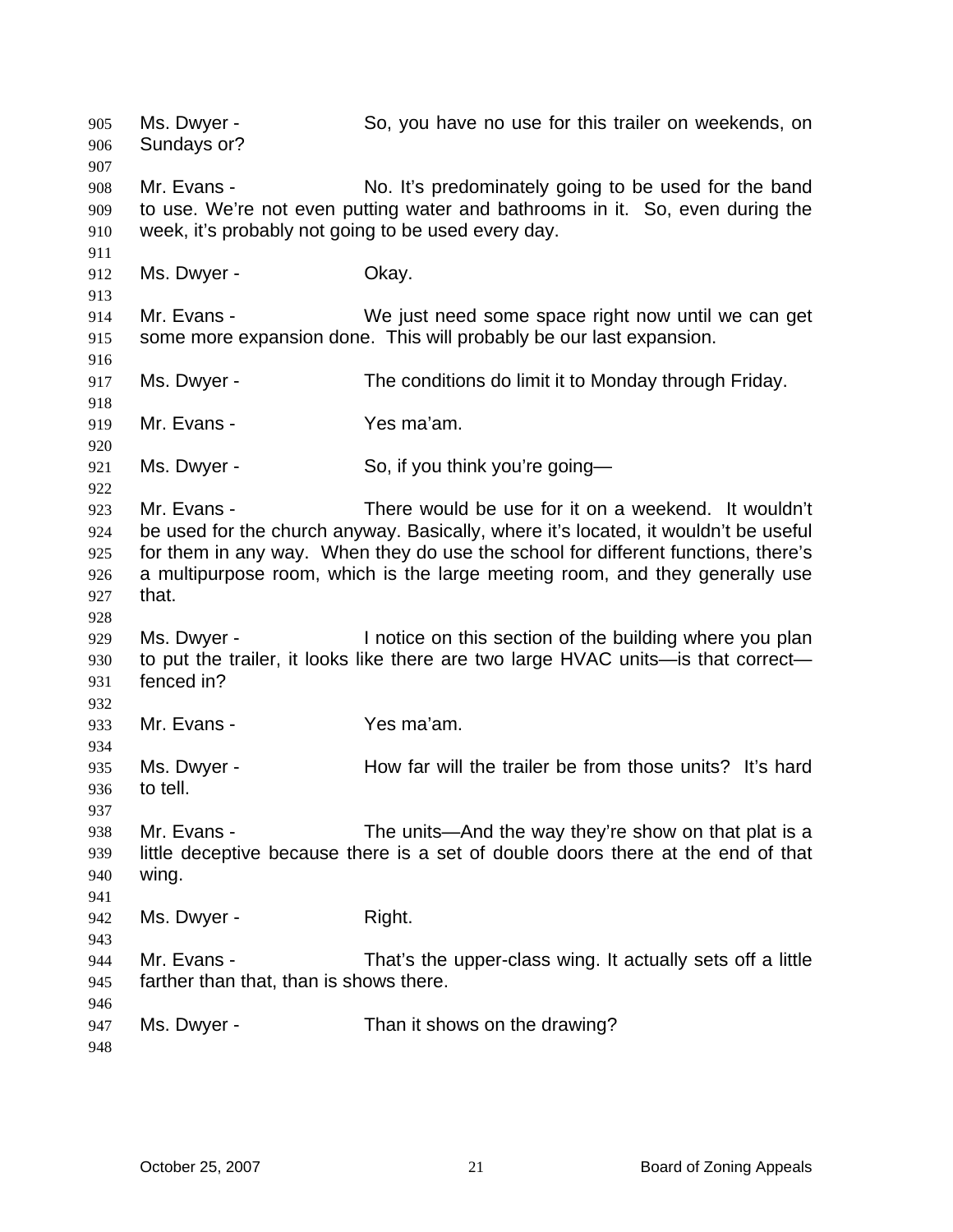Mr. Evans - The Yeah, I believe it does. I'm trying to learn think there was a photograph. I don't know if you have any photos in there, but I think there was one that showed. 949 950 951 952 953 954 955 956 957 958 959 960 961 962 963 964 965 966 967 968 969 970 971 972 973 974 975 976 977 978 979 980 981 982 983 984 985 986 987 988 989 990 991 992 993 994 Mr. Blankinship - Paul, is there a photo that shows that? Mr. Evans - It may have been in my package but not—Yeah, there you go. You can see. We're going to put it—That's to left side, as you can see. Ms. Dwyer - Chay. Mr. Evans - The And we're going to the right. The way the classroom is construed, there's a door on one side of the classroom and we're going to do our best to line that door up with the back doors of that wing. Ms. Dwyer - All right. So, as we're looking at this photo, the HVAC units are fenced in on the left side of the door, and the trailer will be oriented on the right side of the door. Mr. Evans - That's correct. Ms. Dwyer - How far away will the trailer be from the building, the existing building? Mr. Evans - What we're required by Code, I imagine, probably 20 feet or so. Ms. Dwyer - Okay. There are limitations about how close buildings can be to each other. Mr. Evans - Yes. Ms. Dwyer - The mand it's not, the distance is not listed on the plan provided. I just wanted alert you to that. Mr. Evans - Ckay. We'll make sure that that gets looked at before— Ms. Dwyer - [Unintelligible.] Mr. Evans - I'm getting lessons here this morning. Ms. Dwyer - Right, right. Mr. Evans - Yeah. We'll have it surveyed and we'll have that done. The construction is for footers to place it on. We'll make sure that that's—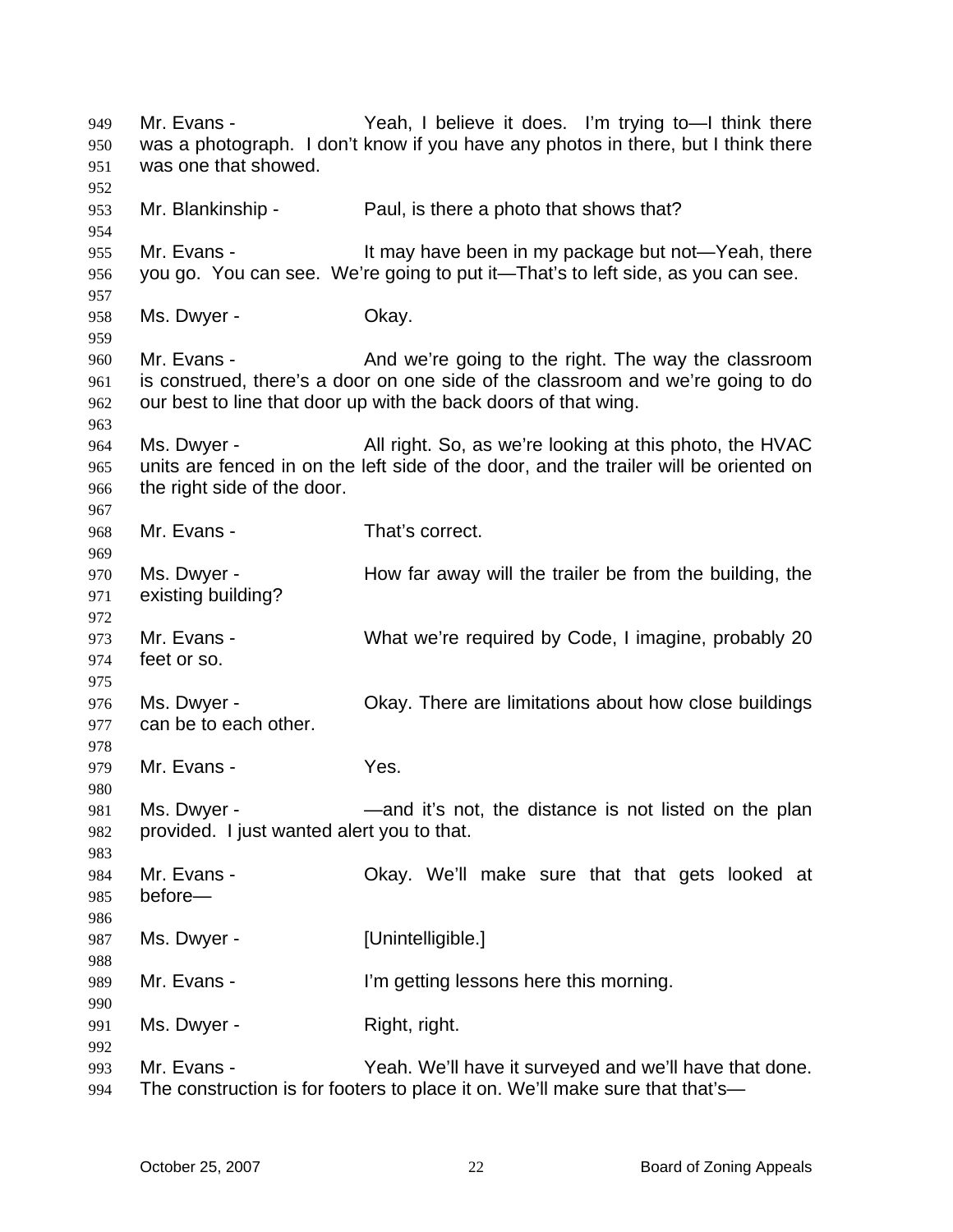Mr. Wright - Couldn't that be a condition, Mr. Blankinship? If it's of that much concern, why shouldn't we have that it should be erected so many feet from the building Mr. Blankinship - We can certainly add that, Mr. Wright. Mr. Wright - What is the required distance under the Code, do you know? Mr. Kirkland - Is that a 10? Mr. Blankinship - No sir, I don't know. Mr. Wright - Whatever it is, you could just say the required distance is what's required by the Code, if you wanted to. Mr. Evans - Whatever that minimum is, that's fine. Ms. Dwyer - It certainly can't hurt. Mr. Evans - We certainly want to comply with that. We're not trying to get it tight to the building. Ms. Dwyer - Right. Mr. Evans - That's not our goal. Ms. Dwyer - Right. Mr. Evans - The kids have to walk out to get out there. Ms. Dwyer - We've just had it come up in a couple of cases, so I just thought— Mr. Evans - I'm listening. Ms. Dwyer - Just to make sure we don't have that problem. I had another question. Looking at the photograph that's on the screen now, there's a brick ranch house in view. That is, by my—Is that a church— Mr. Evans - That's ours, yes. That house is owned by the Diocese of Richmond and that's where our priest lives. Ms. Dwyer - Chay.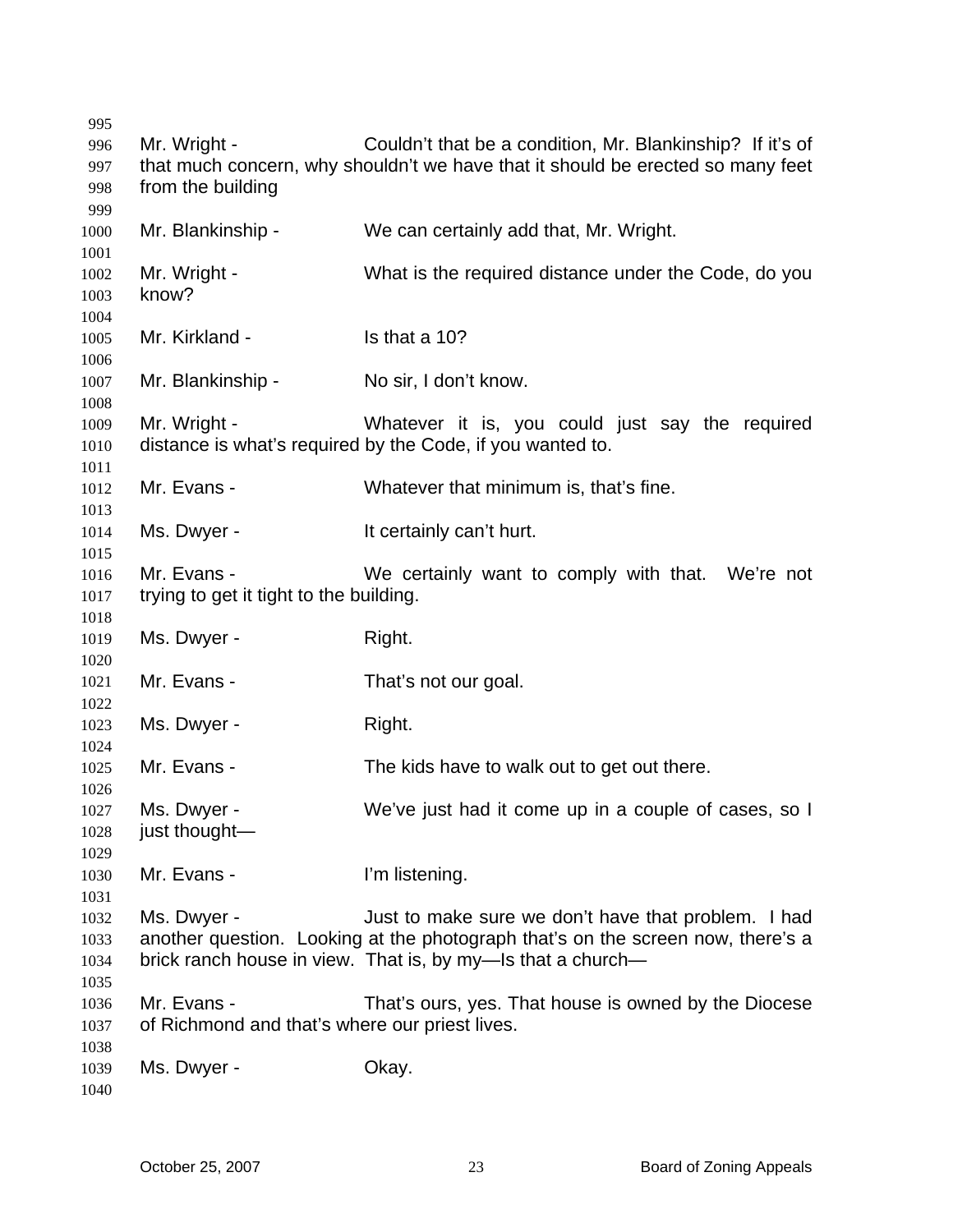| 1041<br>1042                                                                 | Mr. Wright -                                     | I don't suppose he has any objection.                                                                                                                                                                                                                                                                                                                                                                                                                                                                                                                                                                                                                                  |
|------------------------------------------------------------------------------|--------------------------------------------------|------------------------------------------------------------------------------------------------------------------------------------------------------------------------------------------------------------------------------------------------------------------------------------------------------------------------------------------------------------------------------------------------------------------------------------------------------------------------------------------------------------------------------------------------------------------------------------------------------------------------------------------------------------------------|
| 1043                                                                         | Mr. Evans -                                      | No sir.                                                                                                                                                                                                                                                                                                                                                                                                                                                                                                                                                                                                                                                                |
| 1044<br>1045<br>1046                                                         | Ms. Dwyer -                                      | If he does, it's not our problem.                                                                                                                                                                                                                                                                                                                                                                                                                                                                                                                                                                                                                                      |
| 1047<br>1048                                                                 | Mr. Blankinship -<br>signed by the Bishop, also. | I don't know if he was notified, but the application was                                                                                                                                                                                                                                                                                                                                                                                                                                                                                                                                                                                                               |
| 1049<br>1050                                                                 | Mr. Evans -                                      | And that's his boss, also.                                                                                                                                                                                                                                                                                                                                                                                                                                                                                                                                                                                                                                             |
| 1051<br>1052<br>1053<br>1054                                                 | Ms. Dwyer -<br>to say.                           | So we don't need screening there is what I was going                                                                                                                                                                                                                                                                                                                                                                                                                                                                                                                                                                                                                   |
| 1055<br>1056                                                                 | Mr. Evans -                                      | I understand.                                                                                                                                                                                                                                                                                                                                                                                                                                                                                                                                                                                                                                                          |
| 1057<br>1058                                                                 | Ms. Dwyer -                                      | Okay.                                                                                                                                                                                                                                                                                                                                                                                                                                                                                                                                                                                                                                                                  |
| 1059<br>1060<br>1061                                                         | Ms. Harris -<br>trailers on the property?        | Mr. Evans, currently there are—Are there other                                                                                                                                                                                                                                                                                                                                                                                                                                                                                                                                                                                                                         |
| 1062<br>1063                                                                 | Mr. Evans -                                      | No ma'am.                                                                                                                                                                                                                                                                                                                                                                                                                                                                                                                                                                                                                                                              |
| 1064<br>1065                                                                 | Ms. Harris -                                     | Okay.                                                                                                                                                                                                                                                                                                                                                                                                                                                                                                                                                                                                                                                                  |
| 1066<br>1067<br>1068<br>1069<br>1070<br>1071<br>1072<br>1073<br>1074<br>1075 | Mr. Evans -<br>it's gone as well.                | Actually, the last one that's directly down from that<br>arrow, there's a little courtyard that's behind the church to the right now. That's<br>the multipurpose room to the right. A little more to the right, a little more. Right to<br>that. That's a building. In that courtyard right above the arrow, that's where it<br>was located before and it's gone now. If you flip on the other side of the school<br>up to the top, that's where-to the right of that, right there-the four-classroom<br>modular unit was. Now, it may be that that was built at the time to be a<br>permanent structure. I'm not sure. That was like 12 years ago or so, I think. But |
| 1076<br>1077                                                                 | Mr. Kirkland -                                   | You see the permit will expire in two years.                                                                                                                                                                                                                                                                                                                                                                                                                                                                                                                                                                                                                           |
| 1078<br>1079                                                                 | Mr. Evans -                                      | And I see that we have to submit a plan in one year.                                                                                                                                                                                                                                                                                                                                                                                                                                                                                                                                                                                                                   |
| 1080<br>1081                                                                 | Mr. Kirkland -                                   | Yes. So, you understand that you should have it built<br>by the time the permit expires, because you will not get a renewal.                                                                                                                                                                                                                                                                                                                                                                                                                                                                                                                                           |
| 1082<br>1083                                                                 | Mr. Evans -                                      | We understand that.                                                                                                                                                                                                                                                                                                                                                                                                                                                                                                                                                                                                                                                    |
| 1084<br>1085<br>1086                                                         | Mr. Kirkland -                                   | Okay. Or the band will practice outside.                                                                                                                                                                                                                                                                                                                                                                                                                                                                                                                                                                                                                               |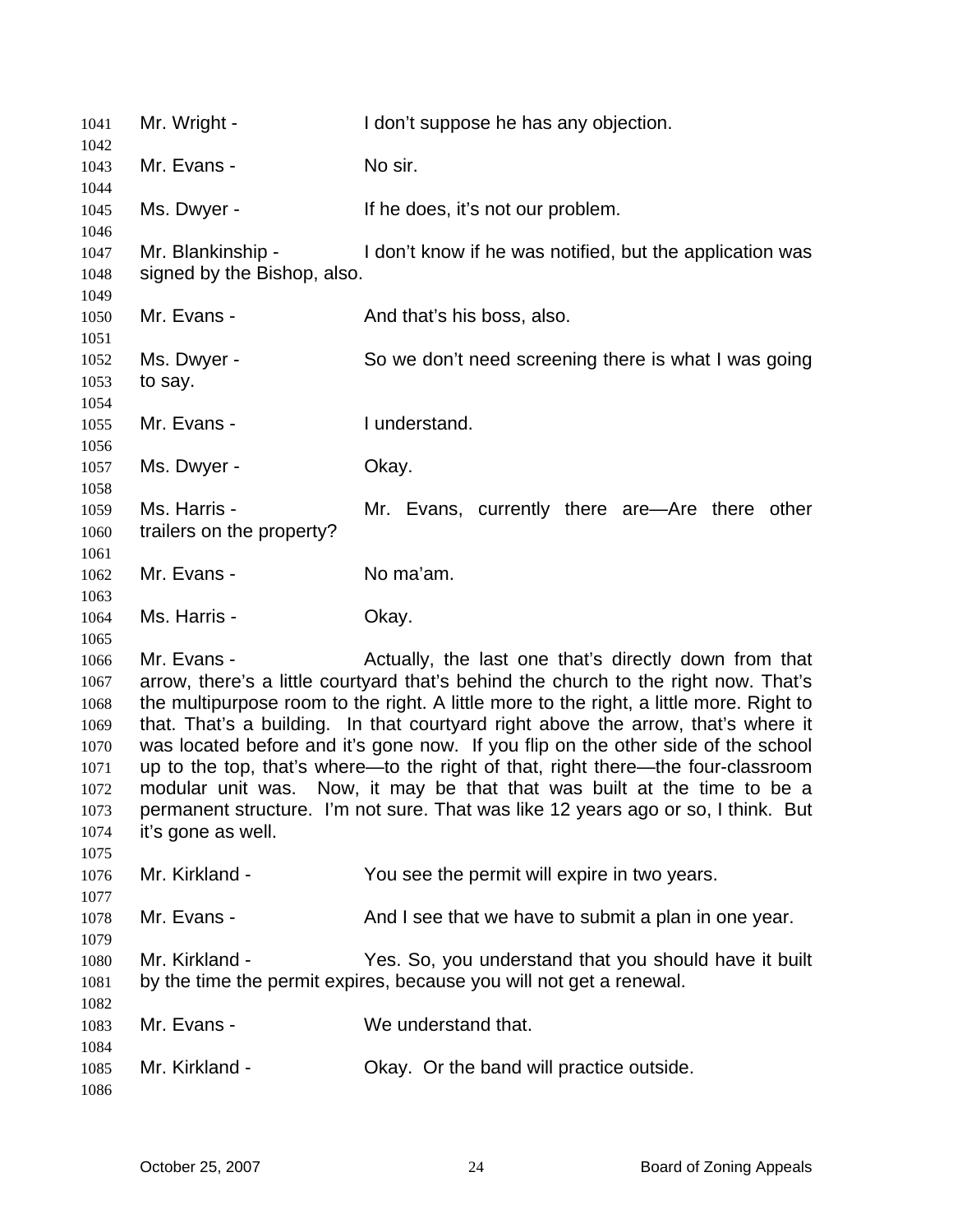| 1087                                                                                                 | Mr. Evans -                                                               | Become a marching band, I'd say.                                                                                                                                                                                                                                                                                                                                                                                                                                                                                                                                                                                                                                                                                                                                                                                                                                                                             |
|------------------------------------------------------------------------------------------------------|---------------------------------------------------------------------------|--------------------------------------------------------------------------------------------------------------------------------------------------------------------------------------------------------------------------------------------------------------------------------------------------------------------------------------------------------------------------------------------------------------------------------------------------------------------------------------------------------------------------------------------------------------------------------------------------------------------------------------------------------------------------------------------------------------------------------------------------------------------------------------------------------------------------------------------------------------------------------------------------------------|
| 1088<br>1089                                                                                         | Mr. Blankinship -                                                         | Then we'll hear from the neighbors.                                                                                                                                                                                                                                                                                                                                                                                                                                                                                                                                                                                                                                                                                                                                                                                                                                                                          |
| 1090<br>1091                                                                                         | Mr. Evans -                                                               | Yeah, then you'll hear from the neighbors.                                                                                                                                                                                                                                                                                                                                                                                                                                                                                                                                                                                                                                                                                                                                                                                                                                                                   |
| 1092<br>1093<br>1094                                                                                 | Mr. Kirkland -                                                            | Any other questions? Anyone else wish to speak to<br>this case? Come on down, sir. Are you in opposition or?                                                                                                                                                                                                                                                                                                                                                                                                                                                                                                                                                                                                                                                                                                                                                                                                 |
| 1095<br>1096                                                                                         | Mr. Vogel -                                                               | No.                                                                                                                                                                                                                                                                                                                                                                                                                                                                                                                                                                                                                                                                                                                                                                                                                                                                                                          |
| 1097<br>1098                                                                                         | Mr. Kirkland -                                                            | Okay.                                                                                                                                                                                                                                                                                                                                                                                                                                                                                                                                                                                                                                                                                                                                                                                                                                                                                                        |
| 1099<br>1100                                                                                         | Mr. Blankinship -                                                         | Were you sworn, sir?                                                                                                                                                                                                                                                                                                                                                                                                                                                                                                                                                                                                                                                                                                                                                                                                                                                                                         |
| 1101<br>1102                                                                                         | Mr. Vogel -                                                               | No.                                                                                                                                                                                                                                                                                                                                                                                                                                                                                                                                                                                                                                                                                                                                                                                                                                                                                                          |
| 1103<br>1104                                                                                         | Mr. Kirkland -                                                            | Raise your right hand and be sworn in.                                                                                                                                                                                                                                                                                                                                                                                                                                                                                                                                                                                                                                                                                                                                                                                                                                                                       |
| 1105<br>1106<br>1107                                                                                 | Mr. Blankinship -<br>the truth and nothing but the truth so help you God? | Do you swear the testimony you're about to give is                                                                                                                                                                                                                                                                                                                                                                                                                                                                                                                                                                                                                                                                                                                                                                                                                                                           |
| 1108<br>1109                                                                                         | Mr. Vogel -                                                               | Yes sir, I do.                                                                                                                                                                                                                                                                                                                                                                                                                                                                                                                                                                                                                                                                                                                                                                                                                                                                                               |
| 1110<br>1111                                                                                         | Mr. Kirkland -                                                            | State your name for the record.                                                                                                                                                                                                                                                                                                                                                                                                                                                                                                                                                                                                                                                                                                                                                                                                                                                                              |
| 1112<br>1113                                                                                         | Mr. Vogel -                                                               | Yes sir. My name is William Vogel.                                                                                                                                                                                                                                                                                                                                                                                                                                                                                                                                                                                                                                                                                                                                                                                                                                                                           |
| 1114<br>1115                                                                                         | Mr. Kirkland -                                                            | Okay.                                                                                                                                                                                                                                                                                                                                                                                                                                                                                                                                                                                                                                                                                                                                                                                                                                                                                                        |
| 1116<br>1117<br>1118<br>1119<br>1120<br>1121<br>1122<br>1123<br>1124<br>1125<br>1126<br>1127<br>1128 | Mr. Vogel -<br>That's about all I can add.                                | I share a property line-for 22 years-with Lady of<br>Lourdes School. I live on 8317 Craft Court, which is on the corner of the plat<br>right up there. I'm also the block captain for 75 homes, 13 of which share a<br>contiguous property line. Just to let you know, I have surveyed the owners on<br>that line. They are either all supportive or have no objection. Their only concern,<br>for future reference, is how far back that construction might go. Land has been<br>cleared, as Mr. Evans knows, and our only concern is we have a neighborhood<br>of children, and we also have a neighborhood of dogs and we keep them fenced<br>and so on and so forth. We just don't want that to be an attractive place to jump a<br>fence or anything like that. That's the only thing. I will tell you that we are very<br>supportive and they have been excellent, excellent neighbors over the years. |
| 1129<br>1130<br>1131                                                                                 | Mr. Kirkland -                                                            | Thank you, sir.                                                                                                                                                                                                                                                                                                                                                                                                                                                                                                                                                                                                                                                                                                                                                                                                                                                                                              |
| 1132                                                                                                 | Mr. Blankinship -                                                         | Thank you for coming.                                                                                                                                                                                                                                                                                                                                                                                                                                                                                                                                                                                                                                                                                                                                                                                                                                                                                        |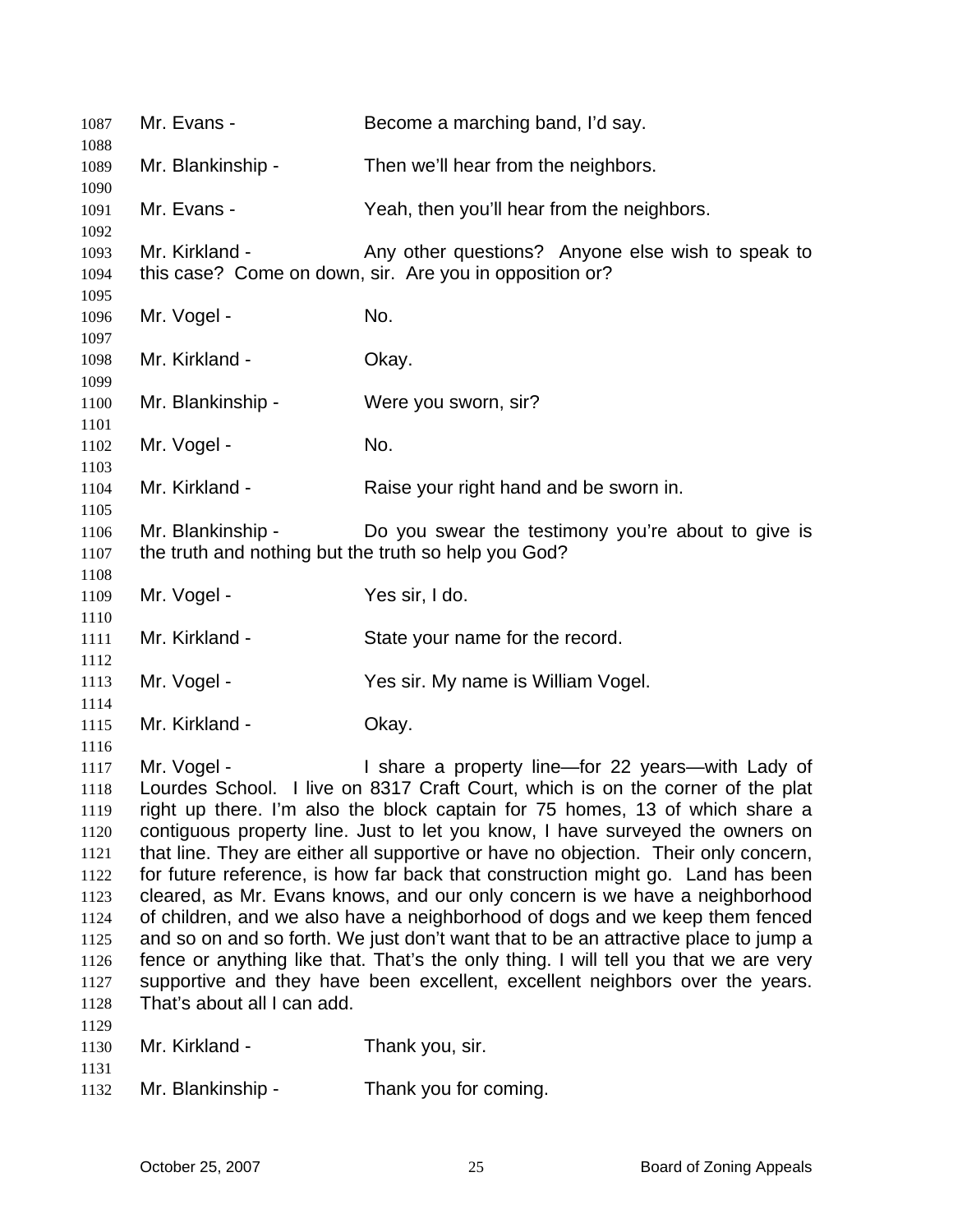1133 1134 1135 1136 1137 1138 1139 1140 1141 1142 1143 1144 1145 1146 1147 1148 1149 1150 1151 1152 1153 1154 1155 1156 1157 1158 1159 1160 1161 1162 1163 1164 1165 1166 1167 1168 1169 1170 1171 1172 1173 1174 1175 1176 1177 1178 Ms. Harris - The Mr. Vogel, if the trailer measures 24 by 36 feet, will that encroach upon the neighbors, do you think? Mr. Vogel - This is the first time I've seen this. I did go to the school to ask to see a plat and I wasn't provided this. I don't think that is. Again, our concern is there was an expression of a gymnasium being built. I don't know what those plans are and that might be a future concern at some point. But no, I think as it exists, I think I can state that the neighbors are not opposed to that. It is an attractive place. When you come through Lourdes Road, there are children who cut through to Woodman Road at 12:00 at night, 1:30, 1:00 at night. The school has put up light, which is very, very good. Just don't want something to become an attractive nuisance. And I would just caution you to put up lights because band equipment's expensive; I've been a band supporter. Mr. Kirkland - Thank you sir. Mr. Vogel - Thank you. Mr. Kirkland - Anyone else? Do you have any other comments, sir? Mr. Evans - No sir. Mr. Kirkland - All right. That concludes the case. Mr. Evans - Thank you. **DECISION**  Ms. Dwyer - I move we approve the case. This is not a variance, this is, of course, a temporary conditional use permit. My motion includes the suggested conditions in our staff report with the additional condition 9, which states that the trailer must be the required distance from the existing school building to meet the County Code. While it may be redundant of the County Code, we would like to include that to ensure that the builder's attention has been called to that particular issue. Mr. Wright - Second. Mr. Kirkland - Motion made by Ms. Dwyer, seconded by Mr. Wright. All those in favor say aye. All those opposed say no. The ayes have it, the motion carries. The case is approved. After an advertised public hearing and on a motion by Ms. Dwyer, seconded by Mr. Wright, the Board **approved** application **UP-020-07**, Our Lady of Lourdes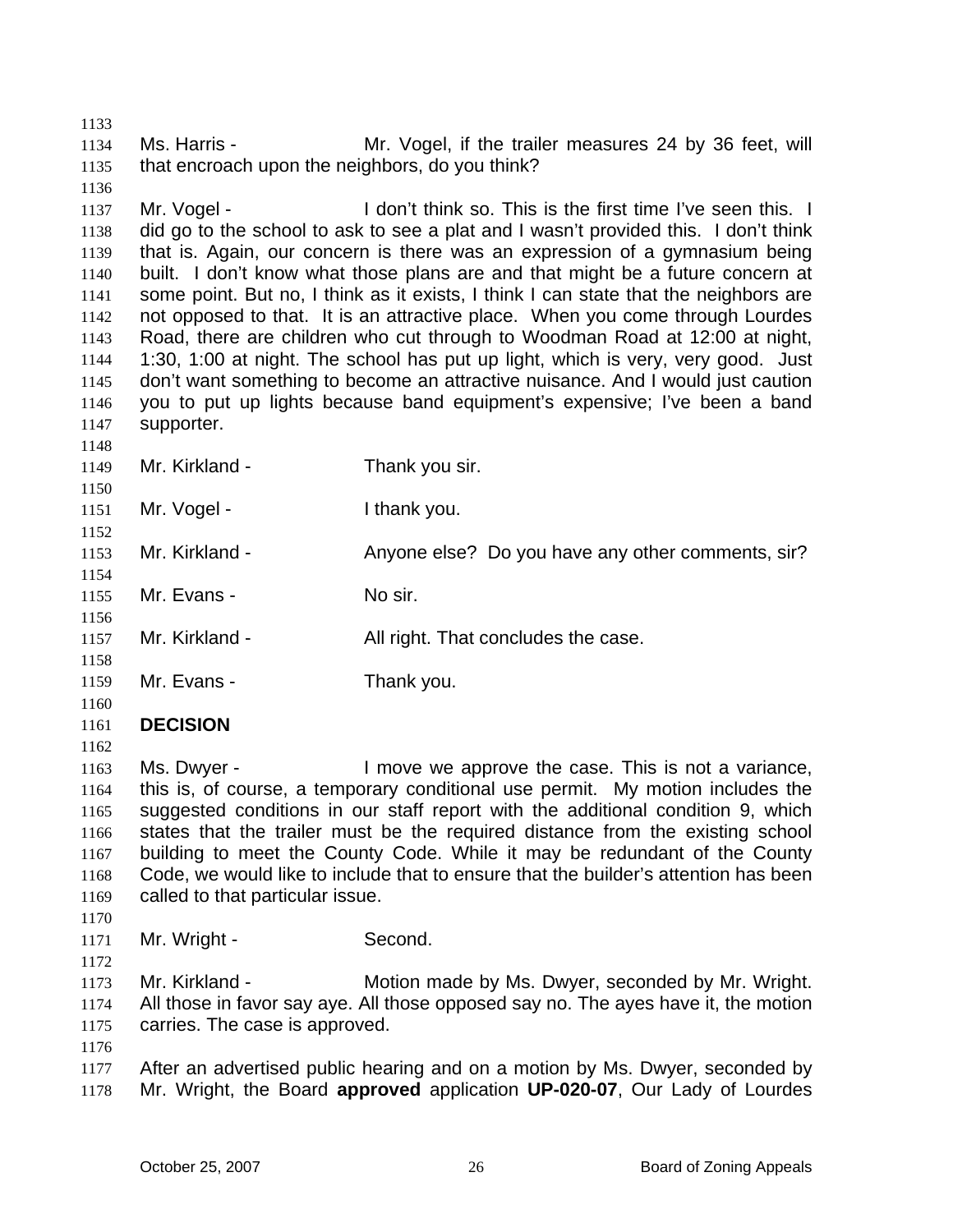School's request for a temporary conditional use permit pursuant to Section 24- 116(c)(1) to erect a temporary modular classroom at 8200 Woodman Road (Parcel 776-754-8470), zoned R-3, One-family Residence District (Brookland). 1179 1180 1181 1182

1183 1184 1185 1186 1187 1. Only the improvements shown on the plan filed with the application may be constructed pursuant to this approval. No substantial changes or additions to the layout may be made without the approval of the Board of Zoning Appeals. Any additional improvements shall comply with the applicable regulations of the County Code.

1188

1191

1189 1190 2. The trailer shall be removed from the site on or before October 27, 2009, at which time this permit shall expire. This permit shall not be renewed.

1192 1193 3. On or before October 27, 2008, the applicant shall submit a report to the Planning Department outlining plans for permanent classroom space.

1194

1197

1195 1196 4. Approval of this request does not imply that a building permit will be issued. Building permit approval is contingent on Health Department requirements.

1198 1199 1200 1201 5. A detailed landscaping and lighting plan shall be submitted to the Planning Office with the building permit for review and approval. This shall include adequate landscaping along the western side of the trailer to help screen it from the neighboring residences.

1202

1205

1209

1212

1215

1203 1204 6. All exterior lighting shall be shielded to direct light away from adjacent property and streets.

1206 1207 1208 7. All landscaping shall be maintained in a healthy condition at all times. Dead plant materials shall be removed within a reasonable time and replaced during the normal planting season.

1210 1211 8. The trailer shall be occupied only during the following hours: 8:00 AM to 5:00 PM, Monday through Friday.

1213 1214 9. [ADDED] The trailer shall be set back from the building as required by the Uniform Statewide Building Code.

- 1216 1217 1218 1219 Affirmative: Dwyer, Harris, Kirkland, Nunnally, Wright 5 Negative: 0 Absent: 0
- 1220 1221

1222 1223 1224 **A-033-07 MARY CRUICKSHANK** requests a variance from Section 24-95(i)(2)c. to build an addition at 7624 Hollins Road (Rollingwood) (Parcel 759-740-8351), zoned R-3, One-family Residence District (Tuckahoe).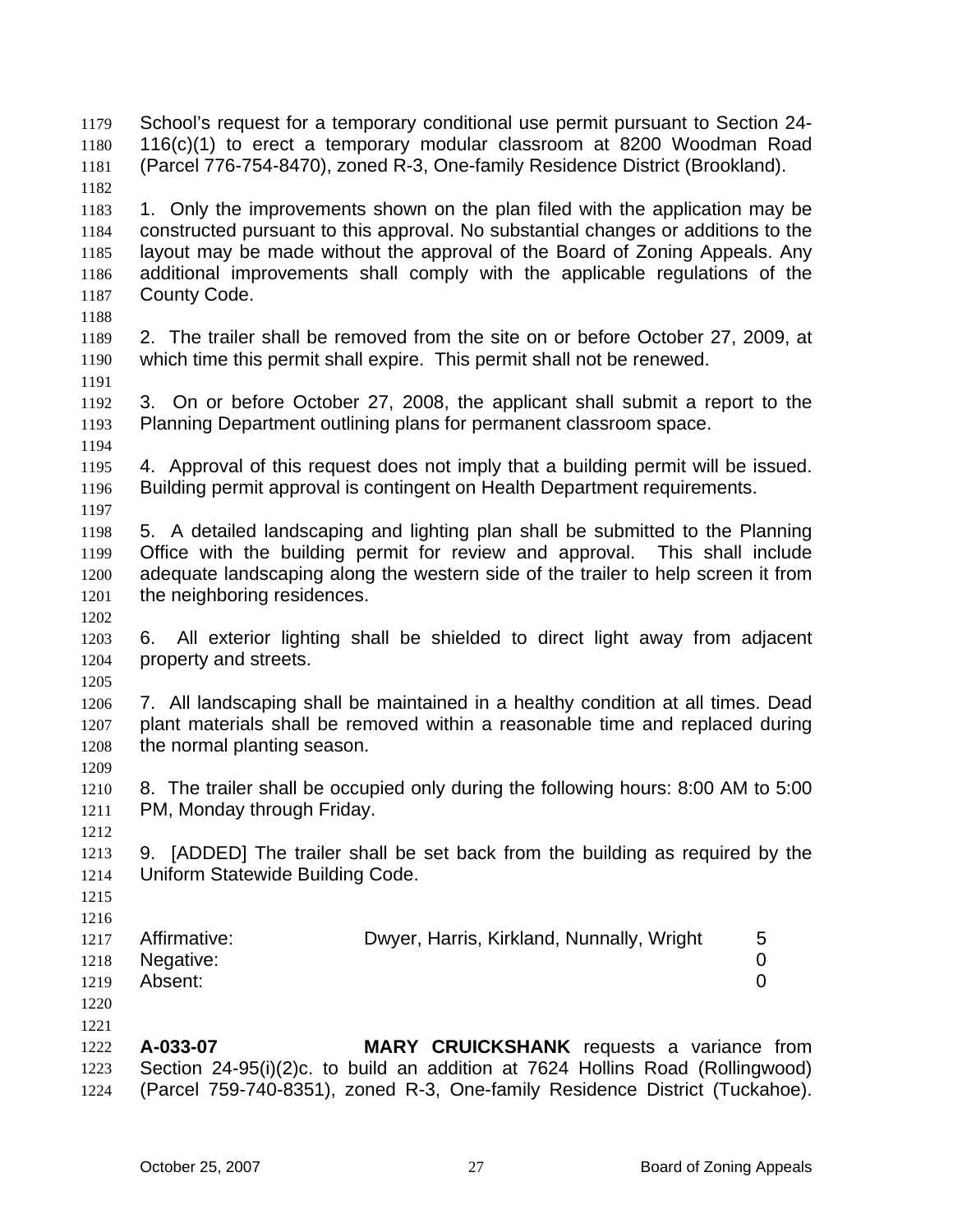The accessory structure setback is not met. The applicant proposes 3 feet accessory structure setback, where the Code requires 10 feet accessory structure setback. The applicant requests a variance of 7 feet accessory structure setback. 1225 1226 1227 1228 1229 1230 1231 1232 1233 1234 1235 1236 1237 1238 1239 1240 1241 1242 1243 1244 1245 1246 1247 1248 1249 1250 1251 1252 1253 1254 1255 1256 1257 1258 1259 1260 1261 1262 1263 1264 1265 1266 1267 Mr. Kirkland - Yes ma'am. If you would raise your right hand, and if anyone else wishes to speak on this case, be sworn in. Mr. Blankinship - Do you swear the testimony you're about to give is the truth and nothing but the truth so help you God? Ms. Cruickshank - Yes. Mr. Kirkland - Would you please state your name for the record. Ms. Cruickshank - Mary Stewart Brennaman Cruickshank. Mr. Kirkland - Would you like to tell us what you would like? Ms. Cruickshank - What's that? Mr. Kirkland - What would you like us to do for you? State your case, in other words. Ms. Cruickshank - You have all my papers from the contractor and I know very little about it. Basically, I have a living room and dining room, and I simply want to add a den behind my dining room. It's going to be big enough to eventually be a bedroom, if I need it, if I become handicapped. However, at this time, it would be a den and a closet. The structure itself is not a problem. The problem is that right behind it, is a garage that is, apparently, crooked on the lot and therefore it oversteps the boundary. But the garage would be there anyway. The garage has been there since I have been there, which is December of 1952. The only thing that I have done to the house is enclose a porch. I just want permission to build my den/closet. Ms. Harris - The Mr. Cruickshank, can you construct your addition three feet shorter to comply with the Code? Ms. Cruickshank - No I can't. Ms. Harris - Chay. Why? Ms. Cruickshank - It would be too close—If I make it three feet shorter, it wouldn't be a big enough room to serve as a bedroom eventually.

1268 1269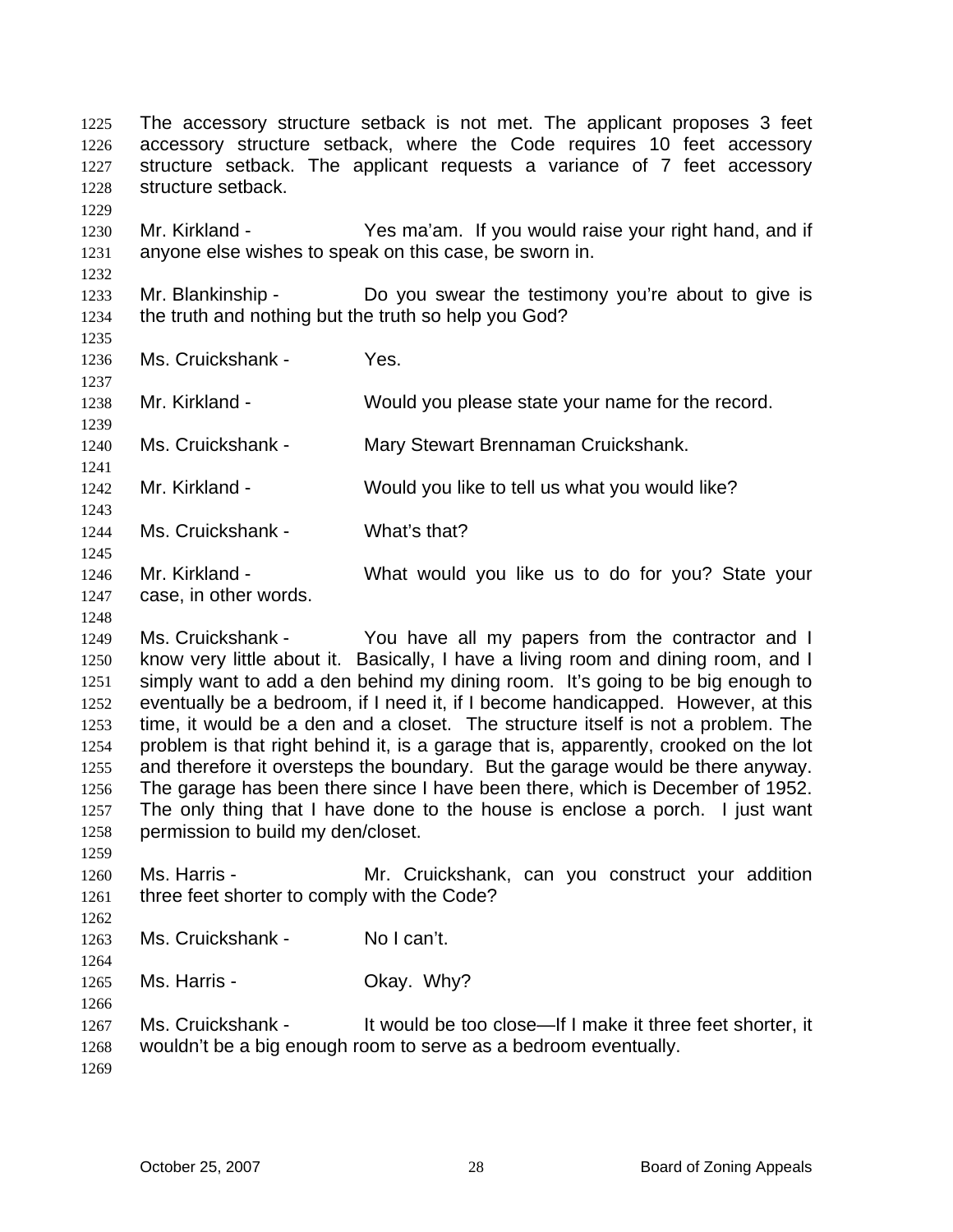Ms. Harris - Do you know how close the garage is now to your house? 1270 1271 1272

1273 1274 1275 1276 1277 Ms. Cruickshank - I really don't. All of this is in the papers that the contractor gave you. They've come and done a survey and the survey should be in there, and a little letter that I wrote to you all about why I wanted to do this. I have no measurements, no anything. My contractor told me that everything was okay, all the information that you all needed was okay, was over here.

1279 1280 1281 1282 1283 1284 1285 Ms. Dwyer - We do have drawings and it's a good presentation. The problem is, is that the Code requires 10 feet between your addition and the garage. The reason for that is fire code. What you're asking us to do is to, in effect, is change the law for you, which we can do in some very, very limited circumstances. But those circumstances have to be ones in which a person has no reasonable use of their property unless we grant the variance, and in this case, you do have reasonable use of the property without the variance

1287 1288 1289 1290 1291 1292 1293 Ms. Cruickshank - At this time. However, I am, what they call it I think, is trying to age in place, and I'm preparing for my old age when I might not be able to go up and down the stairs as much as I do now, or on a very limited basis. I was run over by a truck back about 20 year ago, and I've also fallen and broken my hip and I have a hip replacement. It's extremely likely that something would happen again and I would not be able to use my house if I did not have this room.

1295 1296 1297 1298 1299 1300 Ms. Dwyer - We're sympathetic. I understand your situation, but the question we have to face is whether we legally have the authority to grant this variance. According to our interpretation of the law and the Supreme Court, there has to be no reasonable beneficial use of the property. While you may not have all the space that you want to have, you do have a reasonable beneficial use of it.

1302 1303 1304 1305 1306 1307 1308 Ms. Cruickshank - It's not a case of space. I have plenty of space in the house. It's a case of being on the first floor, having a room on the first, space on the first floor. I have rooms upstairs that if they were downstairs would suffice. If I could move my—There are two rooms upstairs, that if I could move them downstairs, that would make a perfect house. Basically, I just want to get some of that room downstairs so I'll be on the same floor as the kitchen and the bathroom that's down there.

1309

1312

1278

1286

1294

1301

1310 1311 Ms. Dwyer - The Suppose there are some options available, such as removing the garage.

1313 1314 1315 Ms. Cruickshank - No, no. I just built, I just repaired the garage. One of the other reasons for the room would be to get more use out of my garage. I don't use it because I'm afraid walking back to the house there, I might fall in the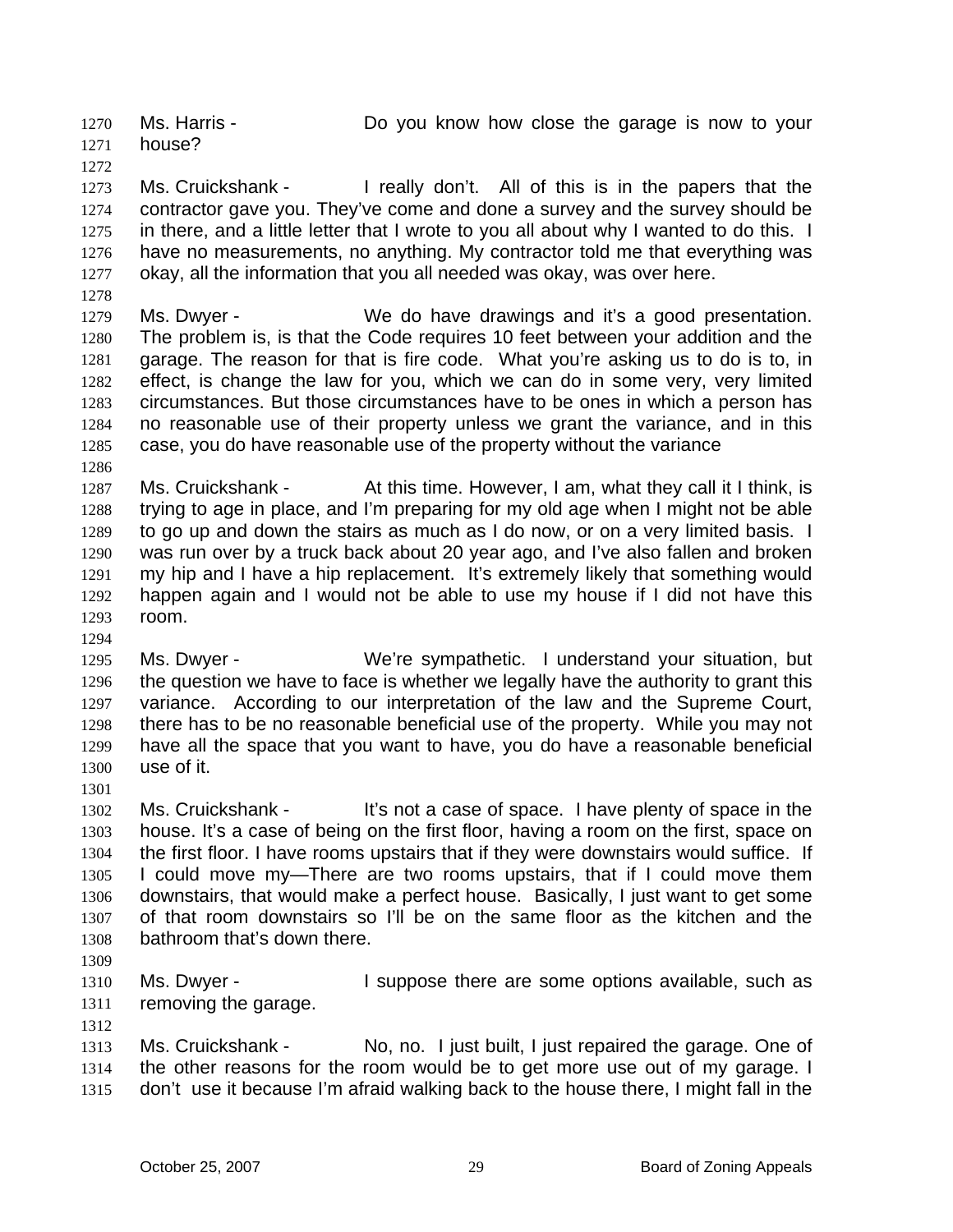rough terrain. I could have a pathway through to the garage from the house, or else I would connect the house to the garage, whichever I can get approved. 1316 1317 1318 1319 1320 1321 1322 1323 1324 1325 1326 1327 1328 1329 1330 1331 1332 1333 1334 1335 1336 1337 1338 1339 1340 1341 1342 1343 1344 1345 1346 1347 1348 1349 1350 1351 1352 1353 1354 1355 1356 1357 1358 1359 Ms. Dwyer - You may want to discuss with your builder some other options. Mr. Blankinship, if the garage were connected to the home in some way, would that be— Mr. O'Kelly - They won't meet the rear yard setback. Ms. Cruickshank - That would be fine. I would be happy to have it connected. Ms. Dwyer - I'm sorry. Apparently, the rear yard setback for the garage has not been met. At any rate, I'm not going to speculate about what other options there may be, but there may be some others that you could explore. Ms. Cruickshank - There really is no other option. You've got your picture up here now. There is no place that I can build this that would be at all handy. I mean, I could have a hall and built it out in the middle of the lot there, but that would not be close to the kitchen or to the house that's already built there. And all of this is preexisting. I have lived in this house since 1952 and the garage was there at the time. Ms. Fleming - The Are you saying that— Mr. Kirkland - What's your name, ma'am? Ms. Fleming - Ch, my name is Evelyn Carter Cruickshank Fleming. Mr. Kirkland - **Okay.** Ms. Fleming - I'm her daughter. Are you saying that she could have the garage attached to the house? Ms. Dwyer - No, apparently not, because the garage doesn't meet setback requirements. Is that correct? Mr. Blankinship - It meets the setback for a detached structure, but if it were attached, there's a different set of regulations and it would not meet those. Ms. Dwyer - I was trying to help out by coming up with some other options you could explore, but, apparently, that's not one of them.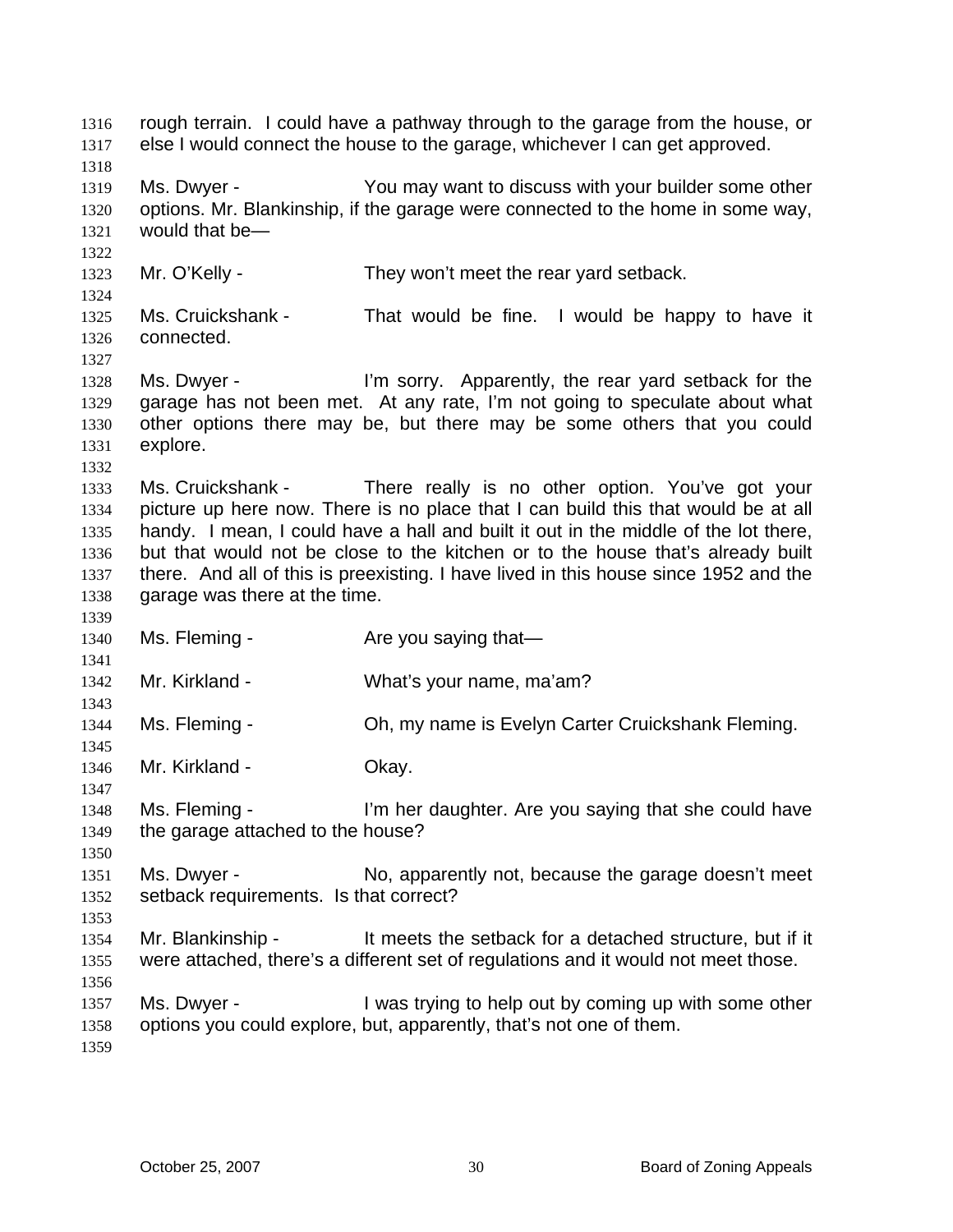Ms. Fleming - When she enclosed the porch, the problem is that there's an oil tank and an oil line that runs underneath there next to that small addition off to the, I guess it would be the left, as you're looking at the picture. 1360 1361 1362 1363 1364 1365 1366 1367 1368 1369 1370 1371 1372 1373 1374 1375 1376 1377 1378 1379 1380 1381 1382 1383 1384 1385 1386 1387 1388 1389 1390 1391 1392 1393 1394 1395 1396 1397 1398 1399 1400 1401 1402 1403 1404 1405 Mr. Wright - Do you have an architect that's working on this for you? Ms. Cruickshank - Not officially. Apparently, the contractor works with his brother who draws this. I've got the papers, all the drawings that he's given me with me. Mr. Wright - Looks like to me what you could do is give him the challenge to tell him you want this room—it's gotta be the proper distance from the garage—and have him prepare something— Ms. Cruickshank - He can't. There's nowhere to do it. I've been thinking about this for 30 years now. I've been planning to do this for 30 years. I've had three stages and the porch enclosure was one of them. And I've talked to several people along the line about it and nobody's ever said there'd be any problem. Not that I was asking them to do this. But he can't do it. We have discussed this and there's no way to do it so that the house would be useable, so that that room would be useable. And I would have this oil tank problem. Quite honestly, I'm working on a very limited budget. I have the exact amount—Not the exact amount, a little bit more. But what I have to spend—The price he's given me to do this, this way, plus a few fixtures and moving some plants that I'll have to move, comes exactly to my budget, and I really can't afford anything more elaborate. For \$100,000, I could probably do something, but I don't have that, I have 40. Mr. Kirkland - The Any other questions from Board members? Anyone else wish to speak on this case? That concludes the case. Thank you, ma'am. Ms. Cruickshank - May I make one other addition? Another problem that I have is paying the property taxes. If I put \$100,000 on the house, I'd never be able to afford to stay there. Mr. Kirkland - Yes ma'am. Thank you. **DECISION**  Ms. Dwyer - I'll make a motion on this. This is what makes this job difficult, but this is another case in which the applicant has failed to meet the test of the Supreme Court case in Cochran. The applicant has reasonable and beneficial use of the property. She has a home and a garage on the property, which she has lived in, I think, since 1962. While she may not have all of the buildings that she would like to have if she could have this addition, that is not the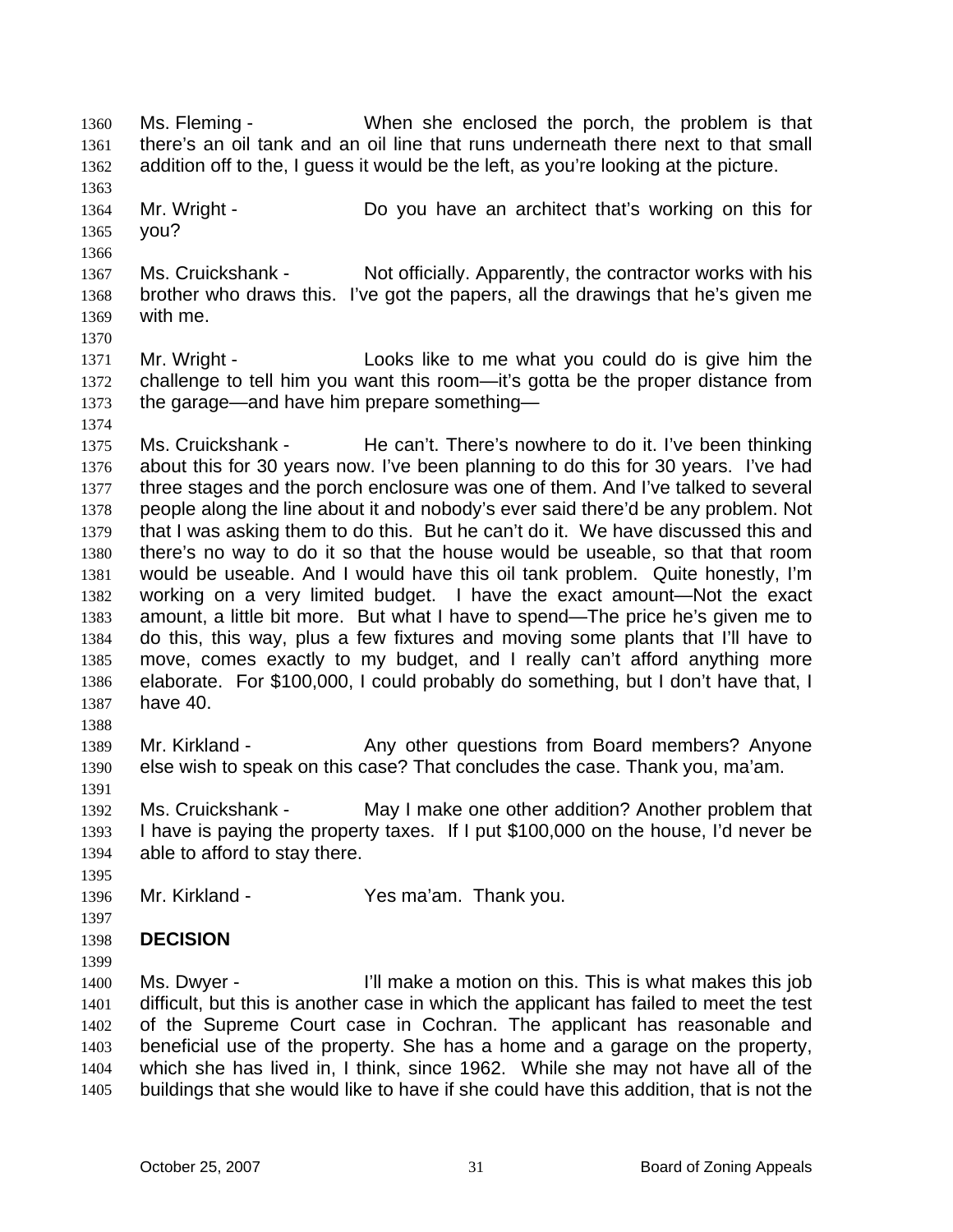source of our legal authority in this case. We are, obviously, limited by the Cochran case and so there is no jurisdiction to approve the case. 1406 1407 1408 1409 1410 1411 1412 1413 1414 1415 1416 1417 1418 1419 1420 1421 1422 1423 1424 1425 1426 1427 1428 1429 1430 1431 1432 1433 1434 1435 1436 1437 1438 1439 1440 1441 1442 1443 1444 1445 1446 1447 1448 1449 1450 1451 Mr. Wright - Second. Mr. Kirkland - **Motion made by Ms. Dwyer, seconded by Mr Wright.** All those in favor say aye. All those opposed say no. The ayes have it, the motion carries. It is denied. After an advertised public hearing and on a motion by Ms. Dwyer, seconded by Mr. Wright, the Board **denied** application **A-033-07**, Mary Cruickshank's request for a variance from Section 24-95(i)(2)c. to build an addition at 7624 Hollins Road (Rollingwood) (Parcel 759-740-8351), zoned R-3, One-family Residence District (Tuckahoe). The accessory structure setback is not met. Affirmative: Dwyer, Harris, Kirkland, Wright 4 Negative: Nunnally 1 Absent: 0 **A -034-07 CLINTON CARTER** requests a variance from Section 24-94 to build a one-family dwelling at 2843 Darbytown Road (Parcels 818-697- 1429 (part) and 3373), zoned A-1, Agricultural District (Varina). The lot width requirement is not met. The applicant has 103 feet lot width where the Code requires 150 feet lot width. The applicant requests a variance of 47 feet lot width. Mr. Kirkland - All right. Anyone else wish to speak on this case? All right, sir, if you'd raise your right hand and be sworn in. Mr. Blankinship - The Do you swear the testimony you're about to give is the truth and nothing but the truth so help you God? Your fingers aren't crossed inside that cast, are they? Mr. Carter - The No. I had an accident [unintelligible] antibiotics [unintelligible]. Mr. Kirkland - The Muslim State your name for the record. Mr. Carter - Clinton Carter. Mr. Kirkland - Mr. Carter, what do you want us to do for you? Mr. Carter - I own both of these lots. I think it's in the proposed, but I have an aerial view here. The seven acres has a house on it. I have a picture of that, too, if you want to see it. I don't know how to get this to you, do I just put it down here?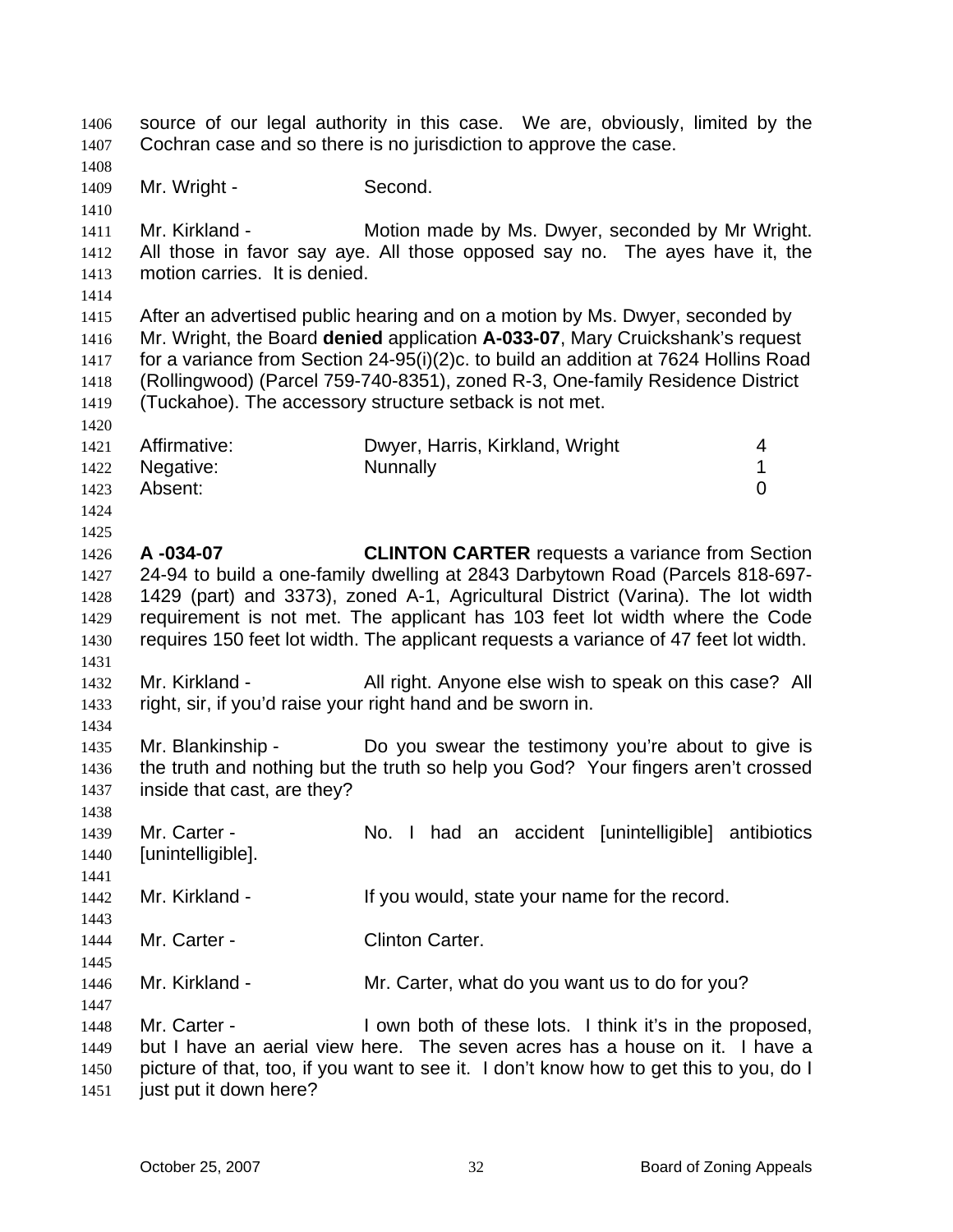1452 1453 1454 1455 1456 1457 1458 1459 1460 1461 1462 1463 1464 1465 1466 1467 1468 1469 1470 1471 1472 1473 1474 1475 1476 1477 1478 1479 1480 1481 1482 1483 1484 1485 1486 1487 1488 1489 1490 1491 1492 1493 1494 1495 1496 Mr. Blankinship - Till take care of it. Mr. Carter - **I** was going to take like five or six acres off this seven acres and change my boundary lines. It has a two-room house on it. I don't know if you have pictures there, but I have a bunch of pictures of it. It's just—It should be—I guess it's called condemned. It's nothing else I can do with it. When I talked to the County, they said I could rebuild that two-room place, but it doesn't have sewer or water on it. Mr. Kirkland - This is the existing? Mr. Carter - That's the one on the seven acres. I want to change that to one acre, and move the other six acres to the other piece of property. Mr. Wright - Do you understand what he's talking about? Mr. Kirkland - No. Ms. Dwyer - It took me a while last night to figure it out, to study it. If I understand this correctly—our numbers were different—the lot that's designated 2845 and 2849 has about 7-1/2 acres. Mr. Carter - The Yes. Ms. Dwyer - And you want to take about six acres from that and give it to 2843. Mr. Carter - Yes. Ms. Dwyer - And then 2843 would have a house some distance back behind the existing house at 2845/2849. Mr. Carter - The Yes ma'am. The house on the right of me-I've got pictures. I got wounded two days ago, so I'm not quite all—I have pictures. They did the same thing on both sides of me. They have a house sitting back in the same area. They had the same, I think, problem with road frontage. It's a legal lot there, but it won't work for building on. Mr. Wright - The problem, Mr. Blankinship, is that he doesn't have the proper distance at the building line. Isn't that correct? Mr. Blankinship - Right. And although he's changing the lot lines in the rear, he doesn't have any flexibility in the front, correct.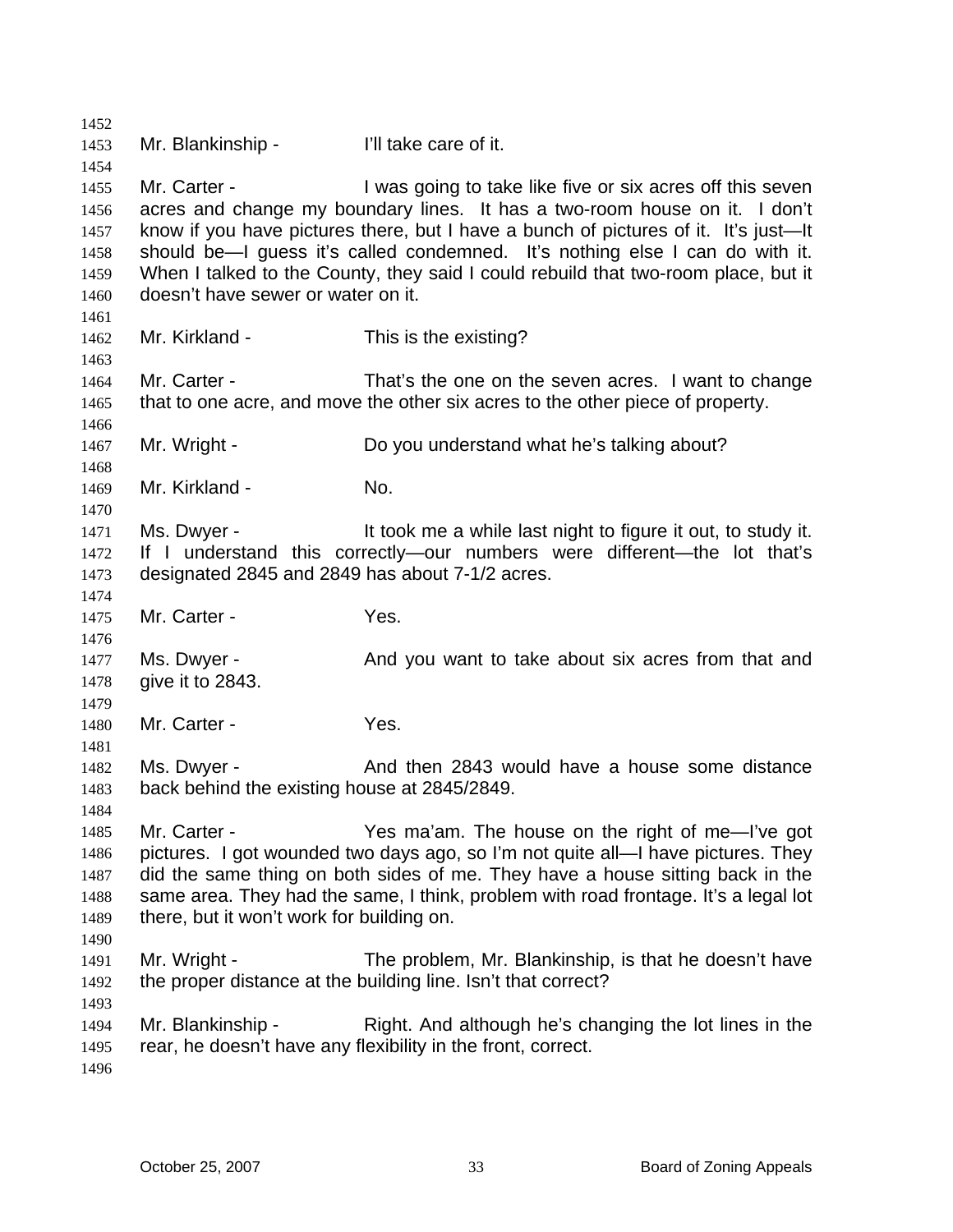Mr. Wright - The couldn't build on this property anywhere except where he's proposing to build a house without getting a variance. Mr. Blankinship - Right. The existing house is now non-conforming. Mr. Wright - Non-conforming, right. Mr. Blankinship - And not to be replaced. Mr. Wright - Yes. He could not build a new house at that location. Mr. Blankinship - Right. Without a variance. Mr. Wright - So, he has no reasonable use of this property without the variance. Mr. Blankinship - Right. Mr. Wright - Is that correct? Mr. Blankinship - Yes sir, I think so. That's a judgment call, but I concur with that. Mr. Wright - It appears to me that's it. The ordinance requires that distance at the building line, which is how far back from the road, 50 feet? Mr. Blankinship - Tifty feet. And the existing house is lawfully nonconforming, but it's no longer habitable. Mr. Wright - Right. Ms. Dwyer - You had—Our staff report says in 1996, 2.24 acres was split off and consolidated with the adjacent parcel and that's why the existing lot is non-conforming. Can you tell us about that? Mr. Carter - Thave no idea. Ms. Dwyer - How long have you owned the property? Mr. Carter - A few months. Ms. Dwyer - Chay. Mr. Carter - The Like two months.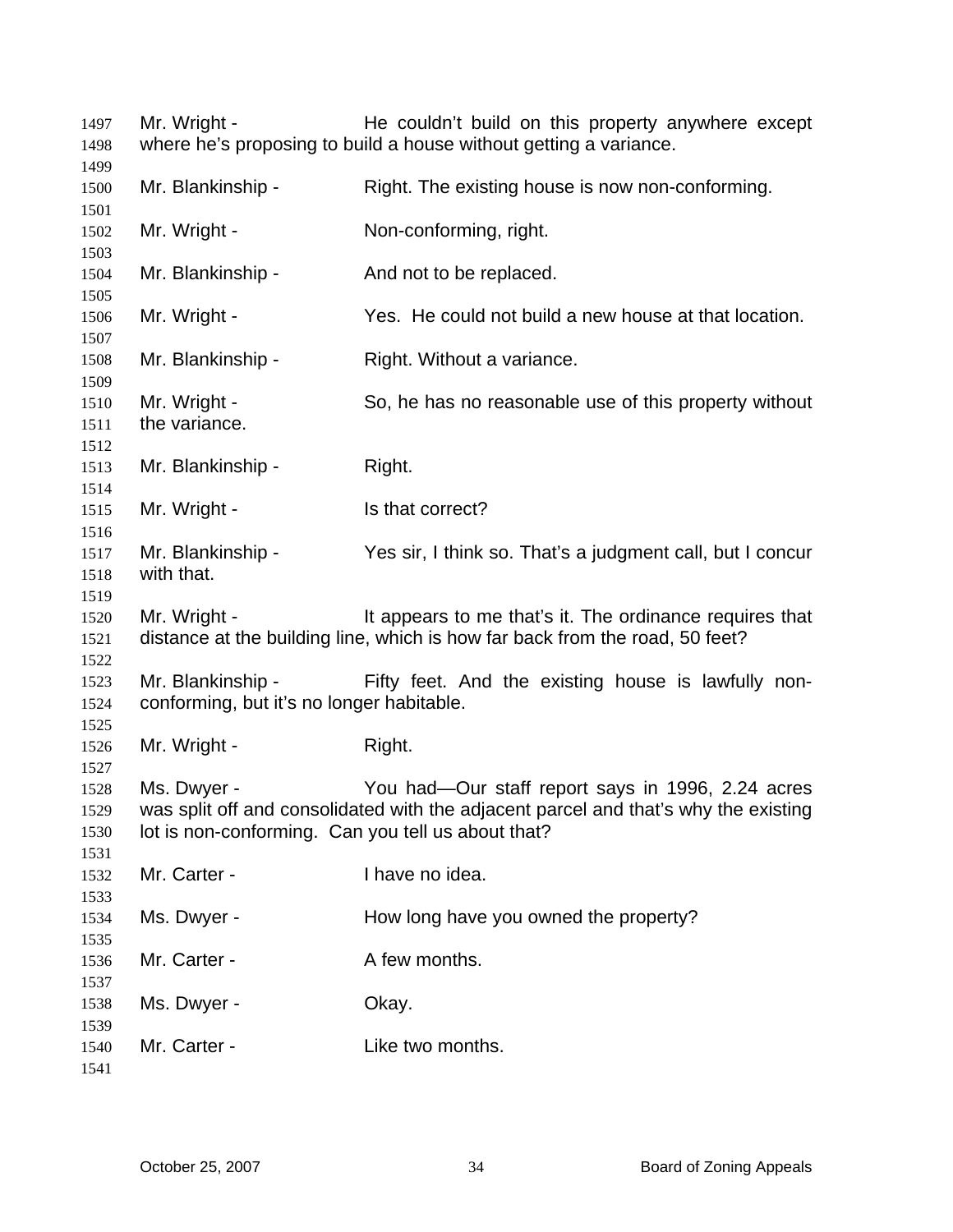Ms. Dwyer - So, Mr. Blankinship, 2841, was that property taken from this property to give that one an easement? Is that what's being said? 1542 1543 1544 1545 1546 1547 1548 1549 1550 1551 1552 1553 1554 1555 1556 1557 1558 1559 1560 1561 1562 1563 1564 1565 1566 1567 1568 1569 1570 1571 1572 1573 1574 1575 1576 1577 1578 1579 1580 1581 1582 1583 1584 1585 1586 1587 Mr. Blankinship - I'm not sure. Mr. Gidley, do you remember that? Mr. Gidley - My understanding is the piece that was split off did go towards the west so that it would go towards 2841. What they used it for, I'm not sure. Ms. Dwyer - I think that might be east, but I could be turned around. Mr. Wright - The has like a straight line up there. Mr. Carter - He's got like 20 foot road frontage on that 2841 and it goes back, his house is sitting back up in the big part of the lot like I want to do with the one on my side. Ms. Dwyer - Right. So, maybe 2841 got property from 2843 in order to get access. Mr. Carter - The Muslim Hundels like. Me and Mr. Gidley looked—I mean, it was very confusing, trying to figure out what they did. It was in 1945, a month before they changed the front line, is when it took place. I think it was done in June of '45 and in July, they changed the law on the lot. Ms. Dwyer - Mr. Blankinship, just a thought. I would like to make sure that applicants in the future check, at least check a box or something on their application to make it clear which basis they're asking, which legal basis they're using for their variance request. We can talk about that later, but I've been thinking about it, looking at today's cases. Mr. Blankinship - Chemical application form, we actually cite that section of Code and try to lead them to answer those questions. Ms. Dwyer - We might want to consider an affirmative—I'm assuming this would be exceptional narrowness, shallowness, size or shape of the property. Of course, that would lead us to the time of the effective date of this chapter, which would mean according to the staff report, that this parcel did have enough lot width to accommodate a house. Mr. Blankinship - Right, in '96 yes ma'am. Ms. Dwyer - Prior to '96. We kind of have to guess what exception the applicant looking for and then—I think that needs to be the burden of the applicant.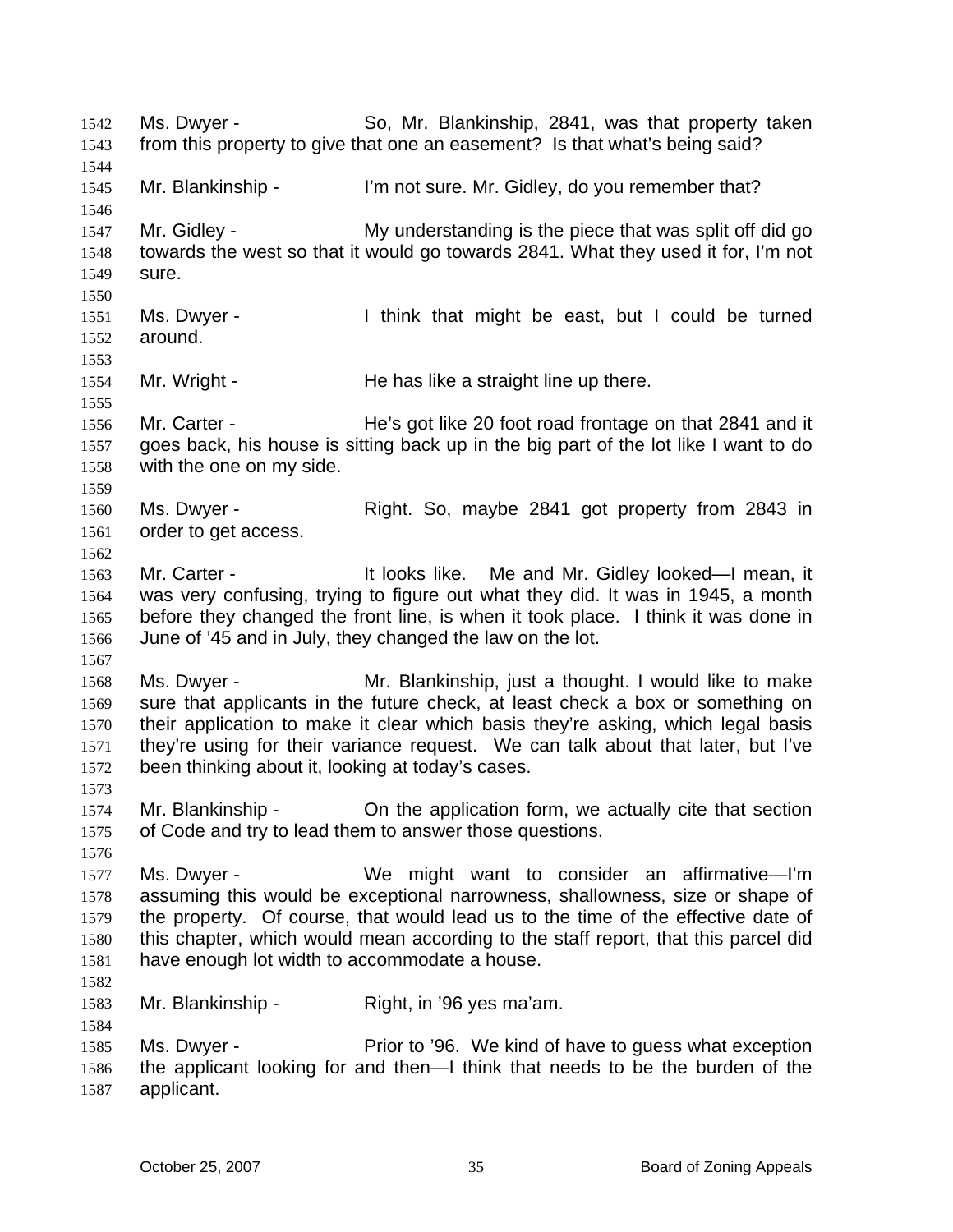| 1588         |                                     |                                                                                                                                                |
|--------------|-------------------------------------|------------------------------------------------------------------------------------------------------------------------------------------------|
| 1589         | Mr. Carter -                        | Would you like to see this here?                                                                                                               |
| 1590         |                                     |                                                                                                                                                |
| 1591         | Mr. Blankinship -                   | We have that.                                                                                                                                  |
| 1592         |                                     |                                                                                                                                                |
| 1593         | Mr. Wright -                        | You are a builder, aren't you, Mr. Carter?                                                                                                     |
| 1594         |                                     |                                                                                                                                                |
| 1595         | Mr. Carter -                        | Yes sir.                                                                                                                                       |
| 1596         |                                     |                                                                                                                                                |
| 1597         | Mr. Wright -                        | That clearly says at the time. That was Cherrystone.                                                                                           |
| 1598<br>1599 | Ms. Harris -                        | Mr. Carter, did you indicate how many feet back you                                                                                            |
| 1600         |                                     | wanted to construct the new house after you demolish the rundown home?                                                                         |
| 1601         |                                     |                                                                                                                                                |
| 1602         | Mr. Carter -                        | I put up approximate. If I got the road frontage                                                                                               |
| 1603         |                                     | variance and knew I had that, I was going to have the County come out and                                                                      |
| 1604         |                                     | make sure where I could put the house and make sure all the setbacks are                                                                       |
| 1605         |                                     | properly—I'd make sure all setbacks and all would meet Code, and then I'll apply                                                               |
| 1606         |                                     | for that. I didn't want to do that until I knew if I could have the road variance.                                                             |
| 1607         |                                     |                                                                                                                                                |
| 1608         | Ms. Harris -                        | What is the setback for 2845, 2849?                                                                                                            |
| 1609         |                                     |                                                                                                                                                |
| 1610         | Mr. Blankinship -                   | What is the actual setback? From the street?                                                                                                   |
| 1611         |                                     |                                                                                                                                                |
| 1612         | Ms. Harris -                        | Yes.                                                                                                                                           |
| 1613         |                                     |                                                                                                                                                |
| 1614         | Mr. Blankinship -                   | It appears to be about 120 feet, more or less.                                                                                                 |
| 1615         |                                     |                                                                                                                                                |
| 1616         | Ms. Harris -                        | How much does the width vary as it goes back? It                                                                                               |
| 1617         | seems to be just a slight increase. |                                                                                                                                                |
| 1618         |                                     |                                                                                                                                                |
| 1619         | Mr. Blankinship -                   | But then it jumps as you get back beyond the                                                                                                   |
| 1620         |                                     | boundary of this. That 2845 lot appears to be about 140 feet wide at the point<br>where the two lots diverge, and then the total is about 250. |
| 1621<br>1622 |                                     |                                                                                                                                                |
| 1623         | Ms. Harris -                        | How would that affect 2843?                                                                                                                    |
| 1624         |                                     |                                                                                                                                                |
| 1625         | Mr. Blankinship -                   | Once he does the boundary adjustment that he has in                                                                                            |
| 1626         |                                     | mind, 2843 would have that 245, or whatever it is, feet of width at the actual                                                                 |
| 1627         |                                     | building line. But up at the setback line, it won't change.                                                                                    |
| 1628         |                                     |                                                                                                                                                |
| 1629         | Ms. Dwyer -                         | So, you're a builder. Are you planning on subdividing                                                                                          |
| 1630         | this lot anymore?                   |                                                                                                                                                |
| 1631         |                                     |                                                                                                                                                |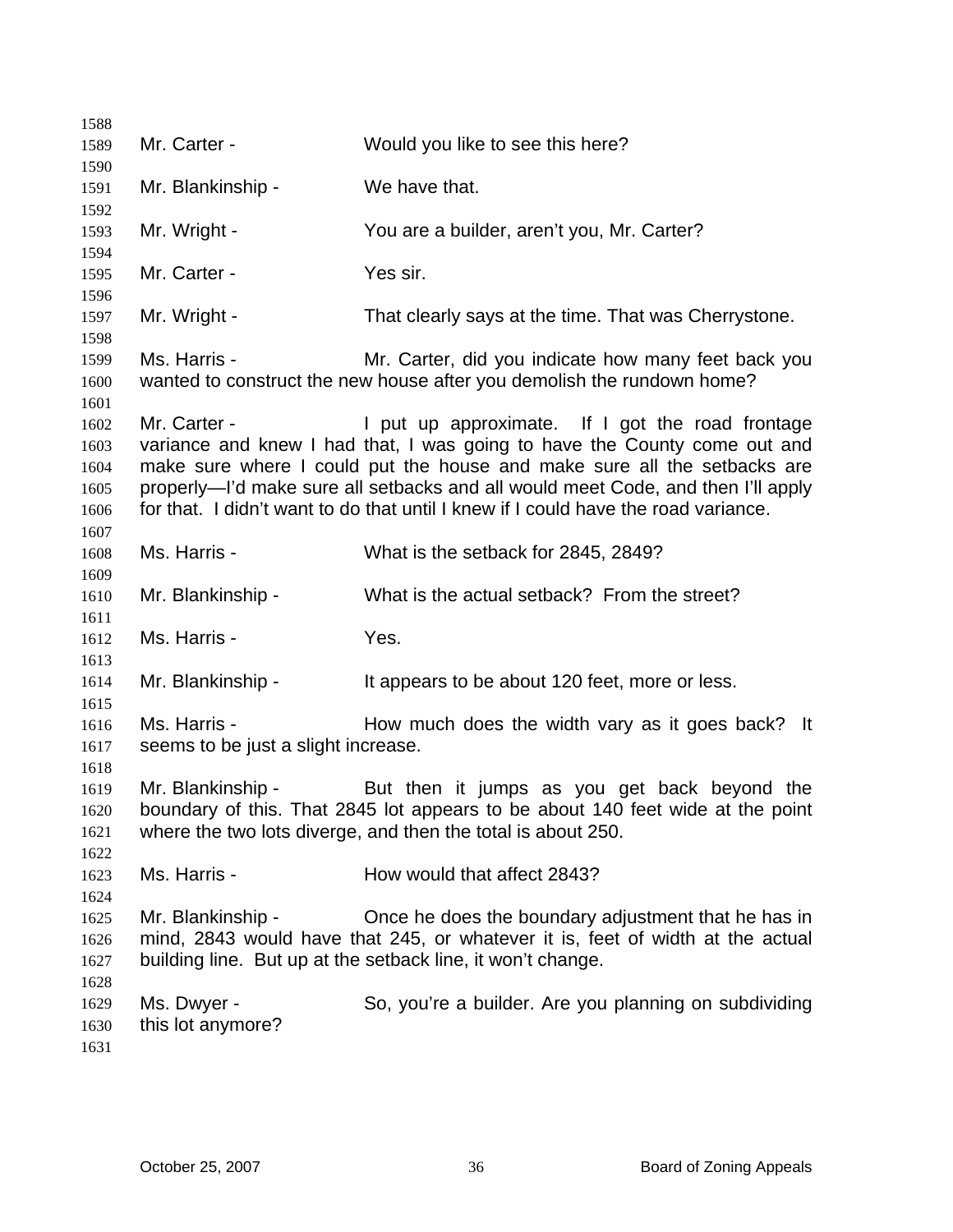Mr. Carter - No ma'am. The houses on both sides of me did the exact same thing. I called about that and they talked about dividing. I wasn't going to do that. It's just going be like six or seven acres with one house on it. 1632 1633 1634 1635 1636 1637 1638 1639 1640 1641 1642 1643 1644 1645 1646 1647 1648 1649 1650 1651 1652 1653 1654 1655 1656 1657 1658 1659 1660 1661 1662 1663 1664 1665 1666 1667 1668 1669 1670 1671 1672 1673 1674 1675 1676 1677 Ms. Dwyer - Our staff report says you're taking five acres from 2845 and giving it to 2843, and you're saying you're taking about six or over six acres. Mr. Carter - I just had an approximate because I wanted to -I can divide it however I need to. I'll have at least an acre there, but I want to make sure that the drainfields and all work. Whatever I had to give, I was going to do. Ms. Dwyer - So, you were just allowing yourself some flexibility. Mr. Carter - Yes ma'am. Mr. Kirkland - The Any other questions by Board members? Anyone else wish to speak? Okay, sir, that concludes the case. **DECISION**  Mr. Nunnally - I move we approve it for the reason that it probably has no reasonable value to it at this time without this variance and it will certainly benefit the neighborhood by doing away with the eyesore they have now. Mr. Wright - Second. Mr. Kirkland - The Motion made by Mr. Nunnally, seconded by Mr. Wright. All those in favor say aye. All those opposed say no. The ayes have it, the motion passes. After an advertised public hearing and on a motion by Mr. Nunnally, seconded by Mr. Wright, the Board **approved** application **A-034-07**, Clinton Carter's request for a variance from Section 24-94 to build a one-family dwelling at 2843 Darbytown Road (Parcels 818-697-1429 (part) and 3373), zoned A-1, Agricultural District (Varina). The lot width requirement is not met. 1. This variance applies only to the lot width requirement for one dwelling only. All other applicable regulations of the County Code shall remain in force. 2. Only the improvements shown on the plot plan and building design filed with the application may be constructed pursuant to this approval. Any additional improvements shall comply with the applicable regulations of the County Code. Any substantial changes or additions to the design or location of the improvements may require a new variance.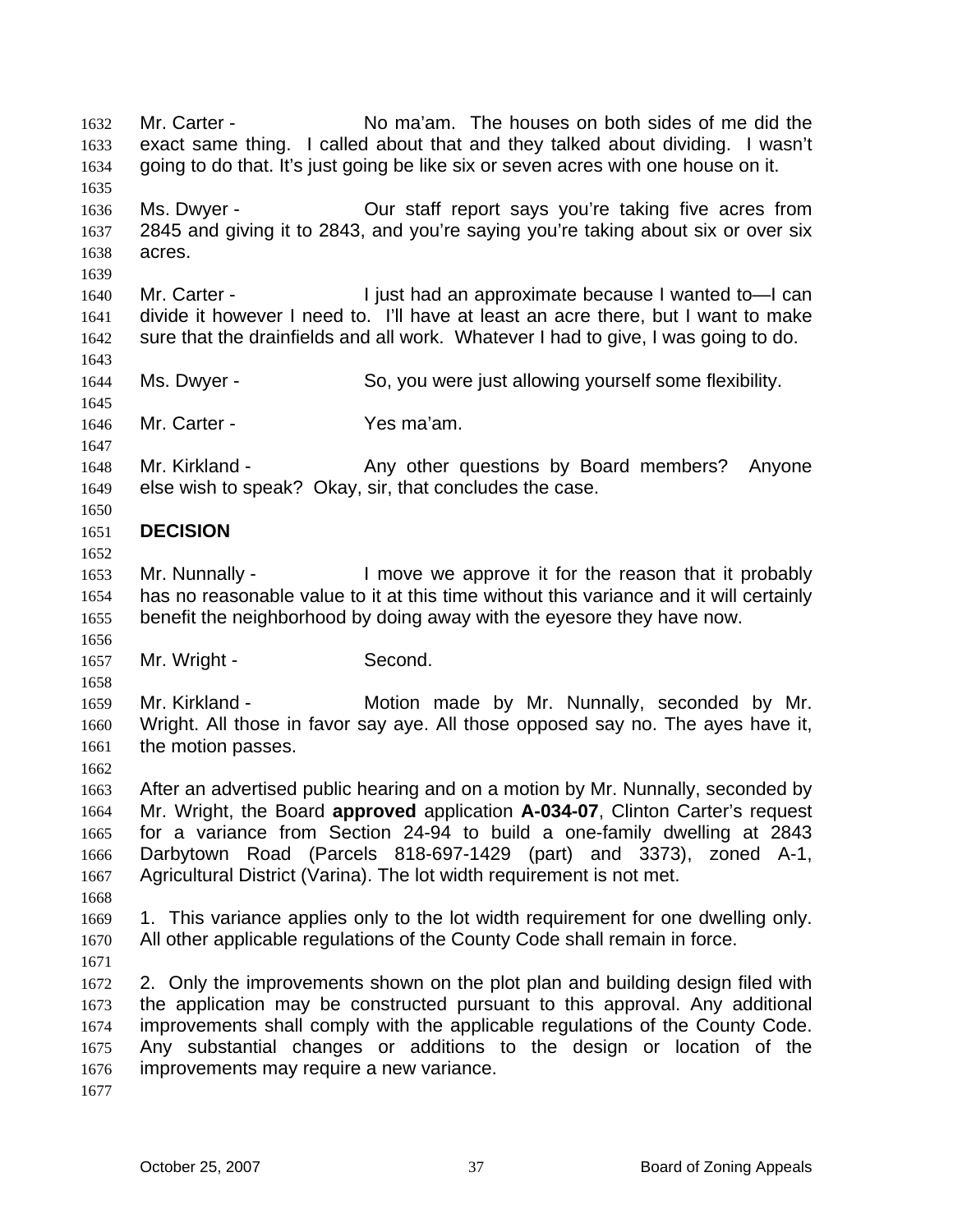3. Approval of this request does not imply that a building permit will be issued. Building permit approval is contingent on Health Department requirements, including, but not limited to, soil evaluation for a septic drainfield and reserve area, and approval of a well location. 4. At the time of building permit application, the applicant shall submit the necessary information to the Department of Public Works to ensure compliance with the requirements of the Chesapeake Bay Preservation Act and the code requirements for water quality standards. Affirmative: Dwyer, Harris, Kirkland, Nunnally, Wright 5 Negative: 0 Absent: 0 **UP-021-07 DUNKUM, INC.** requests a conditional use permit pursuant to Section 24-95(i)(4) to allow a pool and pool house in the side yard at 210 Overlook Road (Westham) (Parcel 758-731-2606), zoned R-1, One-family Residence District (Tuckahoe). Mr. Kirkland - Would you raise your right hand and be sworn in? Mr. Blankinship - Do you swear the testimony you're about to give is the truth and nothing but the truth so help you God? Mr. Dunkum - I do. Mr. Kirkland - Does anyone else wish to speak? I'm sorry. I guess not. Mr. Dunkum - My name is Jim Dunkum. Mr. Wright - That's incorrect. Mr. Blankinship - I apologize. I don't know how we got that wrong. Mr. Dunkum - That's all right. Mr. Kirkland - What would you like for us to do for you, sir? Mr. Dunkum - The After sitting here for about an hour-Ms. Dwyer - But you're not asking for a variance.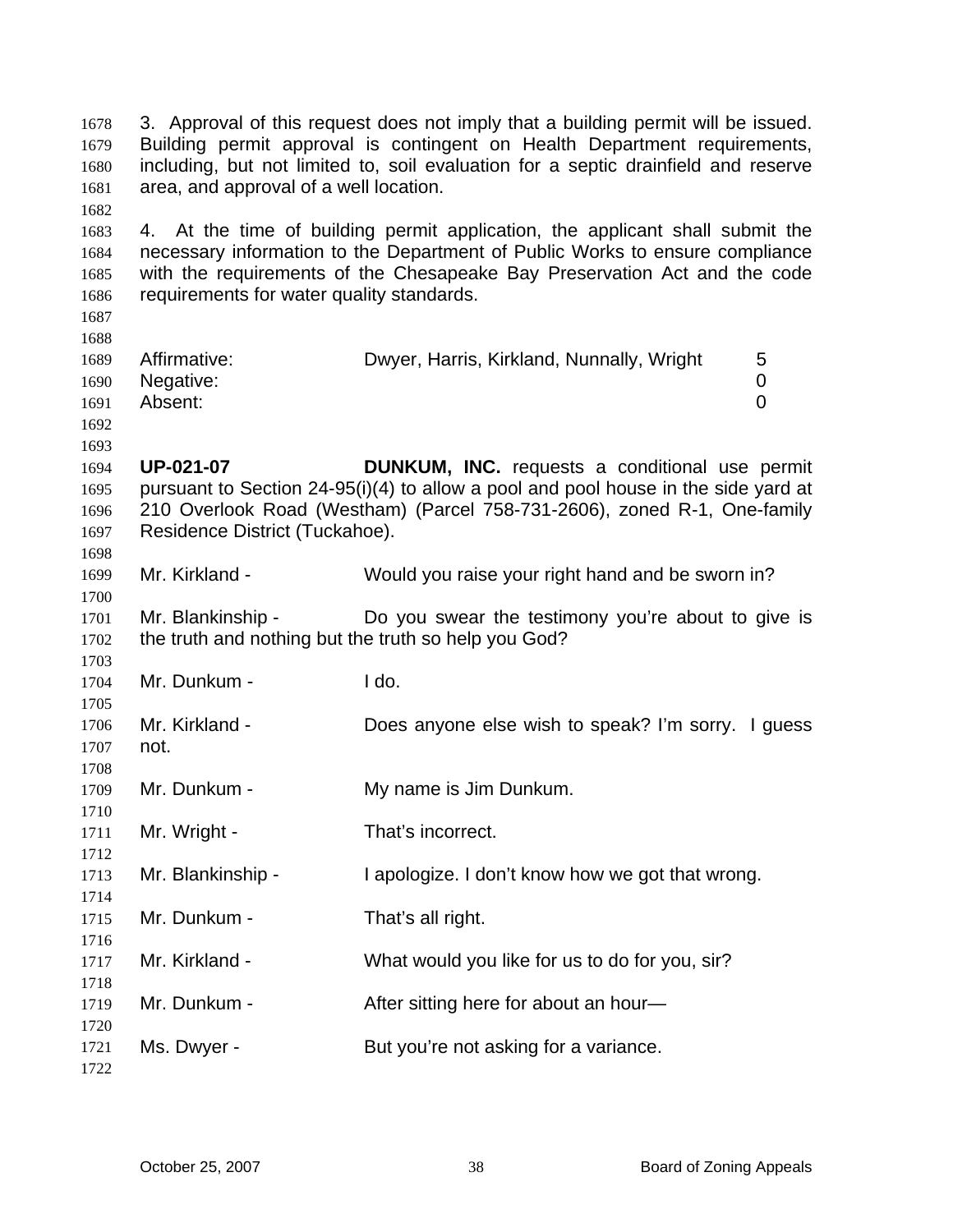Mr. Dunkum - I'm not sure what I'm doing. What I'd like to do is present the case I had planned to, and then I guess ask you the question. I understand you don't really want reasons, you want a legal reason, but I'd like to at least explain why I'm asking for the variance. 1723 1724 1725 1726

1727 1728 1729 1730 1731 1732 1733 1734 1735 1736 1737 1738 1739 1740 1741 1742 1743 1744 1745 1746 1747 1748 1749 1750 1751 1752 1753 1754 1755 1756 1757 1758 1759 1760 1761 1762 1763 1764 1765 1766 1767 1768 Ms. Dwyer - This is not a variance request. Mr. Kirkland - This is a use permit. Ms. Dwyer - Use permit. Mr. Blankinship - Conditional use permit. Mr. Kirkland - The You're in a whole different game plan. Mr. Dunkum - Ckay. Well, let me tell you what I'd like. Mr. Kirkland - The Solut Upst tell us what you want. Mr. Dunkum - Chay. I'm the general contractor building this house for the Schwarzschild's. There was an existing pool and pool house in the rear yard. In the process of demolishing the existing house and building a new house in its place, because of the added size of the house, the pool house became in the side yard setback, therefore not meeting the side yard setback. The two options would be to build a breezeway, which would bring it into compliance, or to get this conditional use permit. The breezeway, because of the structure of the existing pool house, would be extremely difficult to construct. The backside of the pool house, which is actually is the side that faces the street, is only about four feet tall. It's almost non-visible from even the property itself. So, adding a breezeway there would be very difficult. Ms. Dwyer - Are you making any changes to the pool house, or are you leaving— Mr. Dunkum - We're not touching the pool house at all. Ms. Dwyer - Chay. Mr. Dunkum - And we'd like to keep it that way, that's why I don't want to add a breezeway to it. There will be a staircase going from the main level down to the backyard level between the new house and pool house. I take that back, we're painting the pool house. We're not changing the structure, but we are painting it. Ms. Dwyer - The Music of into the hill.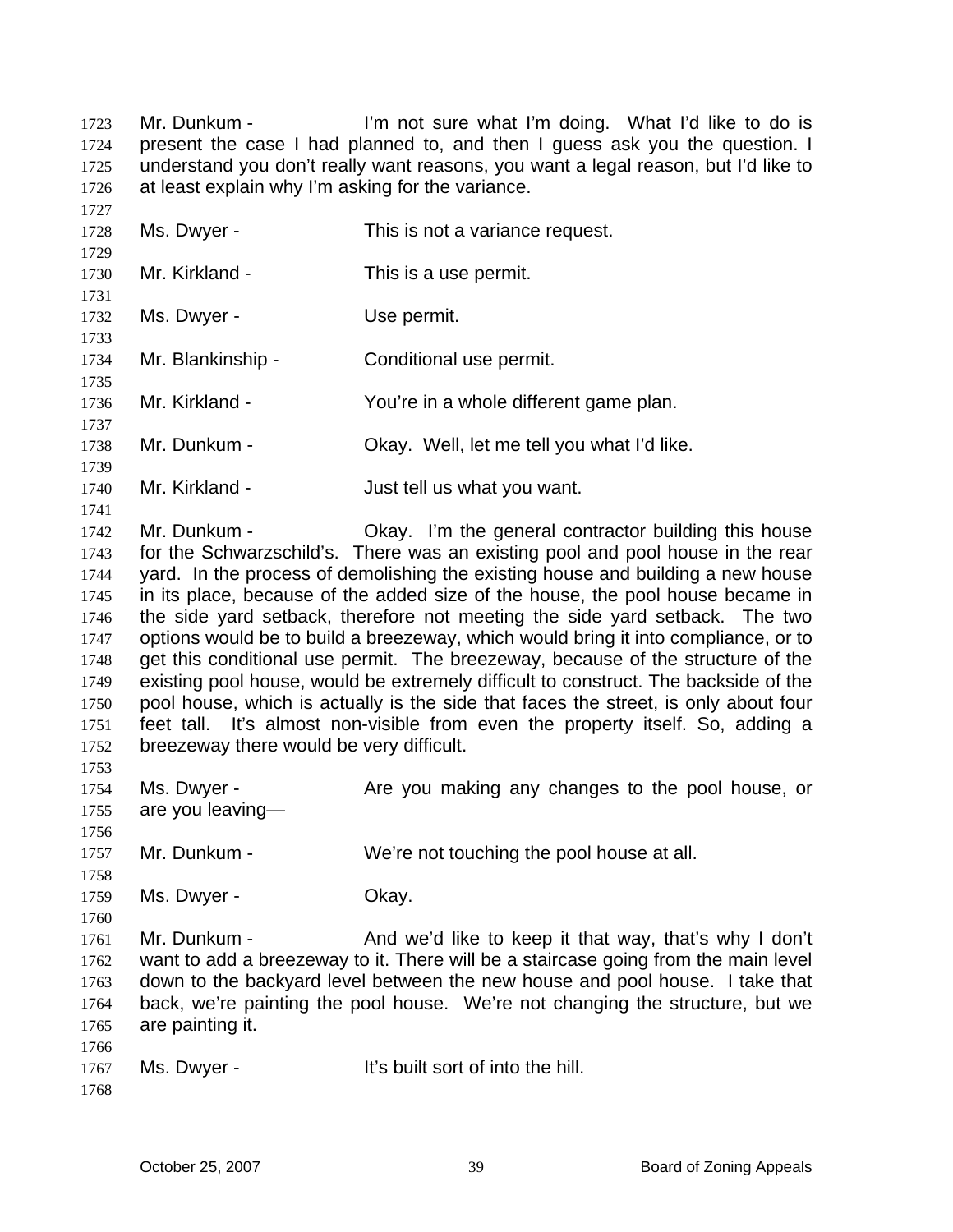1769 Mr. Blankinship - There's a picture that shows that pretty well. 1770 1771 1772 1773 1774 1775 1776 1777 1778 1779 1780 1781 1782 1783 1784 1785 1786 1787 1788 1789 1790 1791 1792 1793 1794 1795 1796 1797 1798 1799 1800 1801 1802 1803 1804 1805 1806 1807 1808 1809 1810 1811 1812 1813 Mr. Dunkum - The very last picture that I have. Yeah. Can you go back one more picture? There, that one. Ms. Harris - The Yes, that shows it. Mr. Dunkum - You can see that we're, at that point, building the basement, which was taken recently. The backside of that pool house, which is the side that you're looking at, is four feet or less in height. The staircase that I described would go in between the pool house and the back of that foundation. In addition to that, which I don't know—If you could flip back one more photograph. You can't quite see it, but to the left of that screen where those bushes are, there is about a 100-year-old oak tree, and the same thing on the opposite side of the house, which is why we didn't want to push the house forward the distance that it would take to come into compliance, because we'd be tearing down two 100-year-old trees. That was part of it as well. I know that's not a legal reason, but I thought it was a compelling reason to keep it like that. Ms. Dwyer - There are two houses under construction at the end of the cul-de-sac now. The house next to this one, was that formally a Schwarzschild lot that was broken off or? Mr. Dunkum - No. The lot that's on the screen there, that's highlighted, consists of three lots that are combined for one. The house that's to the right of that, which is 208, is actually the house that's—That house was torn down and they're in the process of rebuilding that as well. Ms. Dwyer - Chay. Mr. Dunkum - Currently. Ms. Dwyer - Thought there was something—Our staff report says, "The applicant has discussed the possibility of conveying one of the lots separately." Mr. Dunkum - If you look at the same photograph where that tennis court is? Ms. Dwyer - Yes. Mr. Dunkum - That tennis court is on what would be one of the three lots that comprised the three total, and he is considering selling that lot, which actually the access would be to Westham Station Road.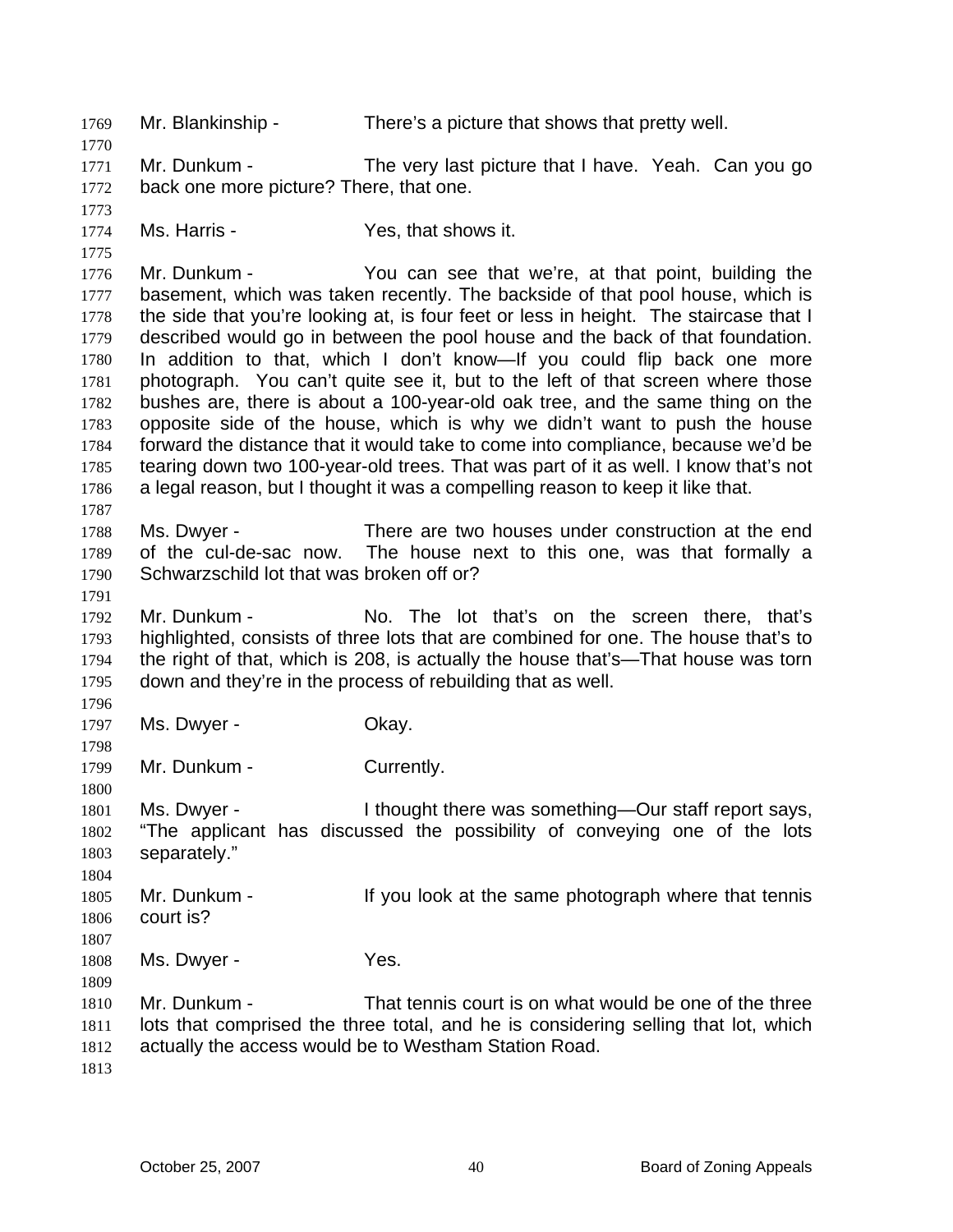Mr. Blankinship - The Spoke to Mr. Schwarzschild about that yesterday, and what he's looking at in the short term is just financing it separately. He wants the financing for the house to be on the two lots to the west there. He doesn't want to tie up that other lot for financing. That was why he wanted— 1814 1815 1816 1817 1818 1819 1820 1821 1822 1823 1824 1825 1826 1827 1828 1829 1830 1831 1832 1833 1834 1835 1836 1837 1838 1839 1840 1841 1842 1843 1844 1845 1846 1847 1848 1849 1850 1851 1852 1853 1854 1855 1856 1857 1858 1859 Mr. Dunkum - There is no immediate plan to sell it. Mr. O'Kelly - I think he's also looking into a lot line adjustment, because the tennis court encroaches on one of the lots. Mr. Blankinship - Yes. It crossed that lot, so he is going to adjust it. Mr. Dunkum - As it stands right now—That tennis court is hard to see from that photograph, but when we dug the basement for the new house, we filled that tennis court in. So, that doesn't exist anymore. Mr. Blankinship - Ch, I was wondering what happened to it. It's odd that we couldn't see it from where we were. Mr. Dunkum - Because of the new design, it didn't really make sense to have it in that location. So, he'd like to think about, in the future, putting it more in the back yard of the new house. So, that's now filled in. Mr. Blankinship - Doesn't really need to adjust the lot line, then. Ms. Harris - What is the third lot line of demarcation? Mr. Blankinship - Do you see where the notch is? Right there. Just continue straight up to the straight segments right there. Ms. Harris - That's one. Mr. Blankinship - And then the other two go from roughly that point— There's another little notch. It's because right-of-way has been dedicated in some places, but not others. Now come back to where you just were and then go duewest. You see there's another little notch right there. He has to cross that lot in order to get to the house, so those two really ought to stay together. Ms. Harris - Where was the former residence before you started construction of this new residence? Mr. Dunkum - It was actually in the exact same spot. It was just a small house. Therefore, building the larger house is what creates— Ms. Harris - Creates a problem.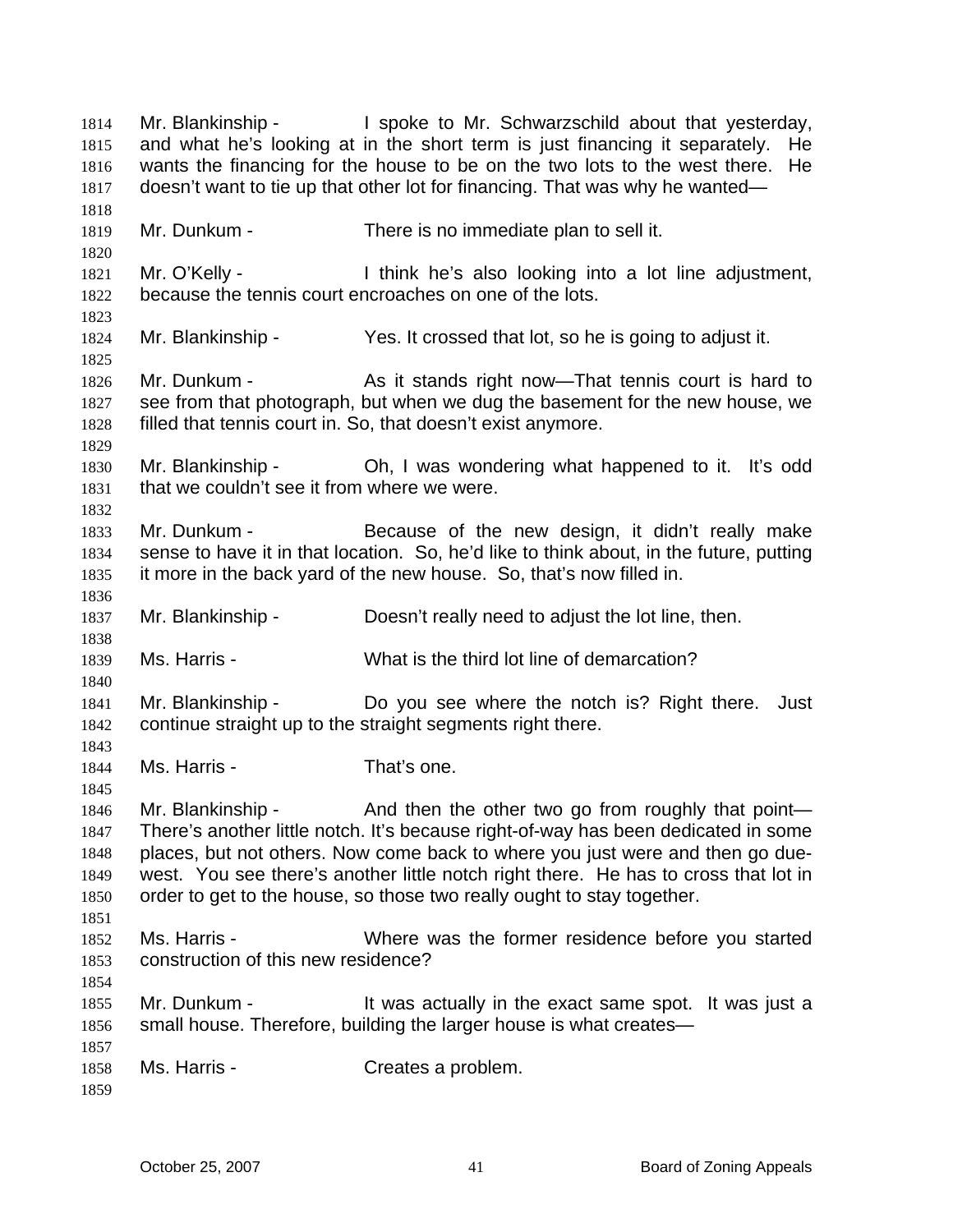| 1860<br>1861                 | Mr. Dunkum -                                                              | Creates the problems.                                                                                                                   |
|------------------------------|---------------------------------------------------------------------------|-----------------------------------------------------------------------------------------------------------------------------------------|
| 1862                         | Mr. Blankinship -                                                         | What you're looking at here is the former residence.                                                                                    |
| 1863<br>1864<br>1865         | Mr. Dunkum -<br>might show up on one of the other photographs.            | Right. That paved driveway, in fact, is still there. That                                                                               |
| 1866<br>1867<br>1868         | Mr. Blankinship -<br>rear yard.                                           | No, I don't think it does. I think we took them all in the                                                                              |
| 1869<br>1870<br>1871         | Mr. Kirkland -<br>filled in, correct?                                     | Any other questions? So, the tennis court has been                                                                                      |
| 1872<br>1873                 | Mr. Dunkum -                                                              | The tennis court has been filled in.                                                                                                    |
| 1874<br>1875<br>1876<br>1877 | Mr. Kirkland -<br>to speak?                                               | Anyone else have any questions? Anyone else wish                                                                                        |
| 1878<br>1879<br>1880         | Ms. Harris -                                                              | Are you familiar with the accessory structure ruling?<br>This has come up before on other properties. Are you familiar with-            |
| 1881<br>1882                 | Mr. Dunkum -                                                              | No I'm not.                                                                                                                             |
| 1883<br>1884                 | Ms. Harris -<br>to put a swimming pool in the side yard.                  | If you remember, we had someone else who wanted                                                                                         |
| 1885<br>1886                 | Ms. Dwyer -                                                               | They're allowed to do it now. It's a special exception.                                                                                 |
| 1887<br>1888                 | Mr. Blankinship -                                                         | That's what he's applied under.                                                                                                         |
| 1889<br>1890<br>1891         | Ms. Harris -                                                              | Yes.                                                                                                                                    |
| 1892<br>1893<br>1894         | from all those variance cases.                                            | Mr. Blankinship - Which is why he has a very different burden of proof                                                                  |
| 1895<br>1896                 | Mr. Dunkum -                                                              | Good.                                                                                                                                   |
| 1897<br>1898<br>1899         | Mr. Kirkland -<br>because you just walked in.                             | Anyone else wish to speak? Would you like to speak,<br>sir? If you would, state your name for the record. You need to be sworn in, too, |
| 1900<br>1901<br>1902         | Mr. Blankinship -<br>the truth and nothing but the truth so help you God? | Do you swear the testimony you're about to give is                                                                                      |
| 1903<br>1904<br>1905         | Mr. Schwarzschild -                                                       | I do. Thank you. Ladies and gentlemen, I'm William<br>H. Schwarzschild, III, owner of the property in question. I am sorry I didn't get |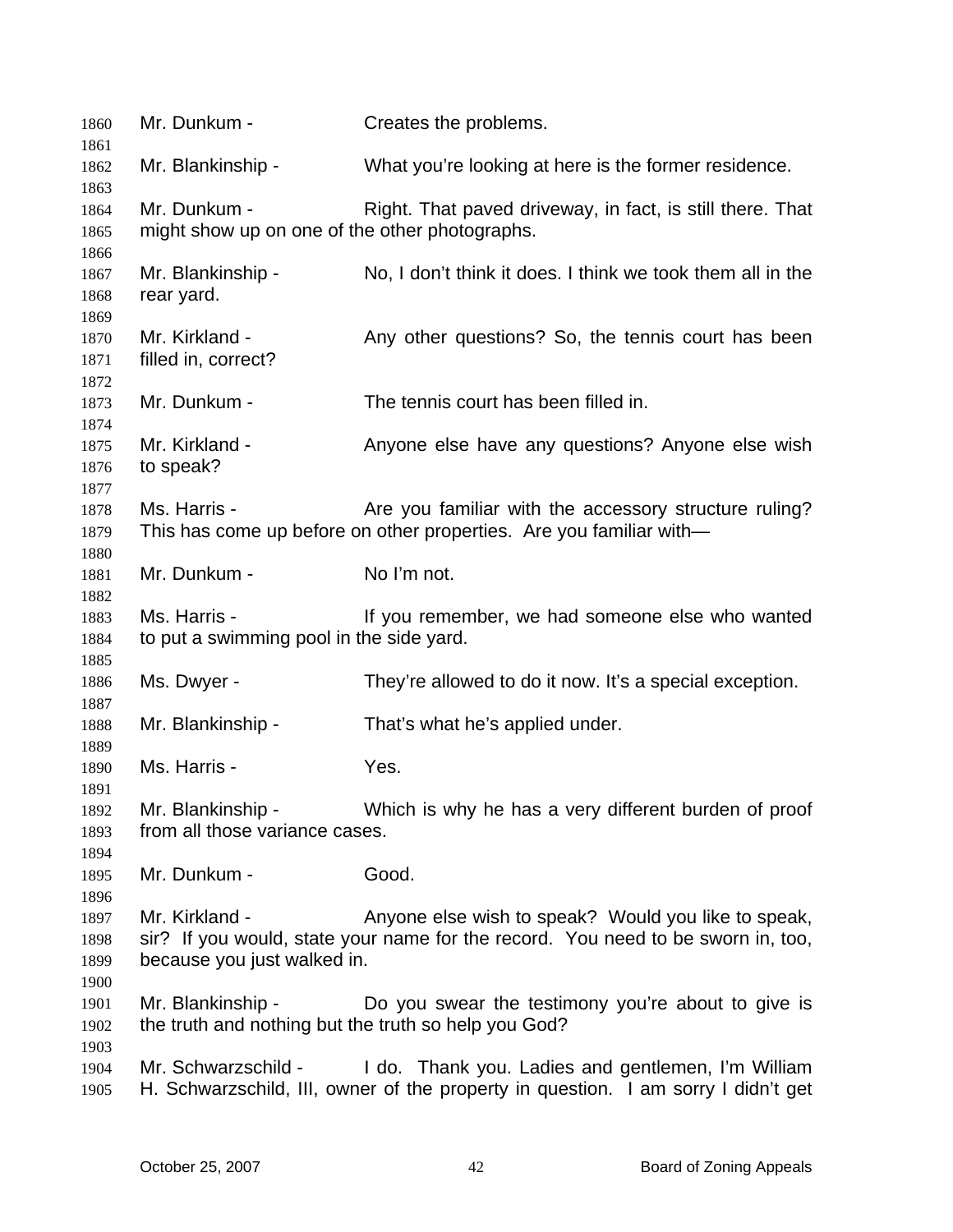here earlier, but I did want to ask that you favorably consider this application, and I'm here to answer any questions you may have. 1906 1907 1908 1909 1910 1911 1912 1913 1914 1915 1916 1917 1918 1919 1920 1921 1922 1923 1924 1925 1926 1927 1928 1929 1930 1931 1932 1933 1934 1935 1936 1937 1938 1939 1940 1941 1942 1943 1944 1945 1946 1947 1948 1949 1950 Mr. Kirkland - Well, the gentleman you sent did a pretty good job. Mr. Dunkum - Thank you. Mr. Kirkland - That concludes the case. Ms. Dwyer - This, again, is a conditional use permit and not a variance, and so I move that this be approved with the conditions stated in our staff report. My finding includes the requirements of such a motion for approval in 24-116(3), specifically this remaining pool house will not have a detrimental impact on adjacent uses. In fact, it's invisible from adjacent uses and from the roadways. It will not impair the character of the development and will not adversely affect the health, safety, and welfare of persons on the premises or in the neighborhood. Ms. Harris - **I** second. Mr. Kirkland - Motion made by Ms. Dwyer, seconded by Ms. Harris. All those in favor say aye. All those opposed say no. The ayes have it, the motion carries. The case is approved. After an advertised public hearing and on a motion by Ms. Dwyer, seconded by Ms. Harris, the Board **approved** application **UP-021-07**, Dunkum, Inc.'s request for a conditional use permit pursuant to Section 24-95(i)(4) to allow a pool and pool house in the side yard at 210 Overlook Road (Westham) (Parcel 758-731- 2606), zoned R-1, One-family Residence District (Tuckahoe). 1. Only the improvements shown on the plot plan and building design filed with the application may be constructed pursuant to this approval. Any additional improvements shall comply with the applicable regulations of the County Code. Any substantial changes or additions to the design or location of the improvements may require a new use permit. Affirmative: Dwyer, Harris, Kirkland, Nunnally, Wright 5 Negative: 0 Absent: 0 Mr. Kirkland - All right. I think we have some minutes. Do we have any corrections?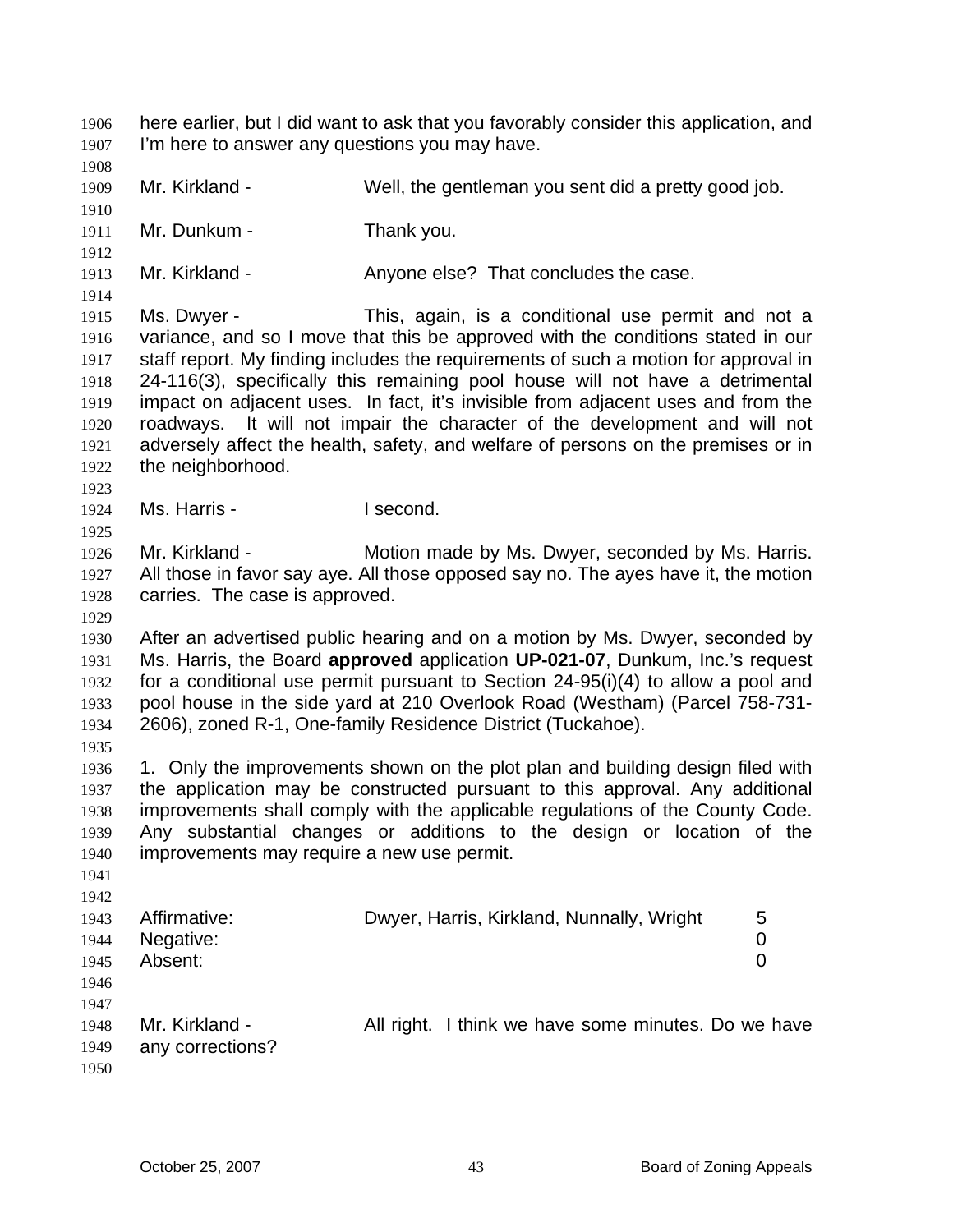Mr. Wright - Thad one. I don't believe I said that, but I don't understand how it could be. On page—Let me get it here. Ms. Dwyer - Is it unintelligible? Mr. Wright - Page 36, line 1634. Could I have said, "It makes a difference and it didn't make any difference"? I don't see how that makes any sense. Ms. Dwyer - Well, maybe you misspoke and corrected yourself. Mr. Wright - I don't know. Mr. Blankinship - Which one would you like to have said? Mr. Wright - Let's see. Does it make a difference that it's closed in? I think, "It doesn't make any difference." "It didn't make any difference," is the problem. Mr. Blankinship - Okay. Mr. Wright - That's true, because it's a carport. Whether it's closed in or not is immaterial. Mr. Kirkland - Did you get that, Mr. Blankinship? Mr. Blankinship - Yes sir. Ms. Dwyer - I'd just like to say if I said anything unintelligible, I apologize. Ms. Harris - I move the minutes be approved as corrected. Ms. Dwyer - Second. Mr. Kirkland - Motion made by Ms. Harris, seconded by Ms. Dwyer. All those in favor say aye. All those opposed say no. The ayes have it, the motion carries. **The minutes are approved as corrected**. Mr. Kirkland - Any other business that needs to come before this Board? Anybody got anything? Mr. Wright - The only thing I'd like to say is we wrote a letter to the Board of Supervisors back, what, two or three months ago? Mr. Blankinship - Yes sir.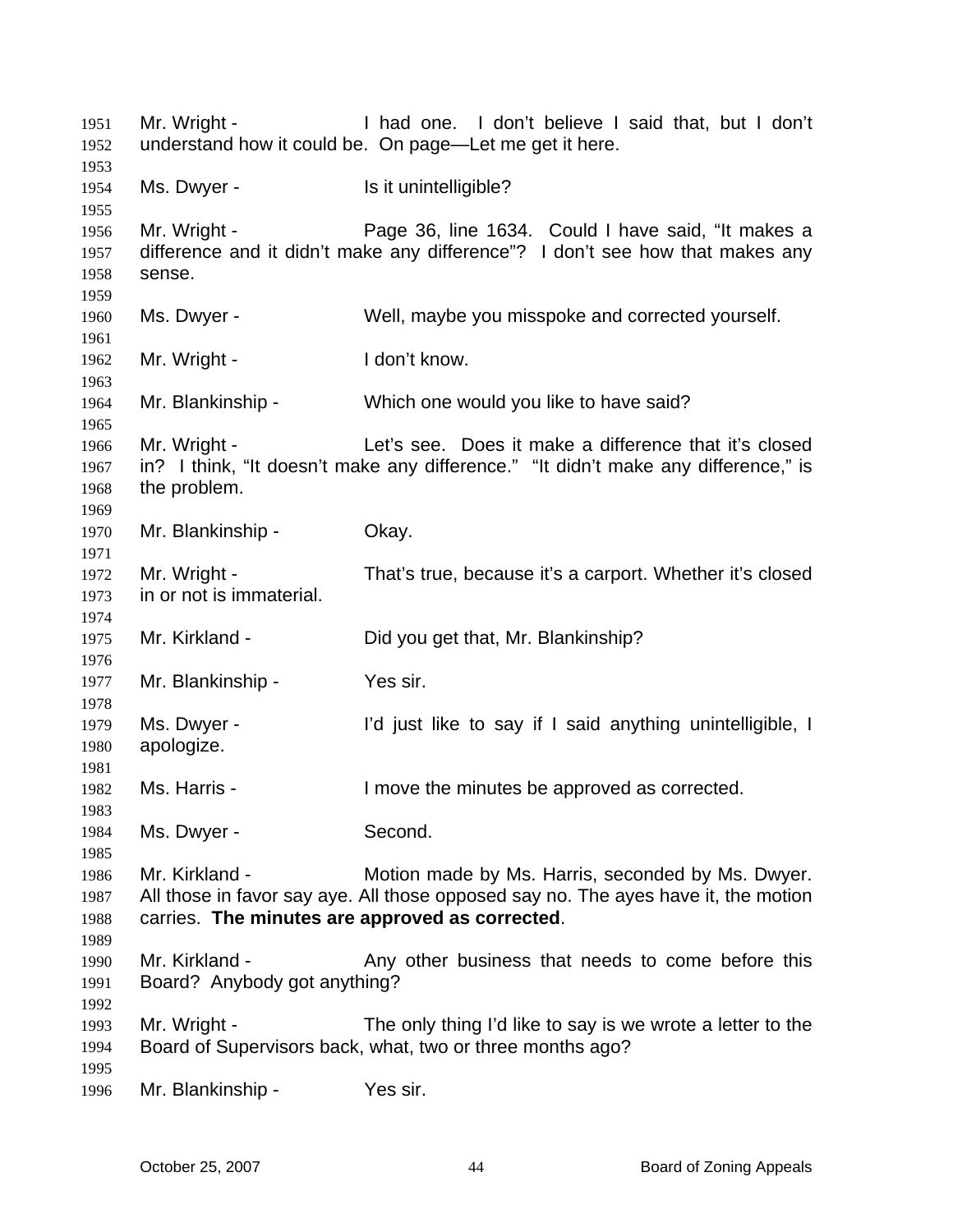1998 1999 2000 Mr. Wright - The About this dilemma with these variances. Have we had any response to the letter, or indication that they are willing to talk with us or talk to somebody to see if they could do something about that?

2001 2002

2003

2010

2020

2022

2024

2027

1997

Mr. Blankinship - Do you want to address that, Dave, or should I?

2004 2005 2006 2007 2008 2009 Mr. O'Kelly - There is a committee pretty much appointed by the Director of Planning that is looking at the issues that the Board brought to the Chairman of the Board of Supervisors' attention. We've had one meeting to discuss the matter and couldn't reach consensus on which direction we should be headed. But we are studying it. It's on our work program and we hope to bring something back to the Board in the next few months.

2011 2012 2013 2014 2015 2016 2017 2018 2019 Mr. Wright - There's one case we had today, the one about the distance between the garage and the house. I don't think there was much we could do about that. That's a fire code situation. But that other one where he was right up against that easement, if we had some discretion to consider the impact on other properties around, because he owned the next lot and so forth, I believe we could have found a way to approve that. I agree with our decision because I don't think we had the discretion, but that's my point. We ought to be given some discretion in some of these cases to consider the impact on surrounding properties, etcetera, to enable us to give some people some relief.

2021 Mr. O'Kelly - That may be a matter for the General Assembly.

2023 Mr. Wright - What I was hoping that maybe—

2025 2026 Mr. O'Kelly - The Board's request to the Board of Supervisors was how to deal with road frontage variances.

2028 2029 2030 2031 2032 2033 2034 2035 2036 2037 2038 2039 2040 Mr. Wright - Well, that's the same idea. Variances in general, it doesn't take an Einstein to see that we're pretty well strapped here now. And in the Cochran case, the Court did say that there was leeway—if the legislature wanted to do it—to grant some discretion with respect to non-constitutional matters. It would be the way that they would draft the statute. I think the statute could be drafted in such a way that it could give some relief. Basically, all we can do now is grant use permits. It's rare that we have a case, I think, that we can grant a variance for. It's very rare. I don't know whether that's so good. People want to use their property, and as long as that use doesn't cause some difficulty with other properties, surrounding properties, etcetera—Like a use permit. In some cases, some legislation could be drafted to give us some sort of prerogative, like we have in use permits, to consider the impact on surrounding properties. That's my only point.

2041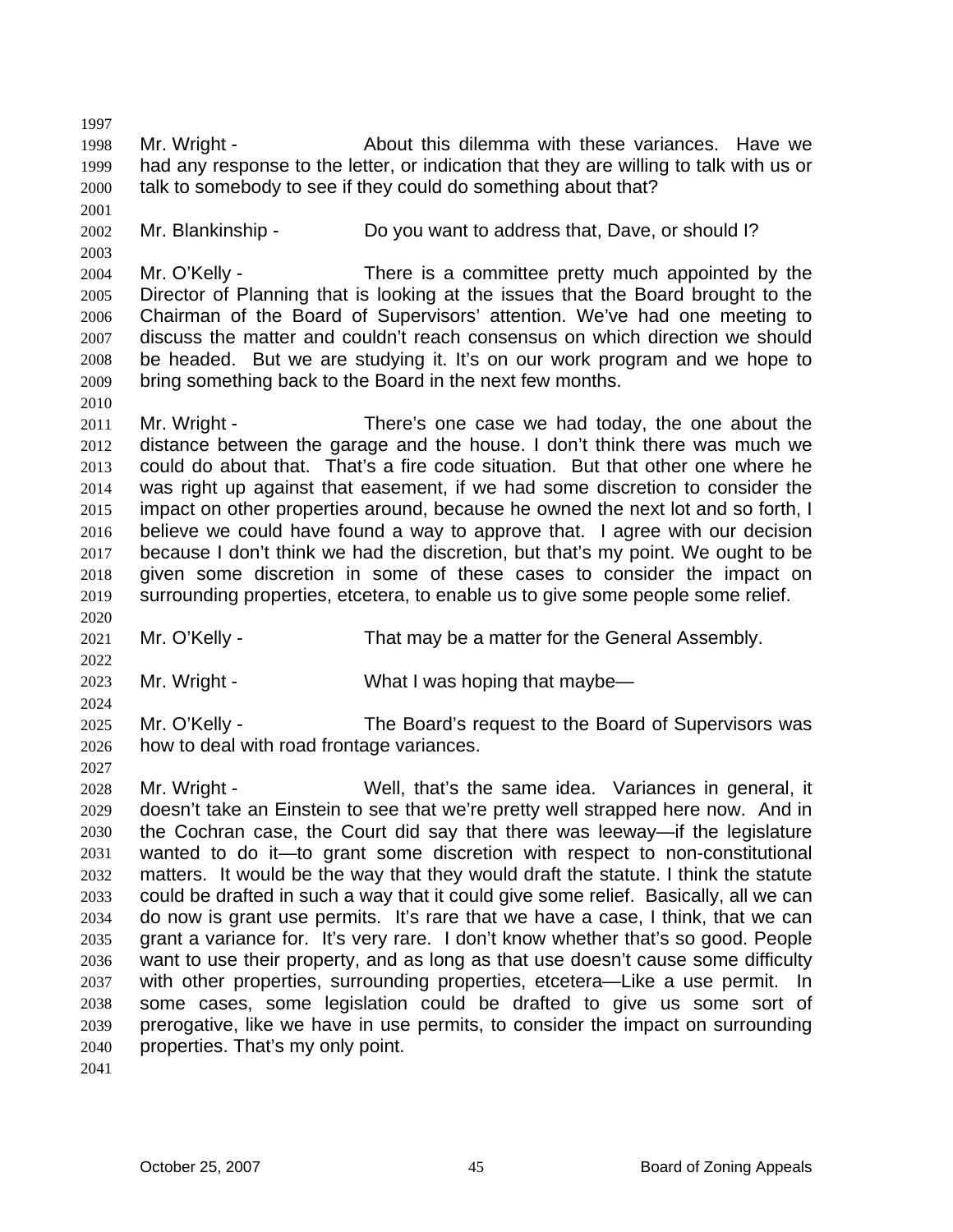Ms. Dwyer - Does anybody want to comment on that, because I have a different topic. I wanted to mention what I'd spoke to Ben about during the meeting. When I was rereading the Cherrystone case, one of the statements that the Court made was there are basically three reasons under the statute for asking for a variance. "Exceptional narrowness" is one, "exceptional topographic features" is another, and "demonstrable hardship" is another. And then there's some other language. It's a very confusing statute. 2042 2043 2044 2045 2046 2047 2048

2049 2050

2051

2053

2055

2071

2077

2085

Mr. Blankinship - It really is.

2052 Ms. Dwyer - The Very poorly written.

2054 Mr. Wright - The Muslim State of the U.S. very poorly written.

2056 2057 2058 2059 2060 2061 2062 2063 2064 2065 2066 2067 2068 2069 2070 Ms. Dwyer - Nonetheless, the Court hung its hat on the fact that they'd only made one of those arguments, they'd only said one of those three statutory arguments applied. We don't require our applicants to even state what exception under the law is the basis for their variance request. It might take some doing, you know, to create an intelligible checklist, giving how convoluted the statute is. But it seems to me we ought to have them at least check a box that says we want a variance because the lot's exceptionally narrow, or it has an undue hardship, or something, so that when they come up, they don't just say, "Well, I want to build a porch," they say, "I want a variance because of one of the reasons listed in the statute." Then, I think, that will put us in good stead if we get appealed to Circuit Court. The Circuit Court will know what was the request based on, and then what was the Board of Zoning Appeals' ruling on that particular case. As it is now, we have to guess. Gee, I wonder which exception their request falls under. We were sitting here today trying to think, well, it could be A, or it could be C.

2072 2073 2074 2075 2076 Mr. Wright - The problem with that is, unless these people get an attorney, they don't anything about any of this stuff. All they know is, "I want to do this, I want to build onto my house." They're sort of at our mercy and we have to try to determine where they fit or they don't fit. I think they would be very confused about that.

2078 2079 2080 2081 2082 2083 2084 Ms. Dwyer - I'm concerned because it puts us in bad spot if we get appealed. I think if I were a Circuit Court judge, I'd say I don't even know what the basis of the request was under the law. I don't know that you'd necessarily have to have an attorney to file a variance, maybe we could work with the legal department and try to develop a checklist that would be in language that people could understand. I think they do have an obligation to come to us and say why they want the variance, other than, "I just want it."

2086 2087 Mr. Wright - But in this case, they would then be putting the staff in a position of trying to help them decide what they wanted.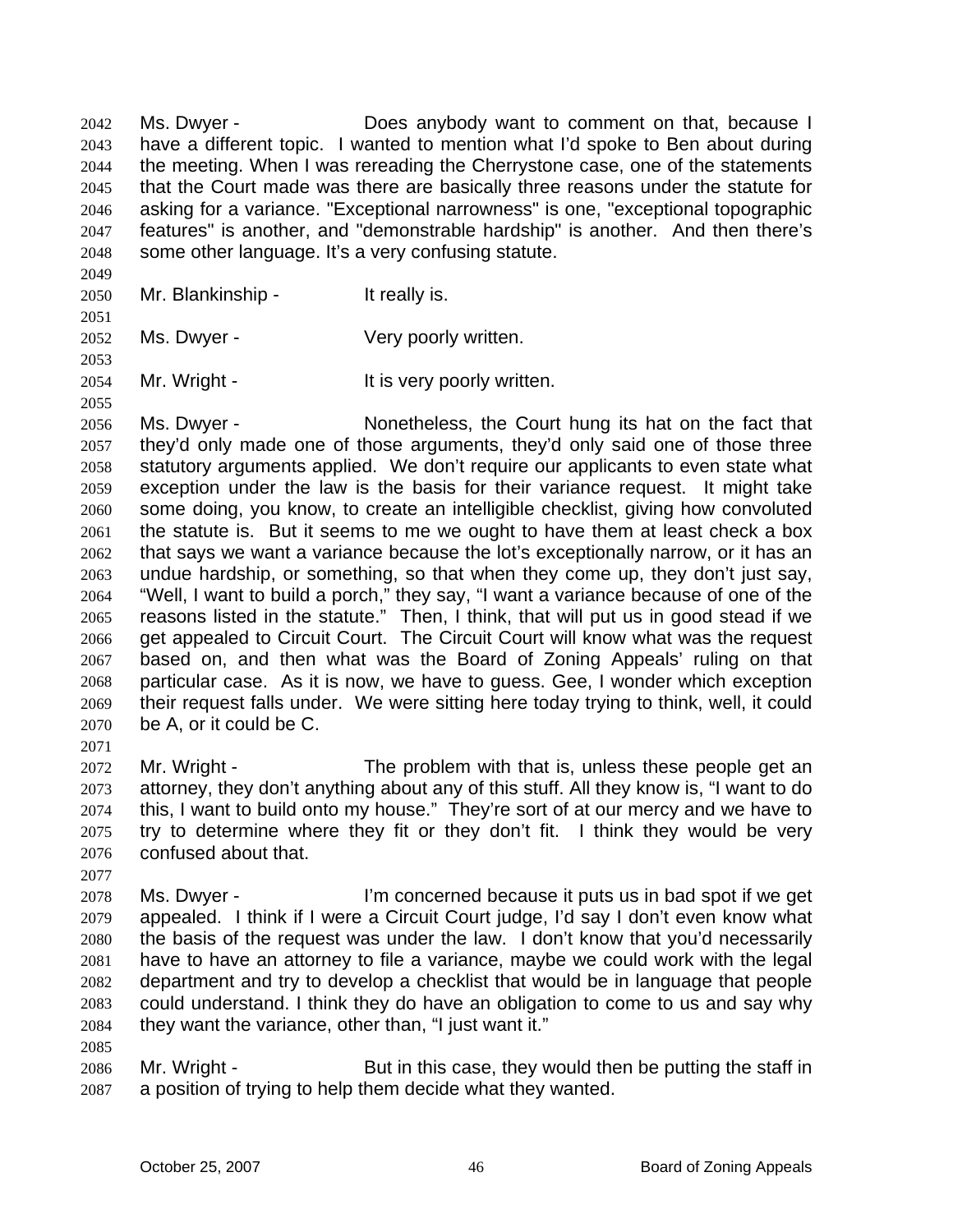| 2088 |                                           |                                                                                   |
|------|-------------------------------------------|-----------------------------------------------------------------------------------|
| 2089 | Mr. Blankinship -                         | Well, we do that anyway.                                                          |
| 2090 |                                           |                                                                                   |
| 2091 | Mr. Wright -                              | I bet you do. These people, they don't know anything                              |
| 2092 | about the ordinance or the law.           |                                                                                   |
| 2093 |                                           |                                                                                   |
| 2094 | Ms. Dwyer -                               | That doesn't mean they get to petition, "just 'because                            |
| 2095 | I want it."                               |                                                                                   |
| 2096 |                                           |                                                                                   |
| 2097 | Mr. Wright -                              | They're supposed to come in and prove.                                            |
| 2098 |                                           |                                                                                   |
| 2099 | Mr. Blankinship -                         | I take pride in this, because I rewrote this after I got                          |
| 2100 |                                           | here for exactly that reason. Here's the first page with the name and address     |
| 2101 | and what they're requesting and all that. |                                                                                   |
| 2102 |                                           |                                                                                   |
| 2103 | Ms. Dwyer -                               | And then we have the Cochran page.                                                |
| 2104 |                                           |                                                                                   |
| 2105 | Mr. Blankinship -                         | Right.                                                                            |
| 2106 |                                           |                                                                                   |
| 2107 | Ms. Dwyer -                               | Which everyone ignores.                                                           |
| 2108 |                                           |                                                                                   |
| 2109 | Mr. Blankinship -                         | Right. They sign it and ignore it. What we did is                                 |
| 2110 |                                           | actually cite the Code and then ask them how does this prohibit or unreasonably   |
| 2111 |                                           | restrict. If not, do not continue. That was changed after Cochran to try to get   |
| 2112 |                                           | that point across. But then, what is the problem with the size, shape, and        |
| 2113 |                                           | topography, and has does this affect other property, why can't you make other     |
| 2114 |                                           | arrangements. We ask those questions to kind of lead them in that direction.      |
| 2115 |                                           |                                                                                   |
| 2116 | Ms. Dwyer -                               | I guess what I'm suggesting—And this may not be a                                 |
| 2117 |                                           | good idea. You all may not agree with it. But I'm just suggesting that there be a |
| 2118 |                                           | checkbox. Maybe a checkbox and an explanation. What is the unusual shape, if      |
| 2119 |                                           | you checked the "unusual shape" box? That way, you could even put in the staff    |
| 2120 |                                           | report what their reason is under the ordinance so we would know they're asking   |
| 2121 |                                           | for this because they have a weirdly-shaped lot, and not because we have to sit   |
| 2122 | here and look at the statute and guess.   |                                                                                   |
| 2123 |                                           |                                                                                   |
| 2124 | Mr. Wright -                              | I think you should ask the County Attorney to come up                             |
| 2125 | with something.                           |                                                                                   |
| 2126 |                                           |                                                                                   |
|      | Mr. Blankinship -                         | Come up with something?                                                           |
| 2127 |                                           |                                                                                   |
| 2128 |                                           |                                                                                   |
| 2129 | Mr. Wright -                              | Yes, to check a box.                                                              |
| 2130 | Ms. Harris -                              |                                                                                   |
| 2131 |                                           | Can I have a copy of this?                                                        |
| 2132 |                                           |                                                                                   |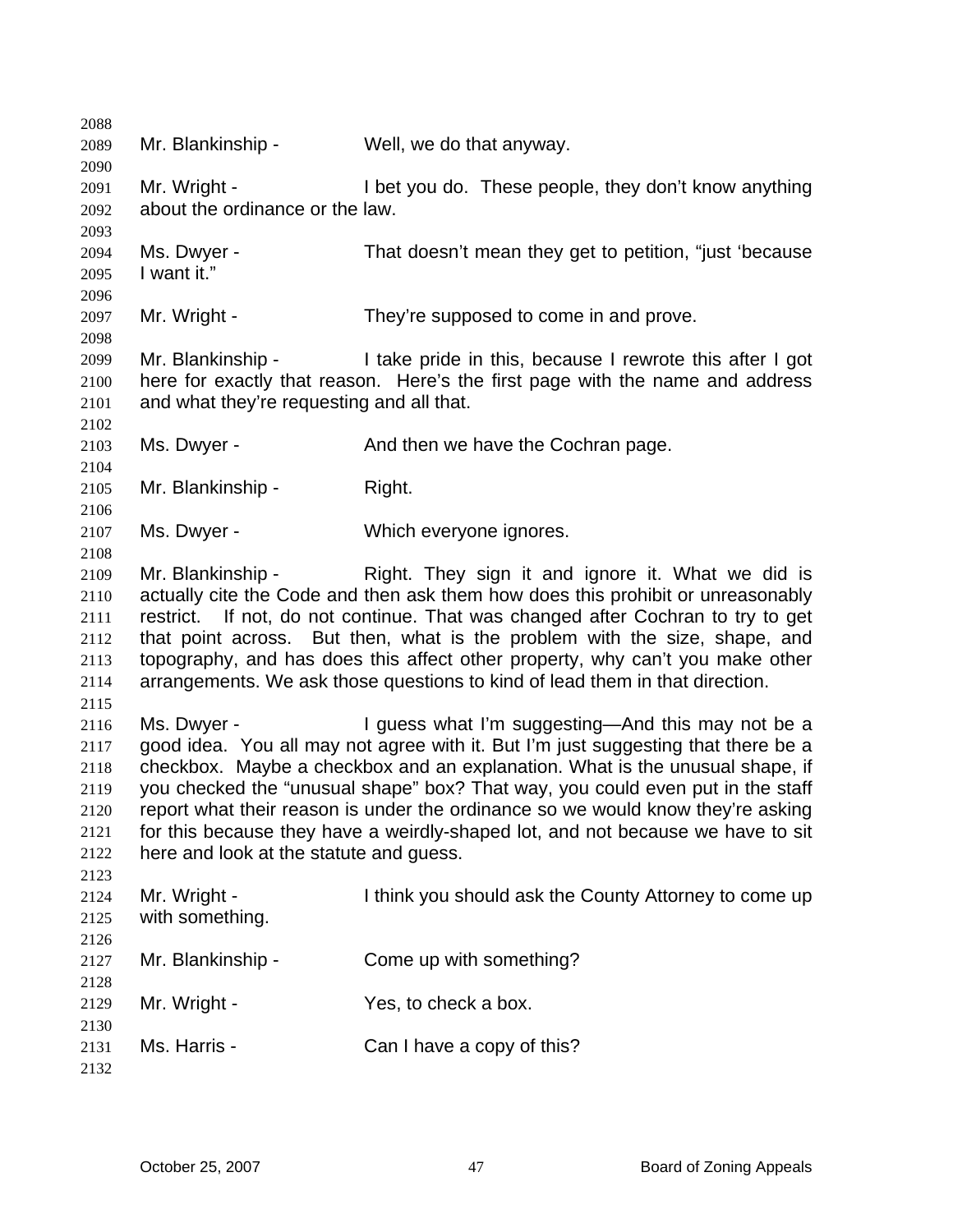Mr. Blankinship - Would you like to have the whole application in the packet? I've never been quite sure why we don't send you the whole application. 2133 2134 2135 2136 2137 2138 2139 2140 2141 2142 2143 2144 2145 2146 2147 2148 2149 2150 2151 2152 2153 2154 2155 2156 2157 2158 2159 2160 2161 2162 2163 2164 2165 2166 2167 2168 2169 2170 2171 2172 2173 2174 2175 2176 2177 Ms. Dwyer - That would be interesting information to have. It may be that if we have that, we wouldn't need to redo it; I don't know. Mr. Wright - Think you're onto something and I think if the County Attorney could give some study to this, we would, in effect, be applying the law. Check off where you fit. That would help. Ms. Harris - **Do the applicants get a copy of the blue form to take** with them after they sign? Mr. Wright - Trying to do that's going to be fun. I've been reading this statute for 30 years. Ms. Dwyer - I read it before every meeting. Mr. Wright - I do, too. Ms. Harris - We don't want to use that to beat them over the head with it: "You checked this and now you're changing your case up here," you know. We can use it to refer, and if they don't say all that we think they should say under a specific category, they're denied or whatever. They're not attorney's and— Mr. Wright - We're trying to help these folks. Ms. Harris - Yes, we want to help them. Mr. Blankinship - The only time I beat them over the head is when they say, "Not Applicable." When we say, "What is the hardship," and they say, "Not Applicable." Ms. Dwyer - All I'm saying is it's their obligation to come to us-Mr. Blankinship - Right. Ms. Dwyer - The South Common and explain why they Mr. Wright - They're supposed to prove their case. Ms. Dwyer - The You can't prove your case by saying, "I want to do it." That's not justification.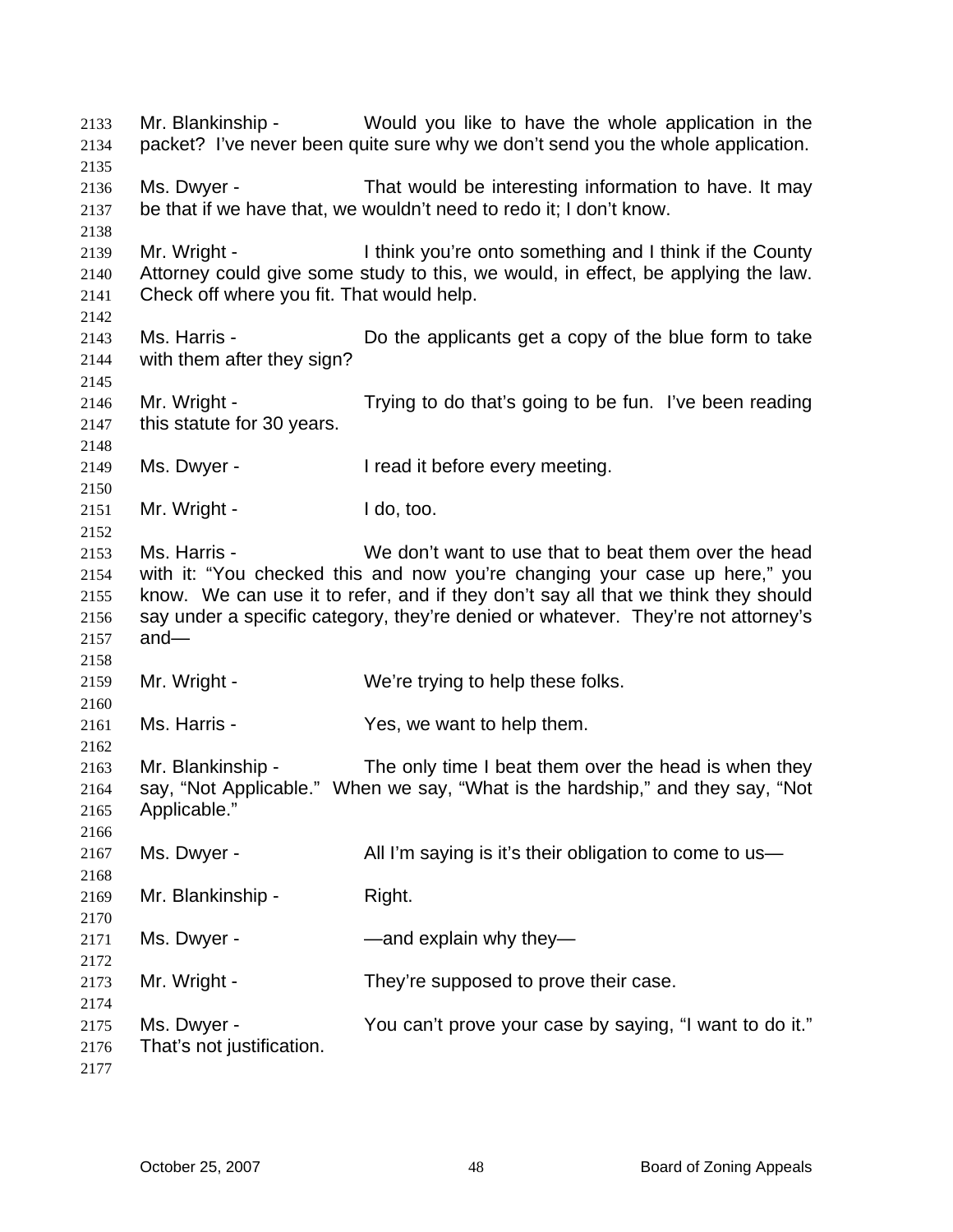Mr. Kirkland - The woman you were talking about where the garage and house were too close, she said, "You have all the papers." 2178 2179 2180 2181 2182 2183 2184 2185 2186 2187 2188 2189 2190 2191 2192 2193 2194 2195 2196 2197 2198 2199 2200 2201 2202 2203 2204 2205 2206 2207 2208 2209 2210 2211 2212 2213 2214 2215 2216 2217 2218 2219 2220 2221 2222 2223 Mr. Wright - I was tempted to say, "But madam, you have the obligation to present your case." But I didn't want to hurt her. Ms. Dwyer - She was elderly and we were being nice. Mr. Kirkland - That's a bad situation to be in, especially if you go to Circuit Court and appeal Ms. Dwyer - The Yes. And the Court has said in cases that they review—For example, there was no finding under the statute. One reason there's no finding is because we don't know why they were asking for the variance. Ms. Harris - The Music of the Victor and Mr. Wright, Elizabeth, had a problem deciding which category this would fall under, what about the average person? Mr. Wright - That's what I'm saying. They don't understand. Ms. Harris - They would have a mammoth of a job trying to determine that. Ms. Dwyer - The M<sup>t's</sup> not that I couldn't, it's that I didn't have the information from them to know what they wanted, so I had to guess. Mr. Wright - It's hard for us to know. This is not straight stuff. Although Cochran did eliminate a lot of things I used to think we could do. Ms. Dwyer - That's why I'm thinking if we had a checklist, that would help them understand. We're not saying present us your full case. I think having the checklist and spelling it out is a way of helping the average person. Mr. Wright - The state of I might get them to begin to think about this ahead of time. Ms. Harris - Give them a copy of it so they'll know when they come before us what they checked. Mr. Blankinship - Yes, that's a good idea. Mr. Kirkland - Remember what you did a month ago? Ms. Harris - No.